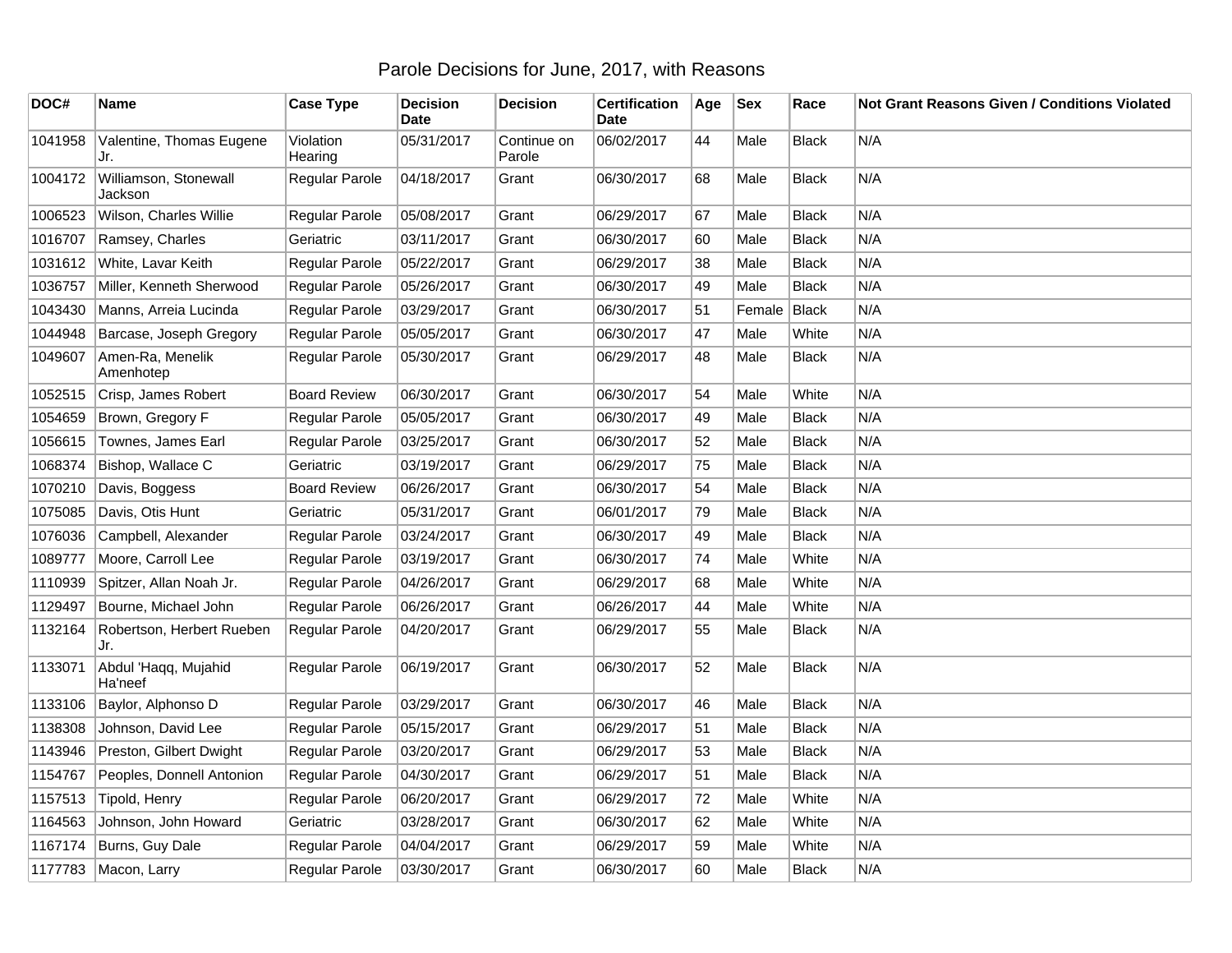| DOC#    | Name                    | <b>Case Type</b>      | <b>Decision</b><br>Date | <b>Decision</b> | <b>Certification</b><br>Date | Age | <b>Sex</b>   | Race  | <b>Not Grant Reasons Given / Conditions Violated</b>                                           |
|---------|-------------------------|-----------------------|-------------------------|-----------------|------------------------------|-----|--------------|-------|------------------------------------------------------------------------------------------------|
| 1207343 | Orndorff, Ashley Nicole | Regular Parole        | 06/21/2017              | Grant           | 06/30/2017                   | 28  | Female White |       | N/A                                                                                            |
| 1000293 | Copeland, Floyd R       | <b>Regular Parole</b> | 05/26/2017              | Not Grant       | 06/01/2017                   | 57  | Male         | Black | Crimes committed - Abduct-No Ransom Or Asslt;<br>Sex Assault, Rape; Sex Asslt-Sodomy-Woman     |
|         |                         |                       |                         |                 |                              |     |              |       | Release at this time would diminish seriousness of<br>crime                                    |
|         |                         |                       |                         |                 |                              |     |              |       | Serious nature and circumstances of your offense(s).                                           |
|         |                         |                       |                         |                 |                              |     |              |       | The Board concludes that you should serve more of<br>your sentence prior to release on parole. |
|         |                         |                       |                         |                 |                              |     |              |       | The Board considers you to be a risk to the<br>community.                                      |
| 1001653 | Blount, James           | <b>Regular Parole</b> | 06/16/2017              | Not Grant       | 06/23/2017                   | 51  | Male         | Black | Crimes committed - Homicide-1st Degree; Cocaine-<br>Possess; Use Of Firearm In Felony          |
|         |                         |                       |                         |                 |                              |     |              |       | History of substance abuse.                                                                    |
|         |                         |                       |                         |                 |                              |     |              |       | Release at this time would diminish seriousness of<br>crime                                    |
|         |                         |                       |                         |                 |                              |     |              |       | Serious nature and circumstances of your offense(s).                                           |
|         |                         |                       |                         |                 |                              |     |              |       | The Board concludes that you should serve more of<br>your sentence prior to release on parole. |
|         |                         |                       |                         |                 |                              |     |              |       | You need to show a longer period of stable<br>adjustment.                                      |
| 1001870 | Prosha, Leroy Thomas    | Geriatric             | 06/26/2017              | Not Grant       | 06/27/2017                   | 63  | Male         | Black | Crimes committed - Malicious Wounding; Malicious<br>Wounding; Firing Into Dwelling Or Buildi   |
|         |                         |                       |                         |                 |                              |     |              |       | Extensive criminal record                                                                      |
|         |                         |                       |                         |                 |                              |     |              |       | Release at this time would diminish seriousness of<br>crime                                    |
|         |                         |                       |                         |                 |                              |     |              |       | Serious nature and circumstances of your offense(s).                                           |
|         |                         |                       |                         |                 |                              |     |              |       | The Board concludes that you should serve more of<br>your sentence prior to release on parole. |
| 1002814 | Seward, Tiocio G        | <b>Regular Parole</b> | 05/30/2017              | Not Grant       | 06/01/2017                   | 41  | Male         | Black | Crimes committed - Homicide-1st Degree; Homicide-<br>2Nd-Degree; Use Of Firearm In Felony      |
|         |                         |                       |                         |                 |                              |     |              |       | Release at this time would diminish seriousness of<br>crime                                    |
|         |                         |                       |                         |                 |                              |     |              |       | Serious nature and circumstances of your offense(s).                                           |
|         |                         |                       |                         |                 |                              |     |              |       | The Board considers you to be a risk to the<br>community.                                      |
|         |                         |                       |                         |                 |                              |     |              |       | You need to show a longer period of stable<br>adjustment.                                      |
| 1003338 | Reynolds, Richard Edwin | Regular Parole        | 06/09/2017              | Not Grant       | 06/15/2017                   | 48  | Male         | White | Crimes committed - Homicide-1st Degree; Robbery                                                |
|         |                         |                       |                         |                 |                              |     |              |       | Release at this time would diminish seriousness of<br>crime                                    |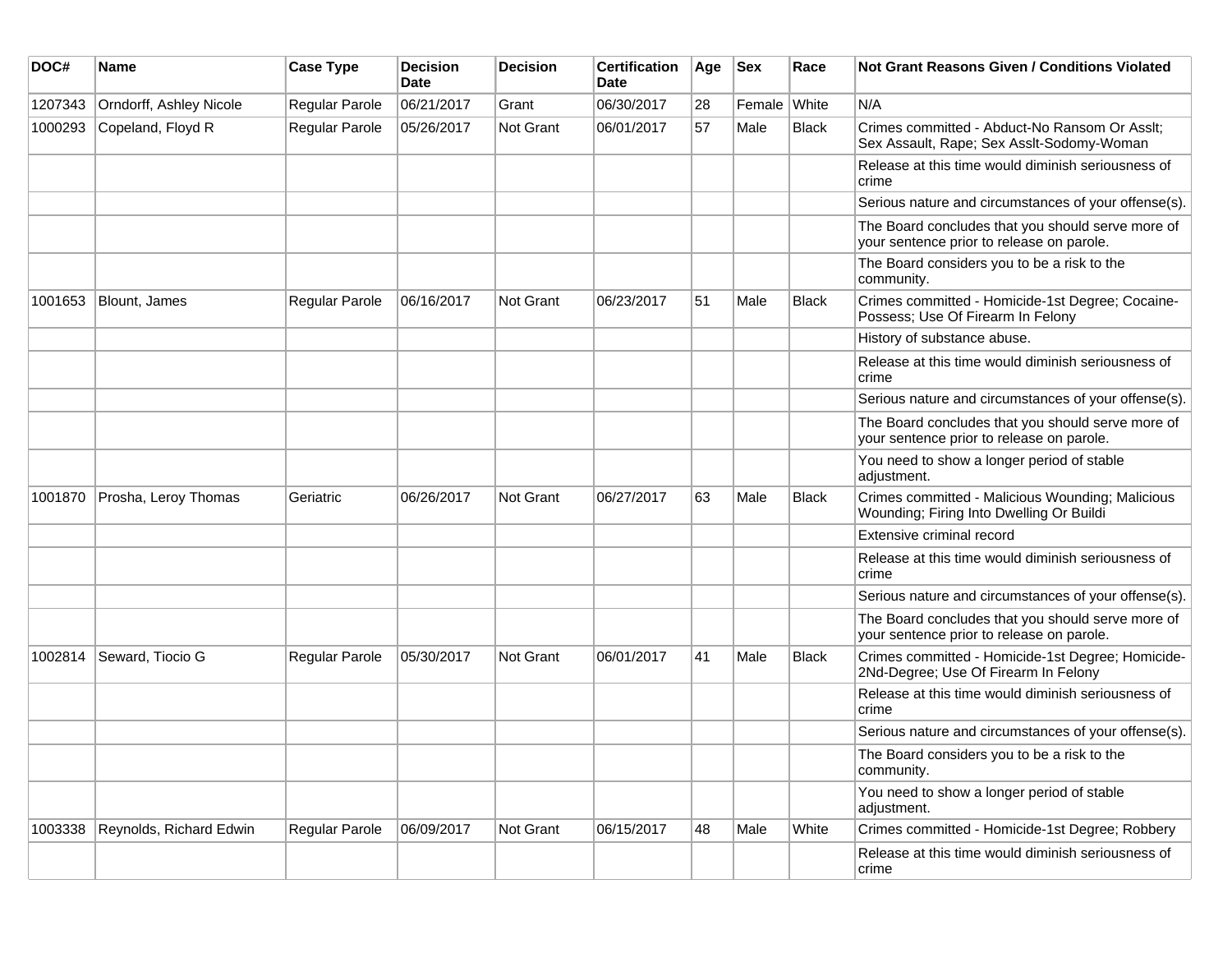| DOC#    | <b>Name</b>               | <b>Case Type</b> | <b>Decision</b><br><b>Date</b> | <b>Decision</b> | <b>Certification</b><br>Date | Age | <b>Sex</b>   | Race         | Not Grant Reasons Given / Conditions Violated                                                                                                               |
|---------|---------------------------|------------------|--------------------------------|-----------------|------------------------------|-----|--------------|--------------|-------------------------------------------------------------------------------------------------------------------------------------------------------------|
| 1003338 | Reynolds, Richard Edwin   | Regular Parole   | 06/09/2017                     | Not Grant       | 06/15/2017                   | 48  | Male         | White        | The Board concludes that you should serve more of<br>your sentence prior to release on parole.                                                              |
|         |                           |                  |                                |                 |                              |     |              |              | You need further participation in institutional work<br>and/or educational programs to indicate your positive<br>progression towards re-entry into society. |
| 1004672 | Ali, Shakeel Ajamu        | Regular Parole   | 06/06/2017                     | Not Grant       | 06/15/2017                   | 53  | Male         | <b>Black</b> | Extensive criminal record                                                                                                                                   |
|         |                           |                  |                                |                 |                              |     |              |              | Serious nature and circumstances of your offense(s).                                                                                                        |
|         |                           |                  |                                |                 |                              |     |              |              | The Board concludes that you should serve more of<br>your sentence prior to release on parole.                                                              |
|         |                           |                  |                                |                 |                              |     |              |              | The Board considers you to be a risk to the<br>community.                                                                                                   |
|         |                           |                  |                                |                 |                              |     |              |              | Your prior failure(s) and/or convictions while under<br>community supervision indicate that you are unlikely<br>to comply with conditions of release.       |
|         |                           |                  |                                |                 |                              |     |              |              | Your record indicates a serious disregard for the<br>property rights of others.                                                                             |
| 1005559 | Allen, Shawn Crawford Sr. | Regular Parole   | 06/20/2017                     | Not Grant       | 06/23/2017                   | 51  | Male         | <b>Black</b> | Crimes committed - Homicide-1st Degree; Use Of<br>Firearm In Felony                                                                                         |
|         |                           |                  |                                |                 |                              |     |              |              | Release at this time would diminish seriousness of<br>crime                                                                                                 |
|         |                           |                  |                                |                 |                              |     |              |              | Serious nature and circumstances of your offense(s).                                                                                                        |
| 1005691 | Millard, Elizabeth M      | Regular Parole   | 05/31/2017                     | Not Grant       | 06/01/2017                   | 52  | Female White |              | Crimes committed - Sex Assault, Rape; Sex Assault,<br>Rape; Forgery Of A Prescription                                                                       |
|         |                           |                  |                                |                 |                              |     |              |              | Release at this time would diminish seriousness of<br>crime                                                                                                 |
|         |                           |                  |                                |                 |                              |     |              |              | Serious nature and circumstances of your offense(s).                                                                                                        |
|         |                           |                  |                                |                 |                              |     |              |              | The Board concludes that you should serve more of<br>your sentence prior to release on parole.                                                              |
| 1006004 | Mcpherson, Forrest Malcol | Regular Parole   | 06/17/2017                     | Not Grant       | 06/23/2017                   | 70  | Male         | White        | Crimes committed - Homicide-1st Degree; Homicide-<br>1st Degree; Abduct-No Ransom Or Asslt                                                                  |
|         |                           |                  |                                |                 |                              |     |              |              | History of violence.                                                                                                                                        |
|         |                           |                  |                                |                 |                              |     |              |              | Release at this time would diminish seriousness of<br>crime                                                                                                 |
|         |                           |                  |                                |                 |                              |     |              |              | Serious nature and circumstances of your offense(s).                                                                                                        |
|         |                           |                  |                                |                 |                              |     |              |              | The Board concludes that you should serve more of<br>your sentence prior to release on parole.                                                              |
| 1006745 | Ife, Ikhnaton Amon        | Regular Parole   | 05/30/2017                     | Not Grant       | 06/01/2017                   | 56  | Male         | Black        | Considering your offense and your institutional<br>records, the Board concludes that you should serve<br>more of your sentence before being paroled.        |
|         |                           |                  |                                |                 |                              |     |              |              | Crimes committed - Homicide-1st Degree; Larc-<br>Grand; Unauth Use Of Veh                                                                                   |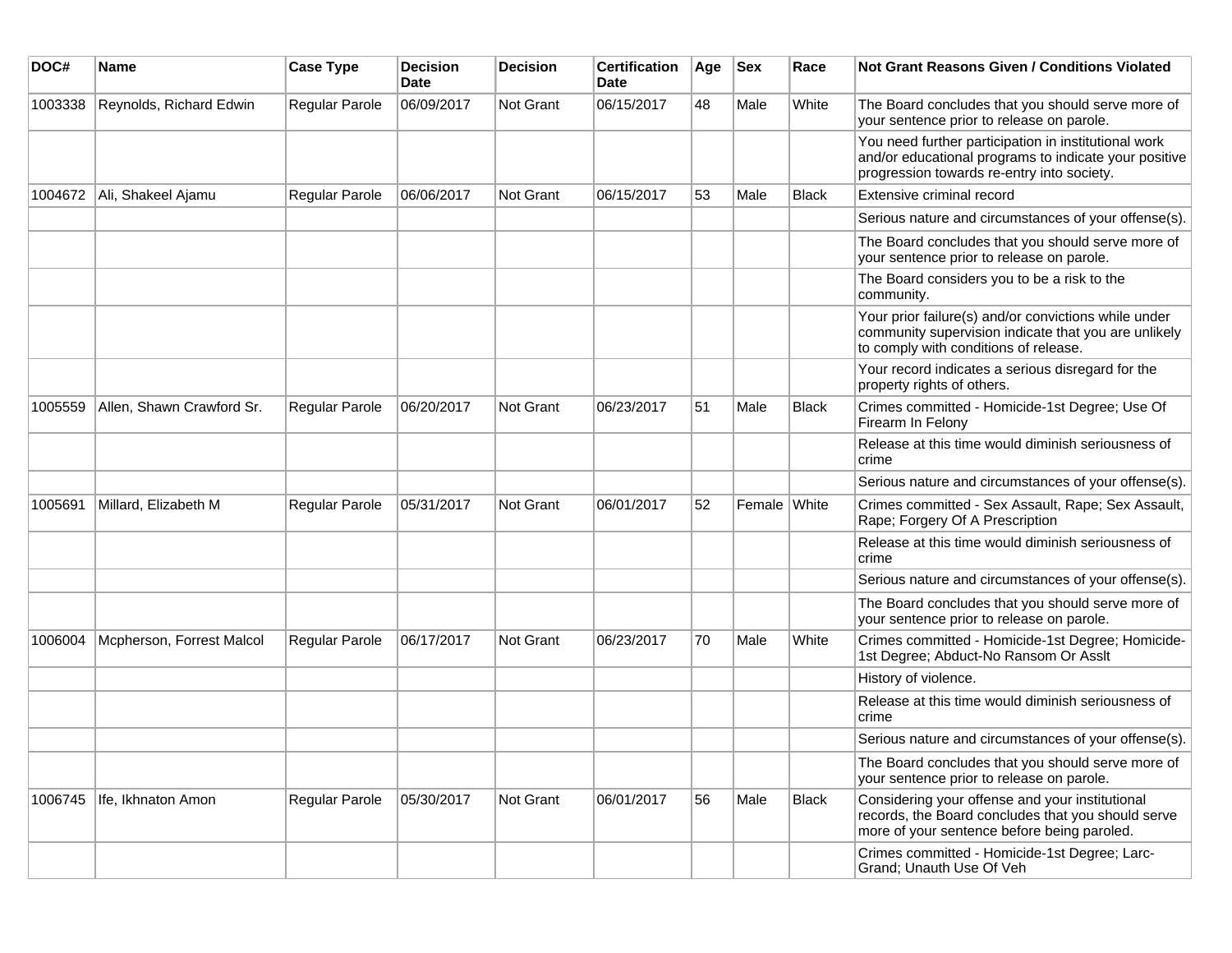| DOC#    | Name                           | <b>Case Type</b>            | <b>Decision</b><br><b>Date</b> | <b>Decision</b>  | <b>Certification</b><br>Date | Age | <b>Sex</b>   | Race         | Not Grant Reasons Given / Conditions Violated                                                                                                         |
|---------|--------------------------------|-----------------------------|--------------------------------|------------------|------------------------------|-----|--------------|--------------|-------------------------------------------------------------------------------------------------------------------------------------------------------|
| 1006745 | Ife, Ikhnaton Amon             | Regular Parole              | 05/30/2017                     | Not Grant        | 06/01/2017                   | 56  | Male         | <b>Black</b> | Release at this time would diminish seriousness of<br>crime                                                                                           |
|         |                                |                             |                                |                  |                              |     |              |              | You need to show a longer period of stable<br>adjustment.                                                                                             |
|         |                                |                             |                                |                  |                              |     |              |              | Your prior failure(s) and/or convictions while under<br>community supervision indicate that you are unlikely<br>to comply with conditions of release. |
| 1007963 | Domio, Terrence Caliss         | Regular Parole              | 05/31/2017                     | Not Grant        | 06/01/2017                   | 52  | Male         | <b>Black</b> | Crimes committed - Kidnap/Abduct; Kidnap/Abduct;<br>Sex Assault, Rape                                                                                 |
|         |                                |                             |                                |                  |                              |     |              |              | History of violence.                                                                                                                                  |
|         |                                |                             |                                |                  |                              |     |              |              | Release at this time would diminish seriousness of<br>crime                                                                                           |
|         |                                |                             |                                |                  |                              |     |              |              | Serious nature and circumstances of your offense(s).                                                                                                  |
|         |                                |                             |                                |                  |                              |     |              |              | The Board considers you to be a risk to the<br>community.                                                                                             |
| 1008673 | Jordan, Lucy Ann               | Geriatric                   | 05/31/2017                     | <b>Not Grant</b> | 06/01/2017                   | 74  | Female White |              | Crimes committed - Sex Assault, Rape; Sex Assault,<br>Rape; Aggravated Sexual Battery                                                                 |
|         |                                |                             |                                |                  |                              |     |              |              | Release at this time would diminish seriousness of<br>crime                                                                                           |
|         |                                |                             |                                |                  |                              |     |              |              | Serious nature and circumstances of your offense(s).                                                                                                  |
|         |                                |                             |                                |                  |                              |     |              |              | The Board concludes that you should serve more of<br>your sentence prior to release on parole.                                                        |
|         |                                |                             |                                |                  |                              |     |              |              | The Board considers you to be a risk to the<br>community.                                                                                             |
| 1008785 | Moxley, Richard Grant          | Regular Parole              | 05/31/2017                     | Not Grant        | 06/01/2017                   | 60  | Male         | White        | Crimes committed - Abduct-No Ransom Or Asslt;<br>Abduct-No Ransom Or Asslt; Abduct-No Ransom Or<br>Asslt                                              |
|         |                                |                             |                                |                  |                              |     |              |              | History of violence.                                                                                                                                  |
|         |                                |                             |                                |                  |                              |     |              |              | Release at this time would diminish seriousness of<br>crime                                                                                           |
|         |                                |                             |                                |                  |                              |     |              |              | The Board concludes that you should serve more of<br>your sentence prior to release on parole.                                                        |
|         |                                |                             |                                |                  |                              |     |              |              | The Board considers you to be a risk to the<br>community.                                                                                             |
|         | 1008970 Mara, Joseph James Sr. | Regular Parole   06/08/2017 |                                | Not Grant        | 06/15/2017                   | 63  | Male         | White        | Release at this time would diminish seriousness of<br>crime                                                                                           |
|         |                                |                             |                                |                  |                              |     |              |              | Serious nature and circumstances of your offense(s).                                                                                                  |
|         |                                |                             |                                |                  |                              |     |              |              | The Board concludes that you should serve more of<br>your sentence prior to release on parole.                                                        |
|         |                                |                             |                                |                  |                              |     |              |              | The Board considers you to be a risk to the<br>community.                                                                                             |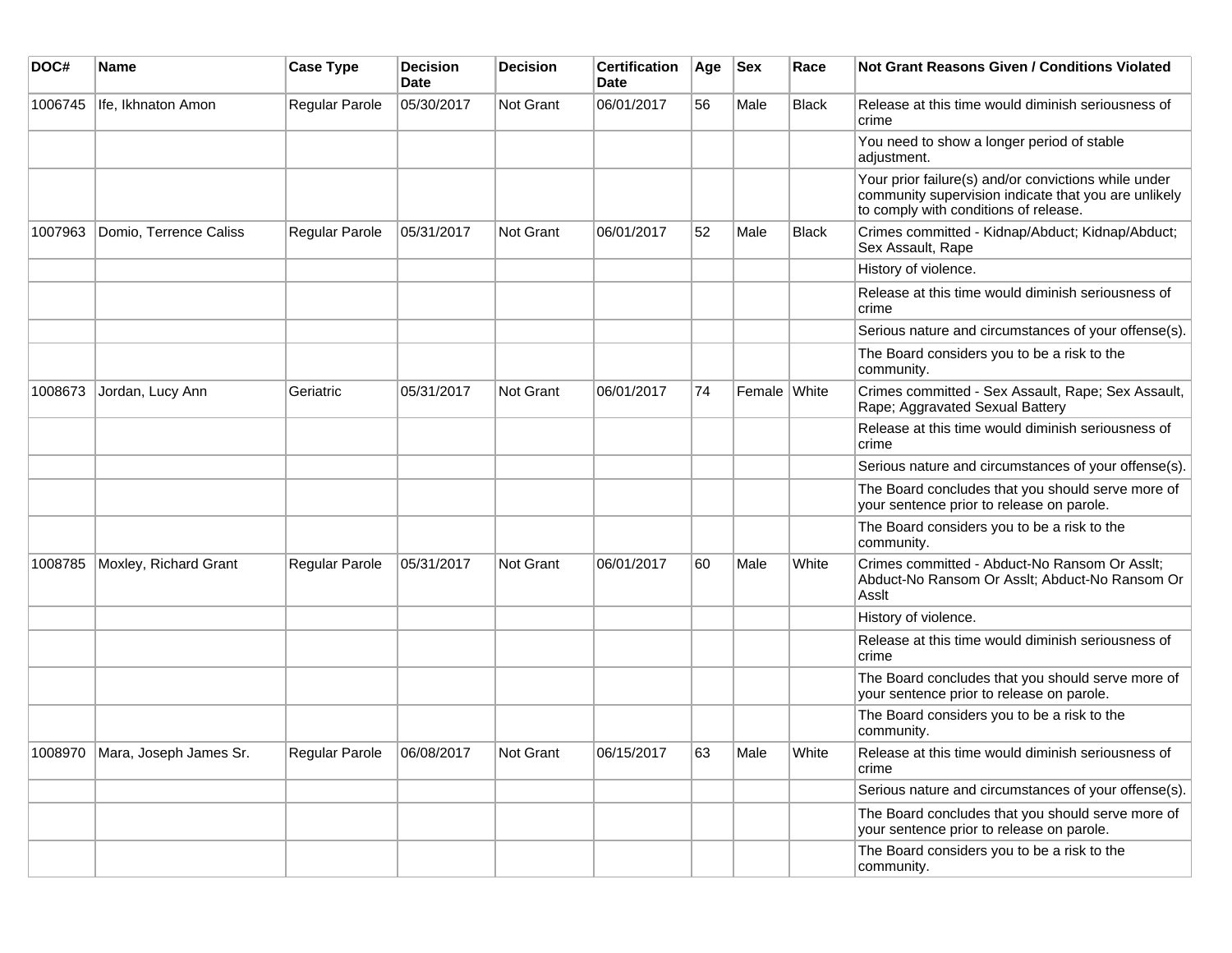| DOC#    | Name                        | <b>Case Type</b>      | <b>Decision</b><br>Date | <b>Decision</b>  | <b>Certification</b><br>Date | Age | <b>Sex</b> | Race         | <b>Not Grant Reasons Given / Conditions Violated</b>                                                                                                 |
|---------|-----------------------------|-----------------------|-------------------------|------------------|------------------------------|-----|------------|--------------|------------------------------------------------------------------------------------------------------------------------------------------------------|
| 1010619 | Mcdonough, Frank Arthur Jr. | Regular Parole        | 06/17/2017              | Not Grant        | 06/27/2017                   | 60  | Male       | White        | Crimes committed - Sex Assault, Rape; Burglary;<br>Burglary                                                                                          |
|         |                             |                       |                         |                  |                              |     |            |              | History of violence.                                                                                                                                 |
|         |                             |                       |                         |                  |                              |     |            |              | Release at this time would diminish seriousness of<br>crime                                                                                          |
|         |                             |                       |                         |                  |                              |     |            |              | Serious nature and circumstances of your offense(s).                                                                                                 |
|         |                             |                       |                         |                  |                              |     |            |              | The Board concludes that you should serve more of<br>your sentence prior to release on parole.                                                       |
|         |                             |                       |                         |                  |                              |     |            |              | The Board considers you to be a risk to the<br>community.                                                                                            |
| 1010998 | Phillips, Luther Ray Jr.    | <b>Regular Parole</b> | 05/29/2017              | Not Grant        | 06/01/2017                   | 58  | Male       | White        | Crimes committed - Homicide-2Nd-Degree; Unlawful<br>Wound/Bodily Injury; Neglect Child                                                               |
|         |                             |                       |                         |                  |                              |     |            |              | History of violence.                                                                                                                                 |
|         |                             |                       |                         |                  |                              |     |            |              | Serious nature and circumstances of your offense(s).                                                                                                 |
|         |                             |                       |                         |                  |                              |     |            |              | The Board concludes that you should serve more of<br>your sentence prior to release on parole.                                                       |
|         |                             |                       |                         |                  |                              |     |            |              | The Board considers you to be a risk to the<br>community.                                                                                            |
| 1011008 | Williams, Thomas C          | Regular Parole        | 06/08/2017              | <b>Not Grant</b> | 06/15/2017                   | 46  | Male       | Black        | Crimes committed - Homicide-1st Degree; Malicious<br>Wounding; Use Of Firearm In Felony                                                              |
|         |                             |                       |                         |                  |                              |     |            |              | History of violence.                                                                                                                                 |
|         |                             |                       |                         |                  |                              |     |            |              | Release at this time would diminish seriousness of<br>crime                                                                                          |
|         |                             |                       |                         |                  |                              |     |            |              | Serious nature and circumstances of your offense(s).                                                                                                 |
| 1011653 | Almahir, Marrion Rafig      | <b>Regular Parole</b> | 06/15/2017              | <b>Not Grant</b> | 06/23/2017                   | 71  | Male       | <b>Black</b> | Considering your offense and your institutional<br>records, the Board concludes that you should serve<br>more of your sentence before being paroled. |
|         |                             |                       |                         |                  |                              |     |            |              | Crimes committed - Homicide-1st Degree; Robbery;<br>Robbery                                                                                          |
|         |                             |                       |                         |                  |                              |     |            |              | Extensive criminal record                                                                                                                            |
|         |                             |                       |                         |                  |                              |     |            |              | History of violence.                                                                                                                                 |
|         |                             |                       |                         |                  |                              |     |            |              | Release at this time would diminish seriousness of<br>crime                                                                                          |
|         |                             |                       |                         |                  |                              |     |            |              | Serious nature and circumstances of your offense(s).                                                                                                 |
|         |                             |                       |                         |                  |                              |     |            |              | The Board concludes that you should serve more of<br>your sentence prior to release on parole.                                                       |
| 1012080 | Church, William L           | Regular Parole        | 05/31/2017              | <b>Not Grant</b> | 06/01/2017                   | 60  | Male       | White        | Crimes committed - Sex Assault, Rape; Sodomy                                                                                                         |
|         |                             |                       |                         |                  |                              |     |            |              | Release at this time would diminish seriousness of<br>crime                                                                                          |
|         |                             |                       |                         |                  |                              |     |            |              | Serious nature and circumstances of your offense(s).                                                                                                 |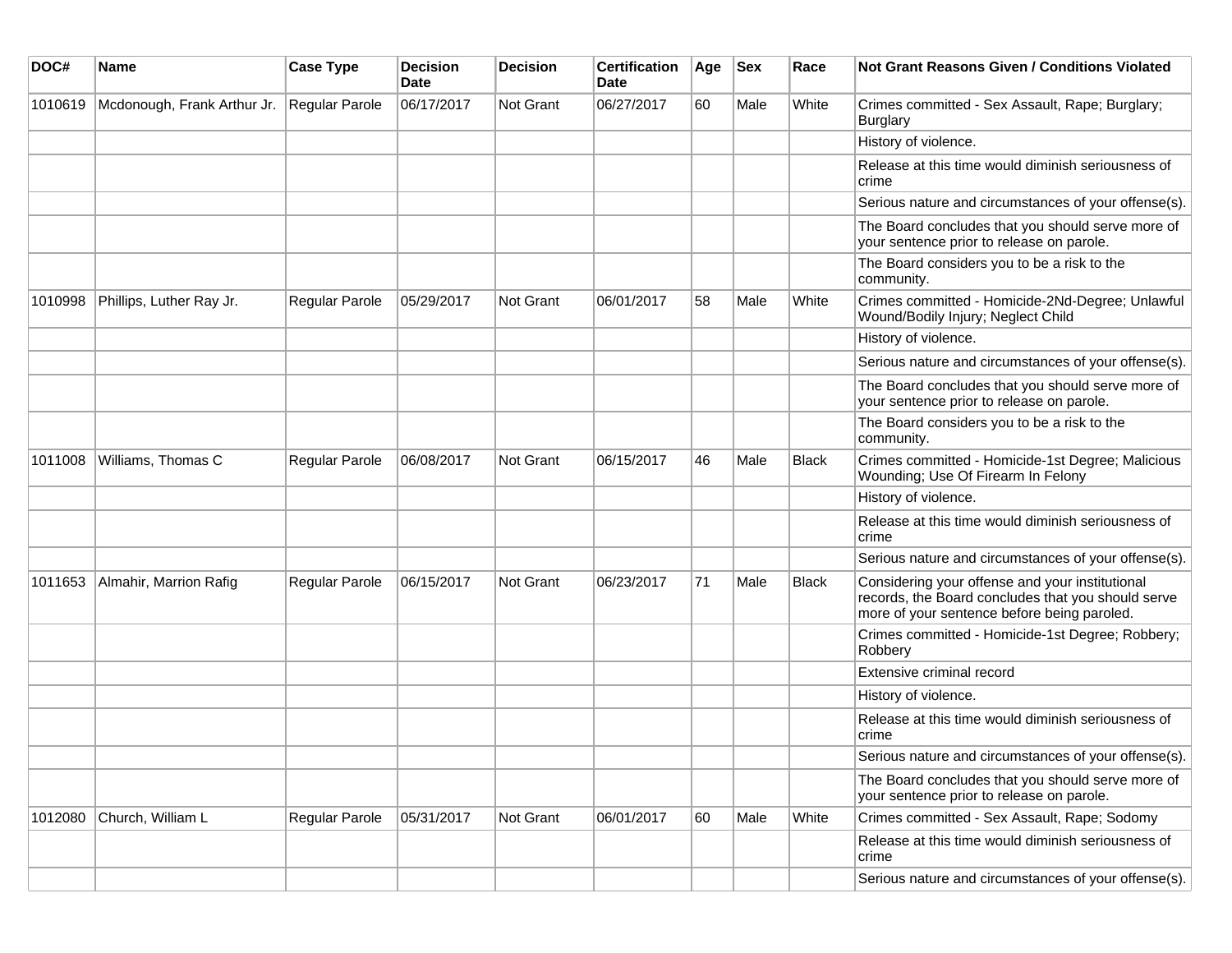| DOC#    | <b>Name</b>                               | <b>Case Type</b>      | <b>Decision</b><br><b>Date</b> | <b>Decision</b>  | <b>Certification</b><br>Date | Age | <b>Sex</b> | Race  | <b>Not Grant Reasons Given / Conditions Violated</b>                                                                                                  |
|---------|-------------------------------------------|-----------------------|--------------------------------|------------------|------------------------------|-----|------------|-------|-------------------------------------------------------------------------------------------------------------------------------------------------------|
| 1012080 | Church, William L                         | Regular Parole        | 05/31/2017                     | Not Grant        | 06/01/2017                   | 60  | Male       | White | The Board considers you to be a risk to the<br>community.                                                                                             |
| 1012523 | Ward, John Norfleet                       | Geriatric             | 06/19/2017                     | Not Grant        | 06/27/2017                   | 61  | Male       | White | Crimes committed - Aggravated Sexual Battery;<br>Aggravated Sexual Battery; Aggravated Sexual<br><b>Battery</b>                                       |
|         |                                           |                       |                                |                  |                              |     |            |       | Release at this time would diminish seriousness of<br>crime                                                                                           |
|         |                                           |                       |                                |                  |                              |     |            |       | Serious nature and circumstances of your offense(s).                                                                                                  |
|         |                                           |                       |                                |                  |                              |     |            |       | The Board considers you to be a risk to the<br>community.                                                                                             |
| 1012711 | Drumgoole, Dwaine Theadric Regular Parole |                       | 06/01/2017                     | <b>Not Grant</b> | 06/06/2017                   | 45  | Male       | Black | History of violence.                                                                                                                                  |
|         |                                           |                       |                                |                  |                              |     |            |       | Poor institutional adjustment (for example,<br>motivation/attitude, unfavorable reports, lack of<br>program involvement, etc.)                        |
|         |                                           |                       |                                |                  |                              |     |            |       | Release at this time would diminish seriousness of<br>crime                                                                                           |
|         |                                           |                       |                                |                  |                              |     |            |       | Serious nature and circumstances of your offense(s).                                                                                                  |
|         |                                           |                       |                                |                  |                              |     |            |       | You need to show a longer period of stable<br>adjustment.                                                                                             |
| 1013992 | Howard, Jerome Anthony                    | Geriatric             | 06/07/2017                     | <b>Not Grant</b> | 06/15/2017                   | 60  | Male       | Black | Crimes committed - Burglary; Burglary; Burglary                                                                                                       |
|         |                                           |                       |                                |                  |                              |     |            |       | Extensive criminal record                                                                                                                             |
|         |                                           |                       |                                |                  |                              |     |            |       | Release at this time would diminish seriousness of<br>crime                                                                                           |
|         |                                           |                       |                                |                  |                              |     |            |       | Serious nature and circumstances of your offense(s).                                                                                                  |
|         |                                           |                       |                                |                  |                              |     |            |       | The Board concludes that you should serve more of<br>your sentence prior to release on parole.                                                        |
| 1014003 | Wheeler, Rowland A                        | <b>Regular Parole</b> | 06/01/2017                     | <b>Not Grant</b> | 06/01/2017                   | 59  | Male       | Black | Crimes committed - Homicide-1st Degree                                                                                                                |
|         |                                           |                       |                                |                  |                              |     |            |       | Release at this time would diminish seriousness of<br>crime                                                                                           |
|         |                                           |                       |                                |                  |                              |     |            |       | Serious nature and circumstances of your offense(s).                                                                                                  |
|         |                                           |                       |                                |                  |                              |     |            |       | The Board concludes that you should serve more of<br>your sentence prior to release on parole.                                                        |
|         |                                           |                       |                                |                  |                              |     |            |       | You need to show a longer period of stable<br>adjustment.                                                                                             |
| 1015064 | Frye, Raymond Roy                         | Regular Parole        | 06/09/2017                     | Not Grant        | 06/15/2017                   | 52  | Male       | White | Release at this time would diminish seriousness of<br>crime                                                                                           |
|         |                                           |                       |                                |                  |                              |     |            |       | The Board considers you to be a risk to the<br>community.                                                                                             |
|         |                                           |                       |                                |                  |                              |     |            |       | Your prior failure(s) and/or convictions while under<br>community supervision indicate that you are unlikely<br>to comply with conditions of release. |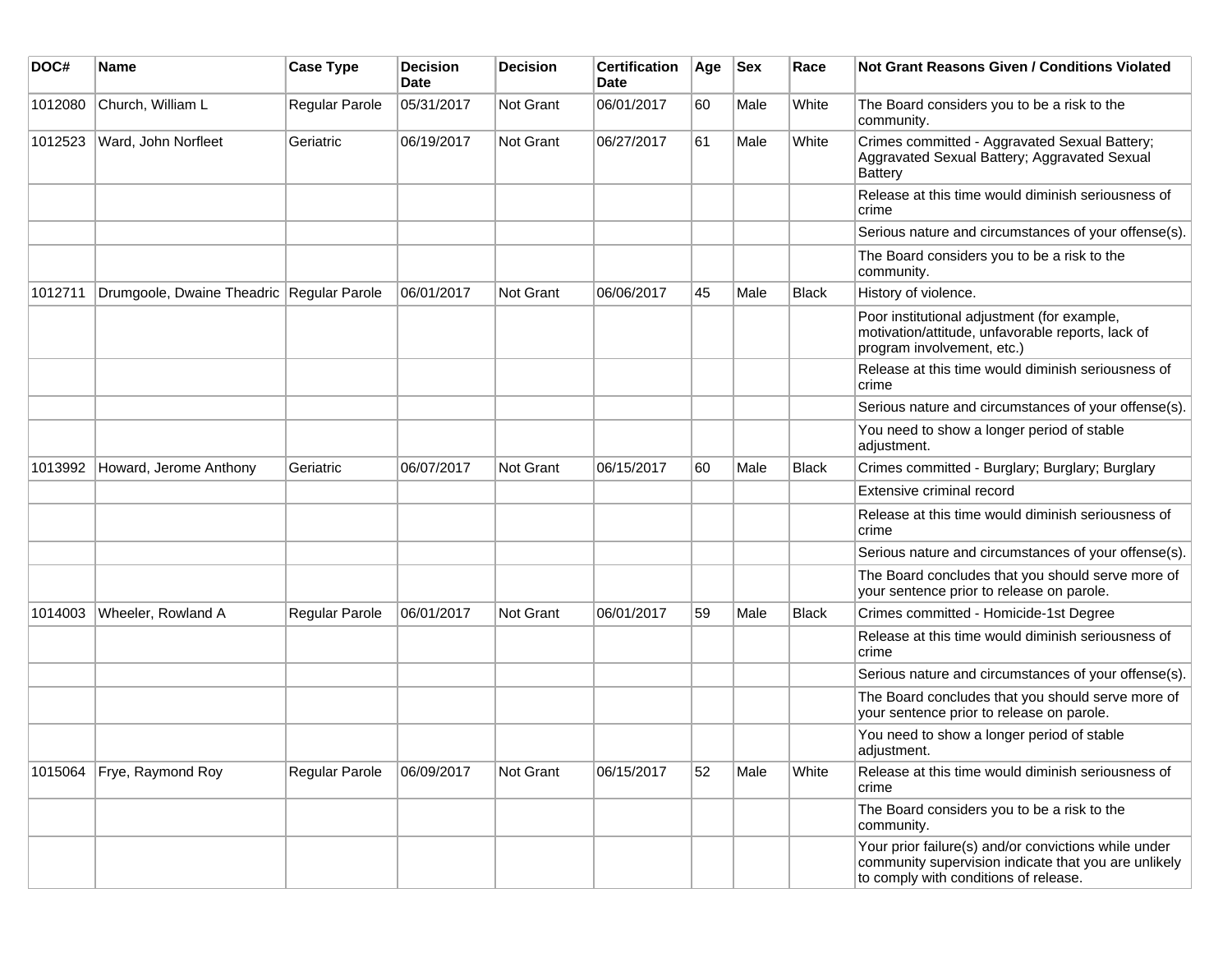| DOC#    | <b>Name</b>            | <b>Case Type</b> | <b>Decision</b><br><b>Date</b> | <b>Decision</b> | <b>Certification</b><br>Date | Age | <b>Sex</b> | Race         | <b>Not Grant Reasons Given / Conditions Violated</b>                                                                                                 |
|---------|------------------------|------------------|--------------------------------|-----------------|------------------------------|-----|------------|--------------|------------------------------------------------------------------------------------------------------------------------------------------------------|
| 1015956 | Caffee, Clyde L        | Geriatric        | 05/29/2017                     | Not Grant       | 06/01/2017                   | 63  | Male       | <b>Black</b> | Crimes committed - Homicide-1st Degree; Homicide-<br>1st Degree; Malicious Wounding                                                                  |
|         |                        |                  |                                |                 |                              |     |            |              | Release at this time would diminish seriousness of<br>crime                                                                                          |
|         |                        |                  |                                |                 |                              |     |            |              | Serious nature and circumstances of your offense(s).                                                                                                 |
|         |                        |                  |                                |                 |                              |     |            |              | The Board considers you to be a risk to the<br>community.                                                                                            |
| 1017019 | Fauntleroy, Stephon P  | Regular Parole   | 05/29/2017                     | Not Grant       | 06/01/2017                   | 54  | Male       | <b>Black</b> | Crimes committed - Homicide-1st Degree                                                                                                               |
|         |                        |                  |                                |                 |                              |     |            |              | Release at this time would diminish seriousness of<br>crime                                                                                          |
|         |                        |                  |                                |                 |                              |     |            |              | Serious nature and circumstances of your offense(s).                                                                                                 |
|         |                        |                  |                                |                 |                              |     |            |              | The Board concludes that you should serve more of<br>your sentence prior to release on parole.                                                       |
| 1017371 | White, Rodney Fernell  | Regular Parole   | 05/28/2017                     | Not Grant       | 06/01/2017                   | 51  | Male       | Black        | Considering your offense and your institutional<br>records, the Board concludes that you should serve<br>more of your sentence before being paroled. |
|         |                        |                  |                                |                 |                              |     |            |              | Crimes committed - Sex Assault, Rape; Penetrate<br>W/Inanimate Object; Robbery                                                                       |
|         |                        |                  |                                |                 |                              |     |            |              | Release at this time would diminish seriousness of<br>crime                                                                                          |
|         |                        |                  |                                |                 |                              |     |            |              | Serious nature and circumstances of your offense(s).                                                                                                 |
|         |                        |                  |                                |                 |                              |     |            |              | The Board considers you to be a risk to the<br>community.                                                                                            |
| 1017896 | Quenada, Elitoes Riale | Regular Parole   | 06/01/2017                     | Not Grant       | 06/06/2017                   | 52  | Male       | <b>Black</b> | Crimes committed - Robbery; Assault: By Inmate,<br>Probationer, Etc On Employee; Assault:<br>(Misdemeanor)                                           |
|         |                        |                  |                                |                 |                              |     |            |              | Extensive criminal record                                                                                                                            |
|         |                        |                  |                                |                 |                              |     |            |              | History of violence.                                                                                                                                 |
|         |                        |                  |                                |                 |                              |     |            |              | Release at this time would diminish seriousness of<br>crime                                                                                          |
|         |                        |                  |                                |                 |                              |     |            |              | Serious nature and circumstances of your offense(s).                                                                                                 |
|         |                        |                  |                                |                 |                              |     |            |              | Your record of institutional infractions indicates a<br>disregard for rules and that you are not ready to<br>conform to society.                     |
| 1019824 | Reid, Emery S          | Regular Parole   | 06/12/2017                     | Not Grant       | 06/15/2017                   | 63  | Male       | White        | Crimes committed - Homicide-1st Degree; Robbery;<br>Embezzle                                                                                         |
|         |                        |                  |                                |                 |                              |     |            |              | Poor institutional adjustment (for example,<br>motivation/attitude, unfavorable reports, lack of<br>program involvement, etc.)                       |
|         |                        |                  |                                |                 |                              |     |            |              | Release at this time would diminish seriousness of<br>crime                                                                                          |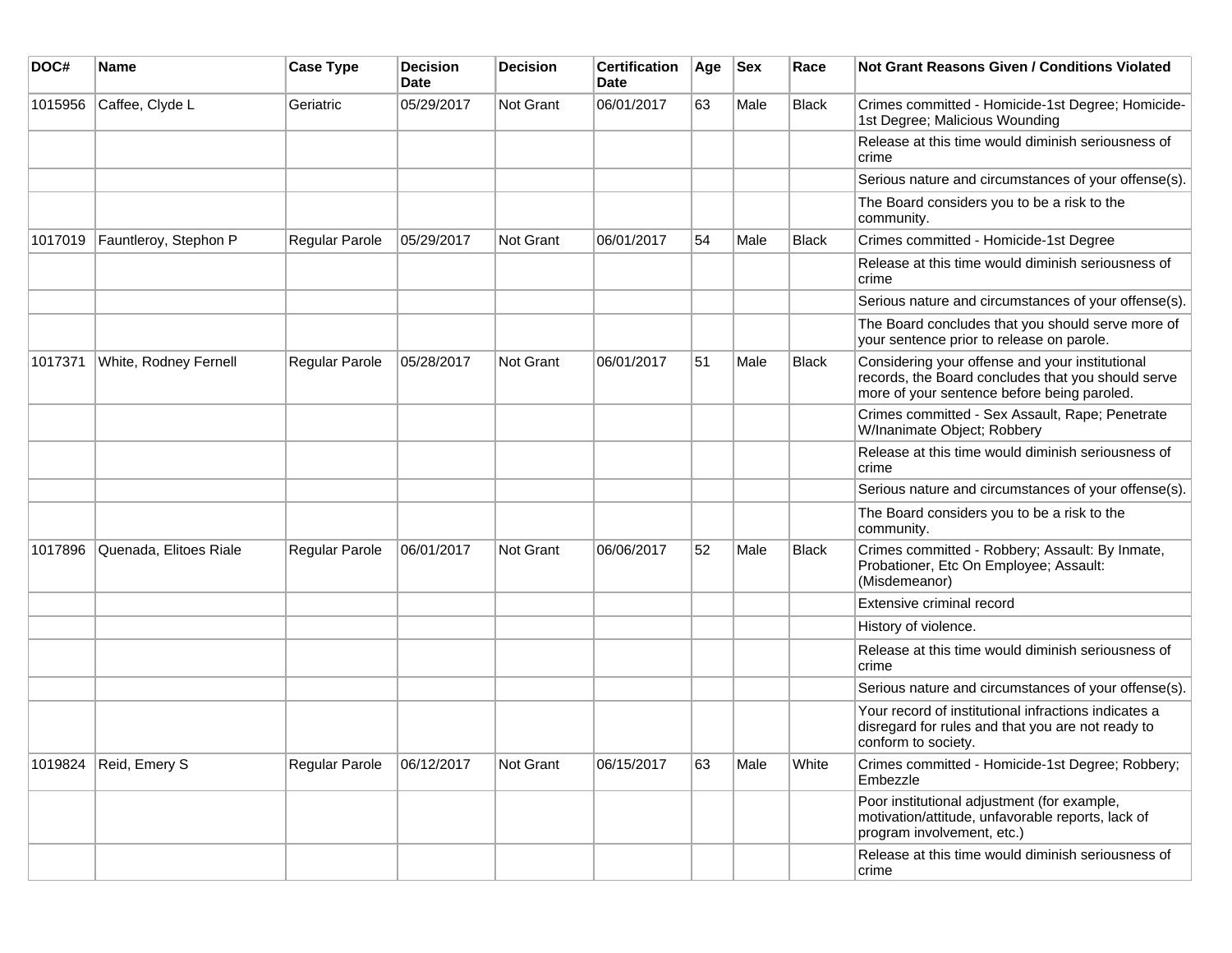| DOC#    | Name                     | <b>Case Type</b>      | <b>Decision</b><br><b>Date</b> | <b>Decision</b>  | <b>Certification</b><br>Date | Age | <b>Sex</b> | Race         | Not Grant Reasons Given / Conditions Violated                                                                                                               |
|---------|--------------------------|-----------------------|--------------------------------|------------------|------------------------------|-----|------------|--------------|-------------------------------------------------------------------------------------------------------------------------------------------------------------|
| 1019824 | Reid, Emery S            | Regular Parole        | 06/12/2017                     | Not Grant        | 06/15/2017                   | 63  | Male       | White        | Serious nature and circumstances of your offense(s).                                                                                                        |
|         |                          |                       |                                |                  |                              |     |            |              | The Board concludes that you should serve more of<br>your sentence prior to release on parole.                                                              |
|         |                          |                       |                                |                  |                              |     |            |              | You need further participation in institutional work<br>and/or educational programs to indicate your positive<br>progression towards re-entry into society. |
|         |                          |                       |                                |                  |                              |     |            |              | Your prior failure(s) and/or convictions while under<br>community supervision indicate that you are unlikely<br>to comply with conditions of release.       |
| 1020250 | Thomas, James Edward     | Regular Parole        | 06/14/2017                     | <b>Not Grant</b> | 06/15/2017                   | 46  | Male       | White        | Considering your offense and your institutional<br>records, the Board concludes that you should serve<br>more of your sentence before being paroled.        |
|         |                          |                       |                                |                  |                              |     |            |              | Extensive criminal record                                                                                                                                   |
|         |                          |                       |                                |                  |                              |     |            |              | Poor institutional adjustment (for example,<br>motivation/attitude, unfavorable reports, lack of<br>program involvement, etc.)                              |
|         |                          |                       |                                |                  |                              |     |            |              | Your prior failure(s) and/or convictions while under<br>community supervision indicate that you are unlikely<br>to comply with conditions of release.       |
| 1021710 | Williams, Richard Jr.    | Regular Parole        | 06/12/2017                     | Not Grant        | 06/15/2017                   | 50  | Male       | <b>Black</b> | Considering your offense and your institutional<br>records, the Board concludes that you should serve<br>more of your sentence before being paroled.        |
|         |                          |                       |                                |                  |                              |     |            |              | Conviction of a new crime while incarcerated                                                                                                                |
|         |                          |                       |                                |                  |                              |     |            |              | Extensive criminal record                                                                                                                                   |
|         |                          |                       |                                |                  |                              |     |            |              | Release at this time would diminish seriousness of<br>crime                                                                                                 |
|         |                          |                       |                                |                  |                              |     |            |              | The Board considers you to be a risk to the<br>community.                                                                                                   |
| 1024341 | Reynolds, Craig Nathanie | Regular Parole        | 06/25/2017                     | <b>Not Grant</b> | 06/27/2017                   | 52  | Male       | <b>Black</b> | Conviction of a new crime while incarcerated                                                                                                                |
|         |                          |                       |                                |                  |                              |     |            |              | Crimes committed - Sex Assault, Rape; Sex Assault,<br>Rape; Robbery                                                                                         |
|         |                          |                       |                                |                  |                              |     |            |              | History of violence.                                                                                                                                        |
|         |                          |                       |                                |                  |                              |     |            |              | The Board concludes that you should serve more of<br>your sentence prior to release on parole.                                                              |
|         |                          |                       |                                |                  |                              |     |            |              | The Board considers you to be a risk to the<br>community.                                                                                                   |
| 1024491 | Elam, Frank Linwood      | <b>Regular Parole</b> | 06/06/2017                     | Not Grant        | 06/15/2017                   | 70  | Male       | <b>Black</b> | Crimes committed - Sex Assault, Rape; Burglary                                                                                                              |
|         |                          |                       |                                |                  |                              |     |            |              | Serious nature and circumstances of your offense(s).                                                                                                        |
|         |                          |                       |                                |                  |                              |     |            |              | The Board concludes that you should serve more of<br>your sentence prior to release on parole.                                                              |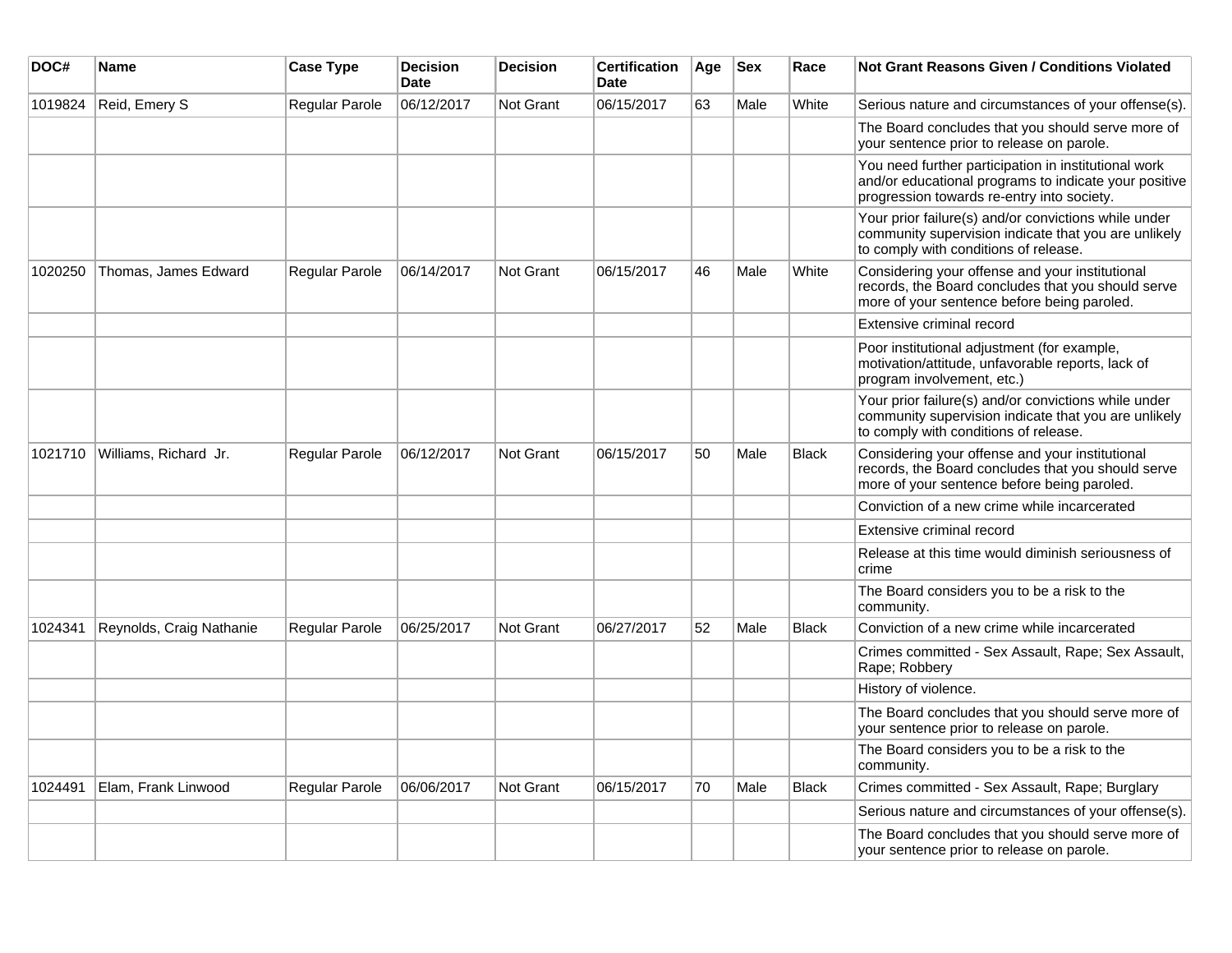| DOC#    | <b>Name</b>                 | <b>Case Type</b> | <b>Decision</b><br><b>Date</b> | <b>Decision</b>  | <b>Certification</b><br>Date | Age | <b>Sex</b> | Race         | Not Grant Reasons Given / Conditions Violated                                                                                                         |
|---------|-----------------------------|------------------|--------------------------------|------------------|------------------------------|-----|------------|--------------|-------------------------------------------------------------------------------------------------------------------------------------------------------|
| 1024491 | Elam, Frank Linwood         | Regular Parole   | 06/06/2017                     | <b>Not Grant</b> | 06/15/2017                   | 70  | Male       | Black        | You need to show a longer period of stable<br>adjustment.                                                                                             |
| 1024748 | Bliss, Shawn Howard         | Regular Parole   | 06/16/2017                     | Not Grant        | 06/27/2017                   | 52  | Male       | White        | Crimes committed - Sex Assault, Rape; Statutory<br><b>Burglary</b>                                                                                    |
|         |                             |                  |                                |                  |                              |     |            |              | Release at this time would diminish seriousness of<br>crime                                                                                           |
|         |                             |                  |                                |                  |                              |     |            |              | Serious nature and circumstances of your offense(s).                                                                                                  |
|         |                             |                  |                                |                  |                              |     |            |              | The Board concludes that you should serve more of<br>your sentence prior to release on parole.                                                        |
|         |                             |                  |                                |                  |                              |     |            |              | The Board considers you to be a risk to the<br>community.                                                                                             |
| 1025157 | Williams, Harold Edward Jr. | Regular Parole   | 06/02/2017                     | <b>Not Grant</b> | 06/06/2017                   | 43  | Male       | Black        | Crimes committed - Homicide-1st Degree; Robbery;<br>Use Of Firearm In Felony                                                                          |
|         |                             |                  |                                |                  |                              |     |            |              | Release at this time would diminish seriousness of<br>crime                                                                                           |
|         |                             |                  |                                |                  |                              |     |            |              | The Board concludes that you should serve more of<br>your sentence prior to release on parole.                                                        |
|         |                             |                  |                                |                  |                              |     |            |              | You need to show a longer period of stable<br>adjustment.                                                                                             |
| 1025526 | Terry, Anthony Lewis        | Regular Parole   | 06/21/2017                     | <b>Not Grant</b> | 06/23/2017                   | 58  | Male       | Black        | Crimes committed - Kidnap/Abduct; Kidnap -<br>Attempted; Sex Assault, Rape                                                                            |
|         |                             |                  |                                |                  |                              |     |            |              | Release at this time would diminish seriousness of<br>crime                                                                                           |
|         |                             |                  |                                |                  |                              |     |            |              | Serious nature and circumstances of your offense(s).                                                                                                  |
|         |                             |                  |                                |                  |                              |     |            |              | The Board concludes that you should serve more of<br>your sentence prior to release on parole.                                                        |
|         |                             |                  |                                |                  |                              |     |            |              | The Board considers you to be a risk to the<br>community.                                                                                             |
| 1026152 | Johnson, Michael Brian      | Regular Parole   | 06/12/2017                     | Not Grant        | 06/15/2017                   | 54  | Male       | <b>Black</b> | Considering your offense and your institutional<br>records, the Board concludes that you should serve<br>more of your sentence before being paroled.  |
|         |                             |                  |                                |                  |                              |     |            |              | Extensive criminal record                                                                                                                             |
|         |                             |                  |                                |                  |                              |     |            |              | Release at this time would diminish seriousness of<br>crime                                                                                           |
|         |                             |                  |                                |                  |                              |     |            |              | Serious nature and circumstances of your offense(s).                                                                                                  |
|         |                             |                  |                                |                  |                              |     |            |              | You need to show a longer period of stable<br>adjustment.                                                                                             |
|         |                             |                  |                                |                  |                              |     |            |              | Your prior failure(s) and/or convictions while under<br>community supervision indicate that you are unlikely<br>to comply with conditions of release. |
| 1026465 | Oliver, Johann Deshawn      | Regular Parole   | 06/08/2017                     | Not Grant        | 06/15/2017                   | 44  | Male       | Black        | Release at this time would diminish seriousness of<br>crime                                                                                           |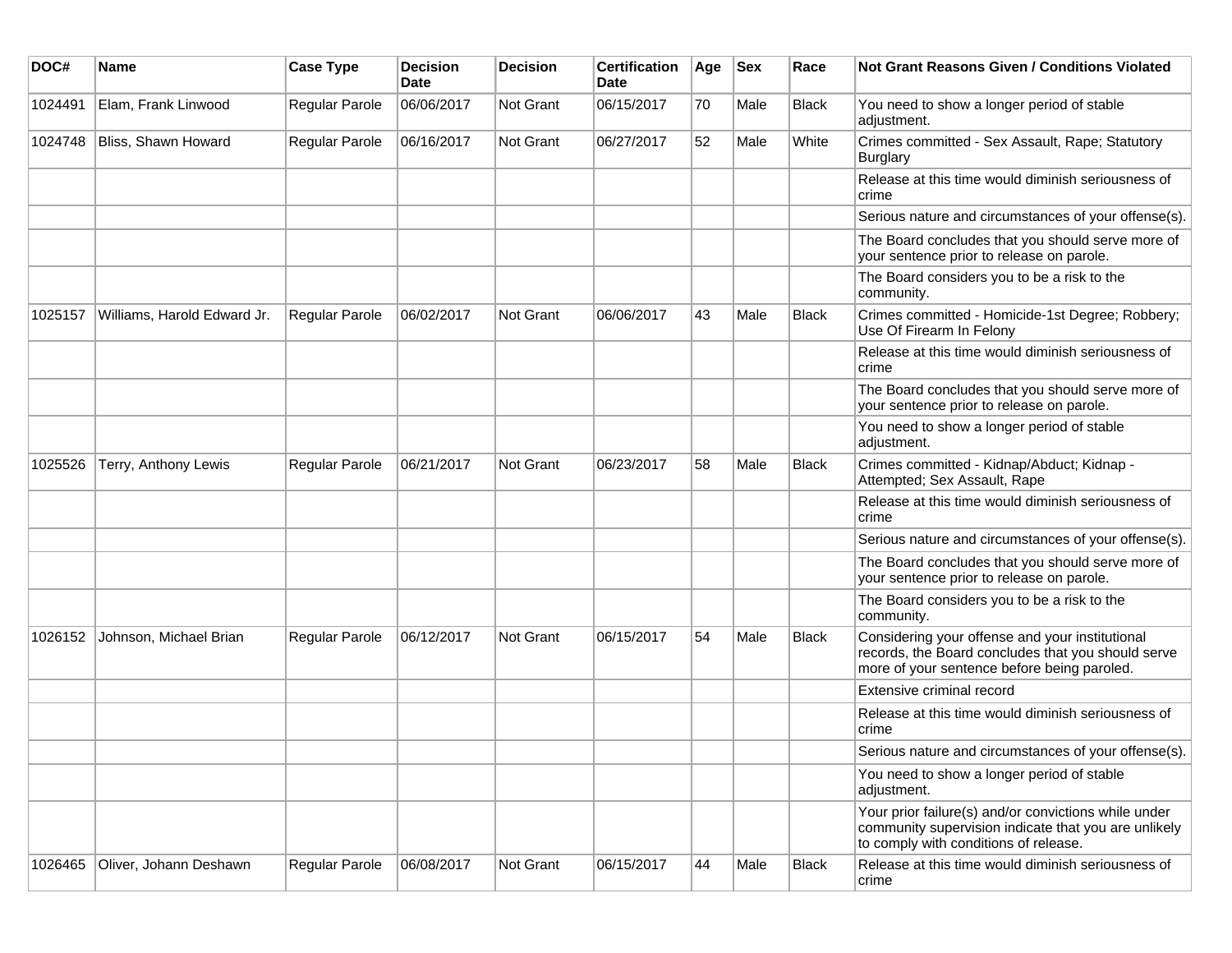| DOC#    | Name                   | <b>Case Type</b>      | <b>Decision</b><br>Date | <b>Decision</b> | <b>Certification</b><br>Date | Age | <b>Sex</b> | Race         | <b>Not Grant Reasons Given / Conditions Violated</b>                                                                                                        |
|---------|------------------------|-----------------------|-------------------------|-----------------|------------------------------|-----|------------|--------------|-------------------------------------------------------------------------------------------------------------------------------------------------------------|
| 1026465 | Oliver, Johann Deshawn | Regular Parole        | 06/08/2017              | Not Grant       | 06/15/2017                   | 44  | Male       | <b>Black</b> | Serious nature and circumstances of your offense(s).                                                                                                        |
|         |                        |                       |                         |                 |                              |     |            |              | The Board concludes that you should serve more of<br>your sentence prior to release on parole.                                                              |
|         |                        |                       |                         |                 |                              |     |            |              | You need further participation in institutional work<br>and/or educational programs to indicate your positive<br>progression towards re-entry into society. |
|         |                        |                       |                         |                 |                              |     |            |              | Your prior failure(s) and/or convictions while under<br>community supervision indicate that you are unlikely<br>to comply with conditions of release.       |
| 1026841 | Adams, Frank Bolten    | <b>Board Review</b>   | 05/31/2017              | Not Grant       | 06/01/2017                   | 60  | Male       | White        | Crimes committed - Sex Assault, Rape; Sex Assault,<br>Rape; Robbery                                                                                         |
|         |                        |                       |                         |                 |                              |     |            |              | Release at this time would diminish seriousness of<br>crime                                                                                                 |
|         |                        |                       |                         |                 |                              |     |            |              | Serious nature and circumstances of your offense(s).                                                                                                        |
|         |                        |                       |                         |                 |                              |     |            |              | The Board concludes that you should serve more of<br>your sentence prior to release on parole.                                                              |
| 1027166 | Hugine, Anthony        | Regular Parole        | 06/13/2017              | Not Grant       | 06/15/2017                   | 48  | Male       | <b>Black</b> | Crimes committed - Kidnap/Abduct; Sex Assault,<br>Rape; Robbery                                                                                             |
|         |                        |                       |                         |                 |                              |     |            |              | Release at this time would diminish seriousness of<br>crime                                                                                                 |
|         |                        |                       |                         |                 |                              |     |            |              | The Board concludes that you should serve more of<br>your sentence prior to release on parole.                                                              |
| 1030515 | Joyner, Gregory Allen  | Regular Parole        | 06/22/2017              | Not Grant       | 06/23/2017                   | 45  | Male       | <b>Black</b> | Extensive criminal record                                                                                                                                   |
|         |                        |                       |                         |                 |                              |     |            |              | History of violence.                                                                                                                                        |
|         |                        |                       |                         |                 |                              |     |            |              | Release at this time would diminish seriousness of<br>crime                                                                                                 |
|         |                        |                       |                         |                 |                              |     |            |              | Serious nature and circumstances of your offense(s).                                                                                                        |
|         |                        |                       |                         |                 |                              |     |            |              | The Board concludes that you should serve more of<br>your sentence prior to release on parole.                                                              |
| 1032353 | Brown, Hugh Joseph     | <b>Regular Parole</b> | 05/29/2017              | Not Grant       | 06/01/2017                   | 51  | Male       | Black        | Crimes committed - Homicide-1st Degree; Use Of<br>Firearm In Felony                                                                                         |
|         |                        |                       |                         |                 |                              |     |            |              | Release at this time would diminish seriousness of<br>crime                                                                                                 |
|         |                        |                       |                         |                 |                              |     |            |              | Serious nature and circumstances of your offense(s).                                                                                                        |
|         |                        |                       |                         |                 |                              |     |            |              | The Board concludes that you should serve more of<br>your sentence prior to release on parole.                                                              |
| 1032818 | Hunter, Michael Tabb   | Regular Parole        | 06/09/2017              | Not Grant       | 06/15/2017                   | 56  | Male       | <b>Black</b> | Crimes committed - Homicide-Capital; Sex Assault,<br>Rape; Crimes Against Person                                                                            |
|         |                        |                       |                         |                 |                              |     |            |              | Release at this time would diminish seriousness of<br>crime                                                                                                 |
|         |                        |                       |                         |                 |                              |     |            |              | Serious nature and circumstances of your offense(s).                                                                                                        |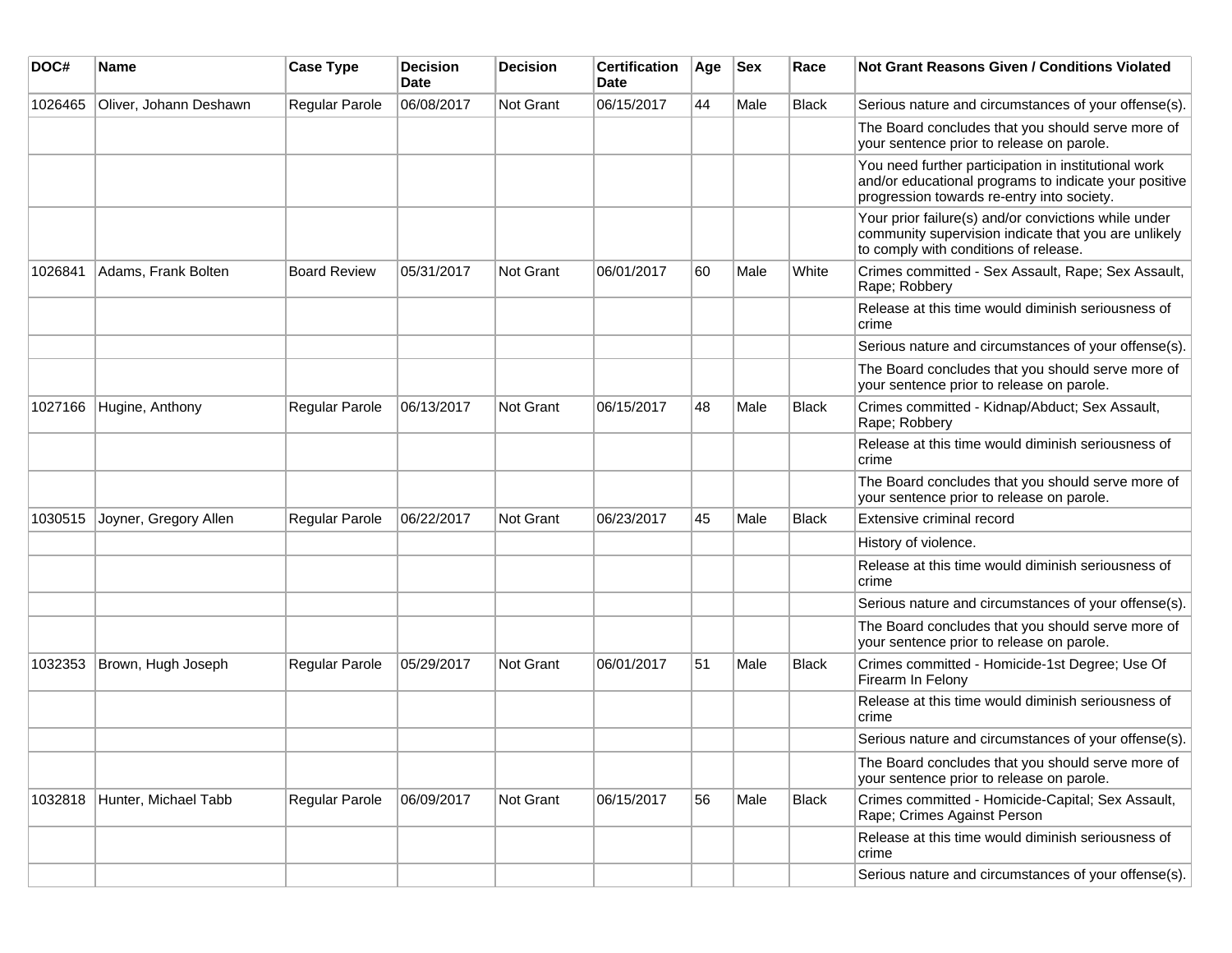| DOC#    | <b>Name</b>          | <b>Case Type</b> | <b>Decision</b><br><b>Date</b> | Decision         | <b>Certification</b><br>Date | Age | <b>Sex</b> | Race         | <b>Not Grant Reasons Given / Conditions Violated</b>                                                                                                  |
|---------|----------------------|------------------|--------------------------------|------------------|------------------------------|-----|------------|--------------|-------------------------------------------------------------------------------------------------------------------------------------------------------|
| 1032818 | Hunter, Michael Tabb | Regular Parole   | 06/09/2017                     | Not Grant        | 06/15/2017                   | 56  | Male       | Black        | The Board considers you to be a risk to the<br>community.                                                                                             |
|         |                      |                  |                                |                  |                              |     |            |              | Your prior failure(s) and/or convictions while under<br>community supervision indicate that you are unlikely<br>to comply with conditions of release. |
| 1033886 | Frenzel, Theodore    | Regular Parole   | 06/16/2017                     | Not Grant        | 06/23/2017                   | 55  | Male       | White        | Crimes committed - Aggrav Asslt-Nonfamily;<br>Malicious Wounding; Burglary                                                                            |
|         |                      |                  |                                |                  |                              |     |            |              | Extensive criminal record                                                                                                                             |
|         |                      |                  |                                |                  |                              |     |            |              | History of violence.                                                                                                                                  |
|         |                      |                  |                                |                  |                              |     |            |              | The Board considers you to be a risk to the<br>community.                                                                                             |
|         |                      |                  |                                |                  |                              |     |            |              | Your prior failure(s) and/or convictions while under<br>community supervision indicate that you are unlikely<br>to comply with conditions of release. |
| 1034333 | Roberts, Jupiter     | Geriatric        | 06/19/2017                     | <b>Not Grant</b> | 06/23/2017                   | 66  | Male       | <b>Black</b> | Crimes committed - Sex Assault, Rape; Aggravated<br>Sexual Battery; Carnal Knowledge                                                                  |
|         |                      |                  |                                |                  |                              |     |            |              | Extensive criminal record                                                                                                                             |
|         |                      |                  |                                |                  |                              |     |            |              | History of violence.                                                                                                                                  |
|         |                      |                  |                                |                  |                              |     |            |              | Release at this time would diminish seriousness of<br>crime                                                                                           |
|         |                      |                  |                                |                  |                              |     |            |              | Serious nature and circumstances of your offense(s).                                                                                                  |
|         |                      |                  |                                |                  |                              |     |            |              | The Board concludes that you should serve more of<br>your sentence prior to release on parole.                                                        |
|         |                      |                  |                                |                  |                              |     |            |              | The Board considers you to be a risk to the<br>community.                                                                                             |
|         |                      |                  |                                |                  |                              |     |            |              | Your prior failure(s) and/or convictions while under<br>community supervision indicate that you are unlikely<br>to comply with conditions of release. |
| 1035335 | Layne, Roscoe        | Regular Parole   | 06/21/2017                     | Not Grant        | 06/23/2017                   | 65  | Male       | White        | Crimes committed - Abduct-No Ransom Or Asslt;<br>Malicious Wounding                                                                                   |
|         |                      |                  |                                |                  |                              |     |            |              | Release at this time would diminish seriousness of<br>crime                                                                                           |
|         |                      |                  |                                |                  |                              |     |            |              | Serious nature and circumstances of your offense(s).                                                                                                  |
|         |                      |                  |                                |                  |                              |     |            |              | The Board concludes that you should serve more of<br>your sentence prior to release on parole.                                                        |
| 1037060 | Martinson, Steven G  | Regular Parole   | 05/27/2017                     | Not Grant        | 06/01/2017                   | 52  | Male       | White        | Crimes committed - Forcible Sodomy; Forcible<br>Sodomy; Larc-Grand                                                                                    |
|         |                      |                  |                                |                  |                              |     |            |              | Release at this time would diminish seriousness of<br>crime                                                                                           |
|         |                      |                  |                                |                  |                              |     |            |              | The Board concludes that you should serve more of<br>your sentence prior to release on parole.                                                        |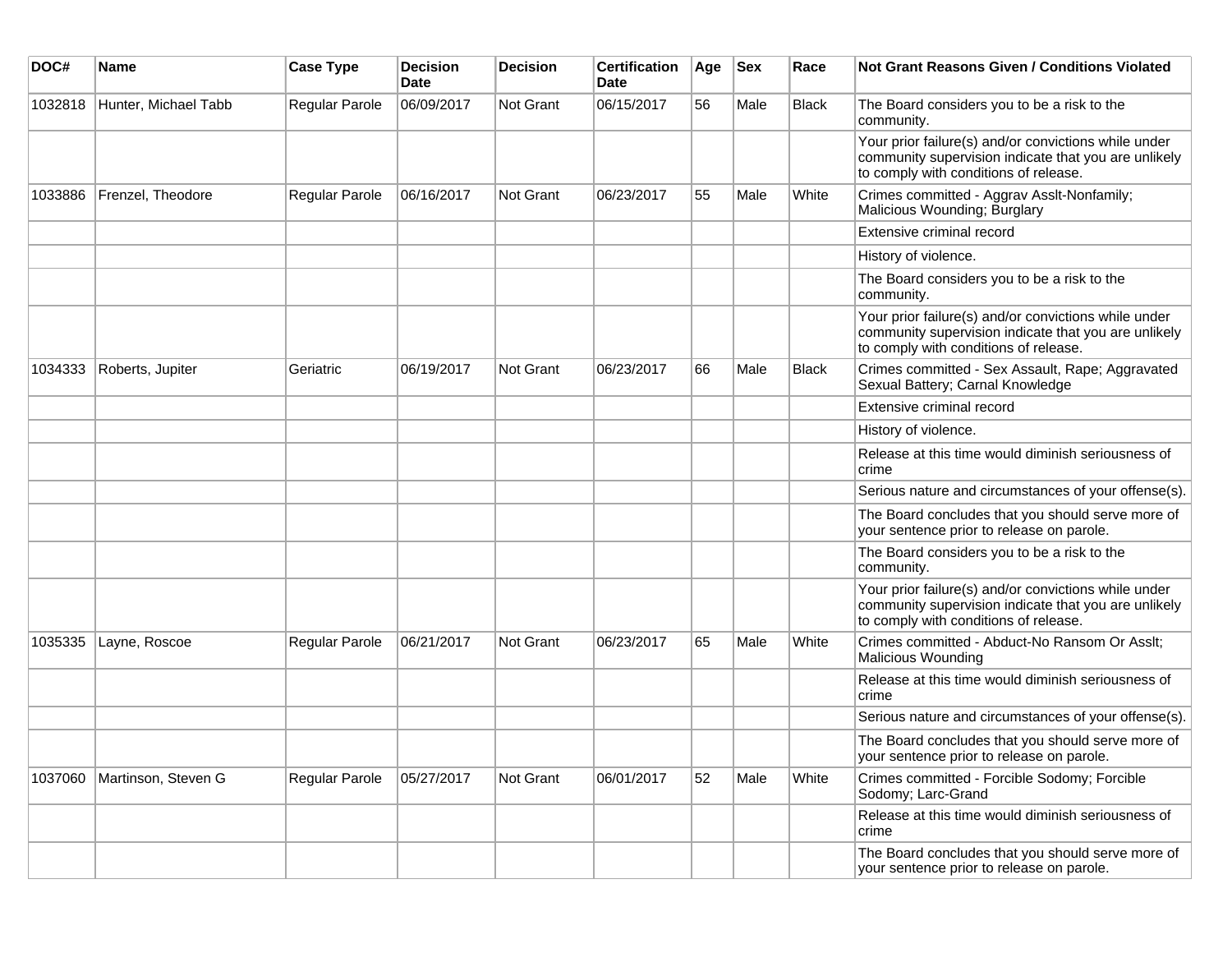| DOC#    | <b>Name</b>                            | <b>Case Type</b> | <b>Decision</b><br><b>Date</b> | <b>Decision</b>  | <b>Certification</b><br><b>Date</b> | Age | <b>Sex</b> | Race         | <b>Not Grant Reasons Given / Conditions Violated</b>                                                                                                  |
|---------|----------------------------------------|------------------|--------------------------------|------------------|-------------------------------------|-----|------------|--------------|-------------------------------------------------------------------------------------------------------------------------------------------------------|
| 1037060 | Martinson, Steven G                    | Regular Parole   | 05/27/2017                     | Not Grant        | 06/01/2017                          | 52  | Male       | White        | The Board considers you to be a risk to the<br>community.                                                                                             |
|         |                                        |                  |                                |                  |                                     |     |            |              | You need to show a longer period of stable<br>adjustment.                                                                                             |
| 1037826 | Hill-Bey, Dock Wayne Antwa<br>Jamailla | Regular Parole   | 06/08/2017                     | Not Grant        | 06/15/2017                          | 62  | Male       | <b>Black</b> | Crimes committed - Abduct-No Ransom Or Asslt;<br>Sex Assault, Rape; Sex Asslt-Sodomy-Girl                                                             |
|         |                                        |                  |                                |                  |                                     |     |            |              | Release at this time would diminish seriousness of<br>crime                                                                                           |
|         |                                        |                  |                                |                  |                                     |     |            |              | Serious nature and circumstances of your offense(s).                                                                                                  |
|         |                                        |                  |                                |                  |                                     |     |            |              | The Board considers you to be a risk to the<br>community.                                                                                             |
| 1038206 | Langston, Kenneth Leon                 | Regular Parole   | 05/30/2017                     | <b>Not Grant</b> | 06/01/2017                          | 54  | Male       | <b>Black</b> | History of violence.                                                                                                                                  |
|         |                                        |                  |                                |                  |                                     |     |            |              | Release at this time would diminish seriousness of<br>crime                                                                                           |
|         |                                        |                  |                                |                  |                                     |     |            |              | Serious nature and circumstances of your offense(s).                                                                                                  |
|         |                                        |                  |                                |                  |                                     |     |            |              | The Board concludes that you should serve more of<br>your sentence prior to release on parole.                                                        |
| 1041179 | Meyer, Jeffrey                         | Regular Parole   | 06/17/2017                     | Not Grant        | 06/23/2017                          | 49  | Male       | <b>Black</b> | History of violence.                                                                                                                                  |
|         |                                        |                  |                                |                  |                                     |     |            |              | Release at this time would diminish seriousness of<br>crime                                                                                           |
|         |                                        |                  |                                |                  |                                     |     |            |              | Serious nature and circumstances of your offense(s).                                                                                                  |
|         |                                        |                  |                                |                  |                                     |     |            |              | The Board considers you to be a risk to the<br>community.                                                                                             |
|         |                                        |                  |                                |                  |                                     |     |            |              | You need to show a longer period of stable<br>adjustment.                                                                                             |
| 1041784 | Williams, Christopher A                | Regular Parole   | 06/17/2017                     | Not Grant        | 06/23/2017                          | 47  | Male       | <b>Black</b> | Extensive criminal record                                                                                                                             |
|         |                                        |                  |                                |                  |                                     |     |            |              | History of substance abuse.                                                                                                                           |
|         |                                        |                  |                                |                  |                                     |     |            |              | Release at this time would diminish seriousness of<br>crime                                                                                           |
|         |                                        |                  |                                |                  |                                     |     |            |              | Serious nature and circumstances of your offense(s).                                                                                                  |
|         |                                        |                  |                                |                  |                                     |     |            |              | The Board concludes that you should serve more of<br>your sentence prior to release on parole.                                                        |
|         |                                        |                  |                                |                  |                                     |     |            |              | Your prior failure(s) and/or convictions while under<br>community supervision indicate that you are unlikely<br>to comply with conditions of release. |
| 1041832 | Sirry, James William                   | Regular Parole   | 06/08/2017                     | Not Grant        | 06/15/2017                          | 59  | Male       | White        | Extensive criminal record                                                                                                                             |
|         |                                        |                  |                                |                  |                                     |     |            |              | Release at this time would diminish seriousness of<br>crime                                                                                           |
|         |                                        |                  |                                |                  |                                     |     |            |              | Serious nature and circumstances of your offense(s).                                                                                                  |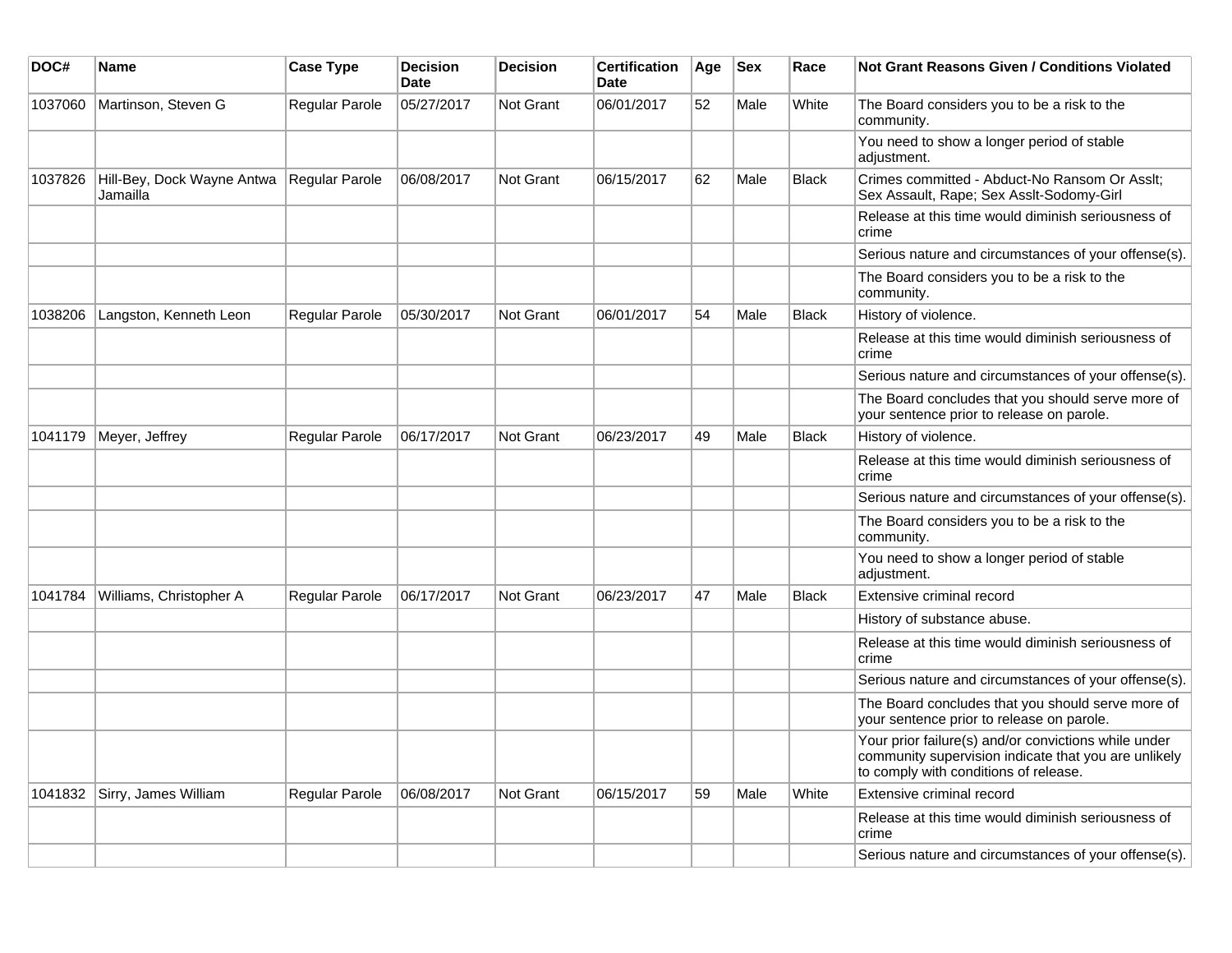| DOC#    | Name                    | <b>Case Type</b> | <b>Decision</b><br><b>Date</b> | <b>Decision</b>  | <b>Certification</b><br><b>Date</b> | Age | <b>Sex</b> | Race         | Not Grant Reasons Given / Conditions Violated                                                                                                         |
|---------|-------------------------|------------------|--------------------------------|------------------|-------------------------------------|-----|------------|--------------|-------------------------------------------------------------------------------------------------------------------------------------------------------|
| 1041832 | Sirry, James William    | Regular Parole   | 06/08/2017                     | Not Grant        | 06/15/2017                          | 59  | Male       | White        | The Board concludes that you should serve more of<br>your sentence prior to release on parole.                                                        |
|         |                         |                  |                                |                  |                                     |     |            |              | Your prior failure(s) and/or convictions while under<br>community supervision indicate that you are unlikely<br>to comply with conditions of release. |
| 1042465 | Trabue, Darrell O       | Regular Parole   | 05/27/2017                     | Not Grant        | 06/01/2017                          | 57  | Male       | <b>Black</b> | Release at this time would diminish seriousness of<br>crime                                                                                           |
|         |                         |                  |                                |                  |                                     |     |            |              | The Board considers you to be a risk to the<br>community.                                                                                             |
|         |                         |                  |                                |                  |                                     |     |            |              | Your prior failure(s) and/or convictions while under<br>community supervision indicate that you are unlikely<br>to comply with conditions of release. |
| 1043701 | Sharp, Jerry Wayne      | Geriatric        | 05/31/2017                     | <b>Not Grant</b> | 06/01/2017                          | 68  | Male       | White        | No Interest in Parole                                                                                                                                 |
| 1044122 | Scott, Linwood          | Regular Parole   | 06/08/2017                     | Not Grant        | 06/15/2017                          | 65  | Male       | <b>Black</b> | Extensive criminal record                                                                                                                             |
|         |                         |                  |                                |                  |                                     |     |            |              | Release at this time would diminish seriousness of<br>crime                                                                                           |
|         |                         |                  |                                |                  |                                     |     |            |              | Serious nature and circumstances of your offense(s).                                                                                                  |
|         |                         |                  |                                |                  |                                     |     |            |              | The Board concludes that you should serve more of<br>your sentence prior to release on parole.                                                        |
| 1044281 | Medici, Lawrence P      | Geriatric        | 06/26/2017                     | Not Grant        | 06/27/2017                          | 63  | Male       | White        | Crimes committed - Sex Assault, Rape; Forcible<br>Sodomy; Forcible Sodomy                                                                             |
|         |                         |                  |                                |                  |                                     |     |            |              | Release at this time would diminish seriousness of<br>crime                                                                                           |
|         |                         |                  |                                |                  |                                     |     |            |              | Serious nature and circumstances of your offense(s).                                                                                                  |
|         |                         |                  |                                |                  |                                     |     |            |              | The Board concludes that you should serve more of<br>your sentence prior to release on parole.                                                        |
|         |                         |                  |                                |                  |                                     |     |            |              | The Board considers you to be a risk to the<br>community.                                                                                             |
| 1044625 | Taylor, Spencer Gladden | Regular Parole   | 06/20/2017                     | Not Grant        | 06/20/2017                          | 56  | Male       | <b>Black</b> | Crimes committed - Homicide/Murder; Malicious<br>Wounding; Use Of Firearm In Felony                                                                   |
|         |                         |                  |                                |                  |                                     |     |            |              | Release at this time would diminish seriousness of<br>crime                                                                                           |
|         |                         |                  |                                |                  |                                     |     |            |              | Serious nature and circumstances of your offense(s).                                                                                                  |
|         |                         |                  |                                |                  |                                     |     |            |              | The Board concludes that you should serve more of<br>your sentence prior to release on parole.                                                        |
|         |                         |                  |                                |                  |                                     |     |            |              | The Board considers you to be a risk to the<br>community.                                                                                             |
| 1046195 | Wamser, Kelly M         | Regular Parole   | 06/09/2017                     | <b>Not Grant</b> | 06/15/2017                          | 61  | Male       | White        | Crimes committed - Kidnap/Abduct; Sex Assault,<br>Rape; Sodomy                                                                                        |
|         |                         |                  |                                |                  |                                     |     |            |              | Extensive criminal record                                                                                                                             |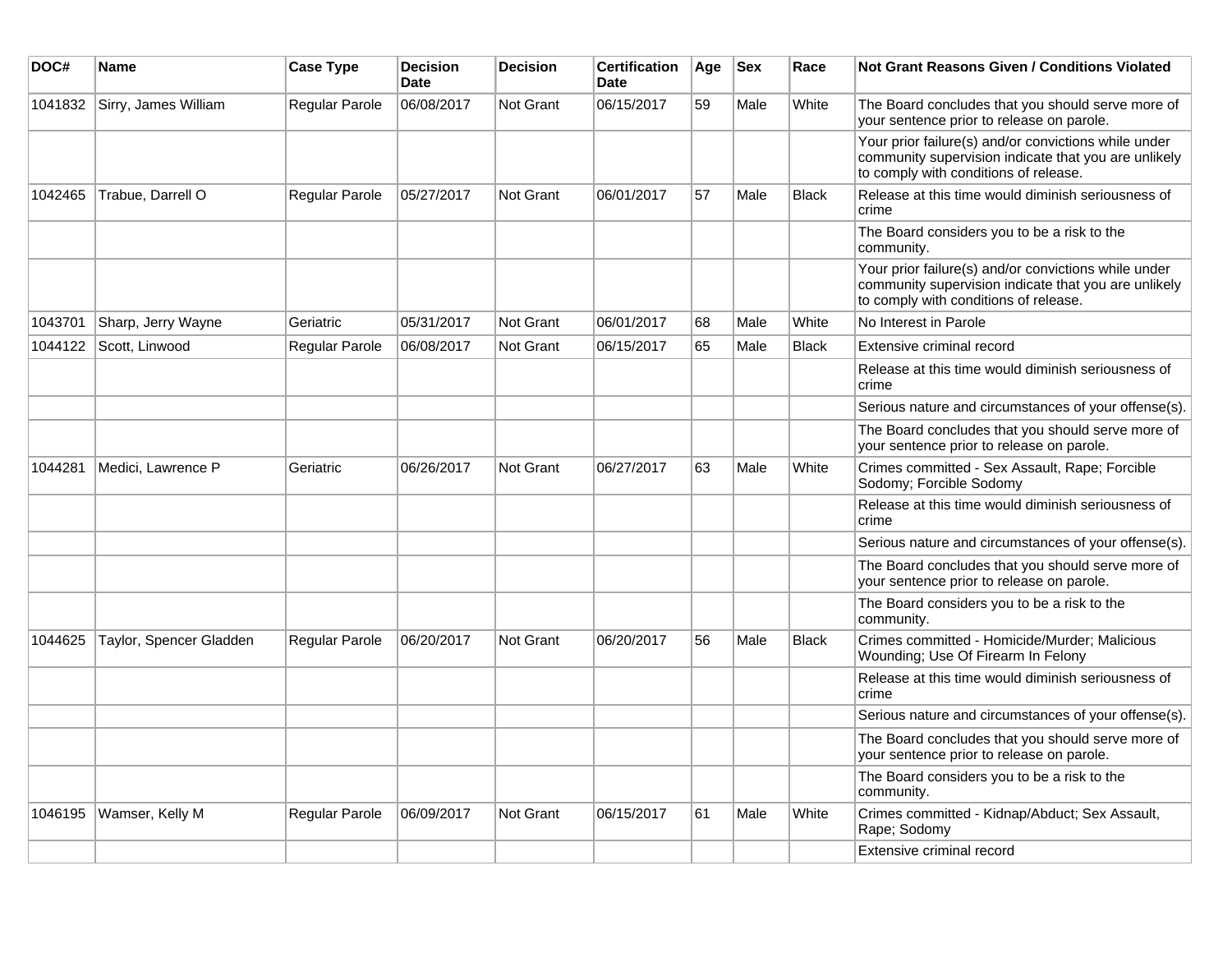| DOC#    | <b>Name</b>          | <b>Case Type</b> | <b>Decision</b><br><b>Date</b> | <b>Decision</b>  | <b>Certification</b><br><b>Date</b> | Age | <b>Sex</b> | Race         | <b>Not Grant Reasons Given / Conditions Violated</b>                                                                                                        |
|---------|----------------------|------------------|--------------------------------|------------------|-------------------------------------|-----|------------|--------------|-------------------------------------------------------------------------------------------------------------------------------------------------------------|
| 1046195 | Wamser, Kelly M      | Regular Parole   | 06/09/2017                     | Not Grant        | 06/15/2017                          | 61  | Male       | White        | Release at this time would diminish seriousness of<br>crime                                                                                                 |
|         |                      |                  |                                |                  |                                     |     |            |              | Serious nature and circumstances of your offense(s).                                                                                                        |
|         |                      |                  |                                |                  |                                     |     |            |              | The Board concludes that you should serve more of<br>your sentence prior to release on parole.                                                              |
|         |                      |                  |                                |                  |                                     |     |            |              | You need to show a longer period of stable<br>adjustment.                                                                                                   |
| 1047095 | Ellis, William Henry | Regular Parole   | 06/11/2017                     | Not Grant        | 06/15/2017                          | 59  | Male       | <b>Black</b> | Considering your offense and your institutional<br>records, the Board concludes that you should serve<br>more of your sentence before being paroled.        |
|         |                      |                  |                                |                  |                                     |     |            |              | Release at this time would diminish seriousness of<br>crime                                                                                                 |
|         |                      |                  |                                |                  |                                     |     |            |              | Serious nature and circumstances of your offense(s).                                                                                                        |
|         |                      |                  |                                |                  |                                     |     |            |              | The Board concludes that you should serve more of<br>your sentence prior to release on parole.                                                              |
|         |                      |                  |                                |                  |                                     |     |            |              | You need further participation in institutional work<br>and/or educational programs to indicate your positive<br>progression towards re-entry into society. |
| 1048283 | Mcarthur, Jeffery C  | Regular Parole   | 06/02/2017                     | Not Grant        | 06/06/2017                          | 51  | Male       | White        | History of violence.                                                                                                                                        |
|         |                      |                  |                                |                  |                                     |     |            |              | Serious nature and circumstances of your offense(s).                                                                                                        |
|         |                      |                  |                                |                  |                                     |     |            |              | The Board concludes that you should serve more of<br>your sentence prior to release on parole.                                                              |
|         |                      |                  |                                |                  |                                     |     |            |              | Your prior failure(s) and/or convictions while under<br>community supervision indicate that you are unlikely<br>to comply with conditions of release.       |
| 1048504 | Johnson, Richard Jr. | Regular Parole   | 05/31/2017                     | <b>Not Grant</b> | 06/01/2017                          | 75  | Male       | <b>Black</b> | Crimes committed - Homicide/Murder; Homicide-<br>Attempted; Kidnap/Abduct                                                                                   |
|         |                      |                  |                                |                  |                                     |     |            |              | Release at this time would diminish seriousness of<br>crime                                                                                                 |
|         |                      |                  |                                |                  |                                     |     |            |              | Serious nature and circumstances of your offense(s).                                                                                                        |
|         |                      |                  |                                |                  |                                     |     |            |              | The Board concludes that you should serve more of<br>your sentence prior to release on parole.                                                              |
| 1049470 | Ford, James          | Regular Parole   | 06/01/2017                     | <b>Not Grant</b> | 06/01/2017                          | 52  | Male       | <b>Black</b> | Crimes committed - Kidnap/Abduct; Robbery;<br>Robbery                                                                                                       |
|         |                      |                  |                                |                  |                                     |     |            |              | History of violence.                                                                                                                                        |
|         |                      |                  |                                |                  |                                     |     |            |              | Serious nature and circumstances of your offense(s).                                                                                                        |
|         |                      |                  |                                |                  |                                     |     |            |              | The Board concludes that you should serve more of<br>your sentence prior to release on parole.                                                              |
|         |                      |                  |                                |                  |                                     |     |            |              | The Board considers you to be a risk to the<br>community.                                                                                                   |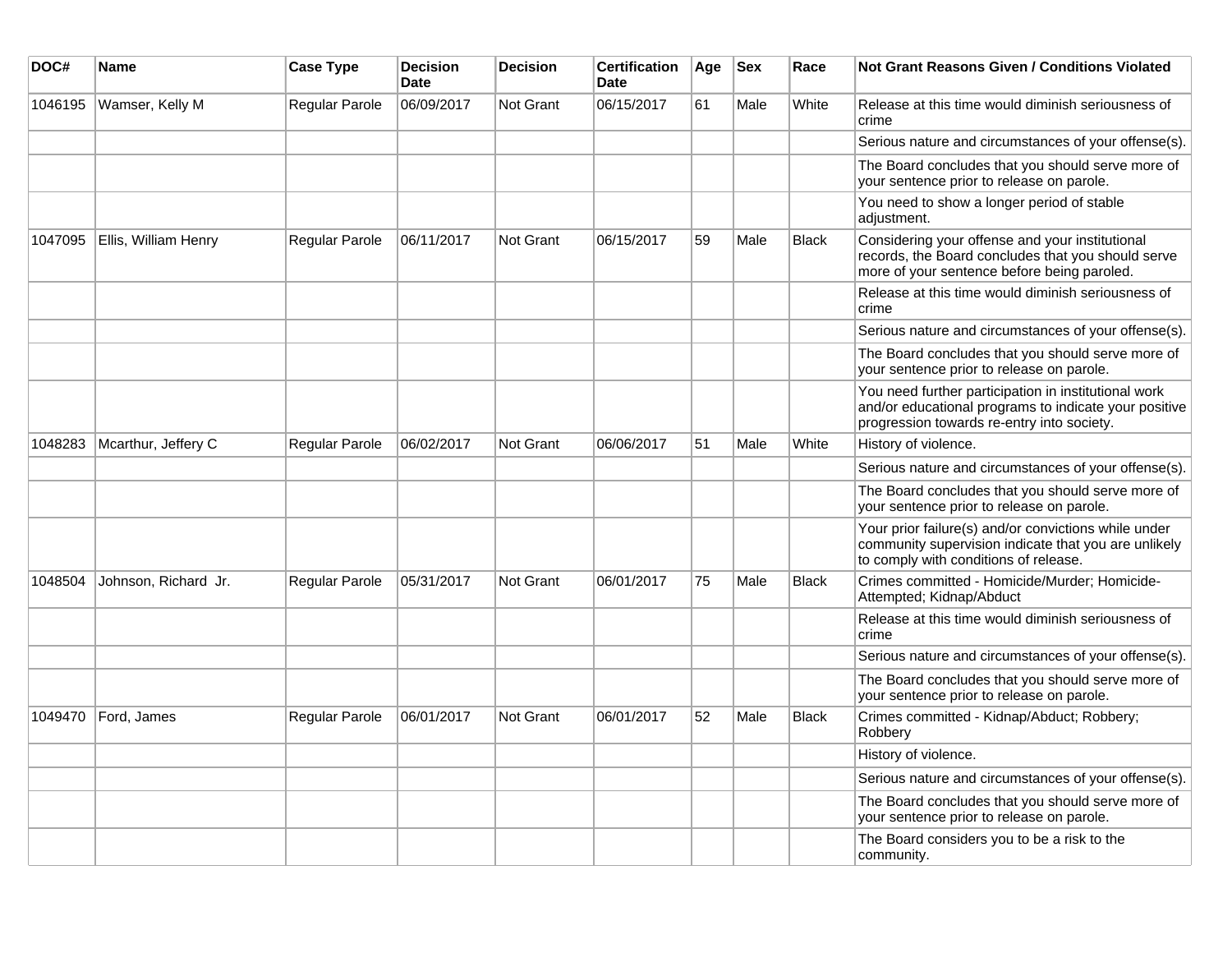| DOC#    | <b>Name</b>                 | <b>Case Type</b> | Decision<br><b>Date</b> | <b>Decision</b>  | <b>Certification</b><br>Date | Age | <b>Sex</b> | Race         | <b>Not Grant Reasons Given / Conditions Violated</b>                                                                                                  |
|---------|-----------------------------|------------------|-------------------------|------------------|------------------------------|-----|------------|--------------|-------------------------------------------------------------------------------------------------------------------------------------------------------|
| 1049470 | Ford, James                 | Regular Parole   | 06/01/2017              | <b>Not Grant</b> | 06/01/2017                   | 52  | Male       | <b>Black</b> | You need to show a longer period of stable<br>adjustment.                                                                                             |
| 1051098 | Robbs, Layvonne             | Regular Parole   | 06/08/2017              | Not Grant        | 06/15/2017                   | 70  | Male       | <b>Black</b> | Considering your offense and your institutional<br>records, the Board concludes that you should serve<br>more of your sentence before being paroled.  |
|         |                             |                  |                         |                  |                              |     |            |              | Conviction of a new crime while incarcerated                                                                                                          |
|         |                             |                  |                         |                  |                              |     |            |              | Extensive criminal record                                                                                                                             |
|         |                             |                  |                         |                  |                              |     |            |              | Release at this time would diminish seriousness of<br>crime                                                                                           |
|         |                             |                  |                         |                  |                              |     |            |              | The Board considers you to be a risk to the<br>community.                                                                                             |
|         |                             |                  |                         |                  |                              |     |            |              | You need to show a longer period of stable<br>adjustment.                                                                                             |
| 1051203 | Smith, Willie Richard Jr.   | Regular Parole   | 06/14/2017              | <b>Not Grant</b> | 06/15/2017                   | 32  | Male       | <b>Black</b> | No Interest in Parole                                                                                                                                 |
| 1051504 | Lee, Samuel M               | Regular Parole   | 06/08/2017              | <b>Not Grant</b> | 06/15/2017                   | 57  | Male       | <b>Black</b> | History of substance abuse.                                                                                                                           |
|         |                             |                  |                         |                  |                              |     |            |              | Release at this time would diminish seriousness of<br>crime                                                                                           |
|         |                             |                  |                         |                  |                              |     |            |              | Serious nature and circumstances of your offense(s).                                                                                                  |
|         |                             |                  |                         |                  |                              |     |            |              | The Board considers you to be a risk to the<br>community.                                                                                             |
| 1051709 | Shields, Thomas Odell       | Regular Parole   | 05/30/2017              | <b>Not Grant</b> | 06/01/2017                   | 71  | Male       | <b>Black</b> | Crimes committed - Sex Assault, Rape; Assault With<br>Intent To Maim; Burglary                                                                        |
|         |                             |                  |                         |                  |                              |     |            |              | Release at this time would diminish seriousness of<br>crime                                                                                           |
|         |                             |                  |                         |                  |                              |     |            |              | Serious nature and circumstances of your offense(s).                                                                                                  |
|         |                             |                  |                         |                  |                              |     |            |              | The Board concludes that you should serve more of<br>your sentence prior to release on parole.                                                        |
|         |                             |                  |                         |                  |                              |     |            |              | The Board considers you to be a risk to the<br>community.                                                                                             |
| 1052087 | Maynard, Johnny Herbert Jr. | Regular Parole   | 05/29/2017              | Not Grant        | 06/01/2017                   | 58  | Male       | <b>Black</b> | Crimes committed - Sex Assault, Rape; Statutory<br>Burglary; Burgl: Enter Structure To Commit<br>Larceny/A&B/Etc                                      |
|         |                             |                  |                         |                  |                              |     |            |              | Extensive criminal record                                                                                                                             |
|         |                             |                  |                         |                  |                              |     |            |              | The Board concludes that you should serve more of<br>your sentence prior to release on parole.                                                        |
|         |                             |                  |                         |                  |                              |     |            |              | You need to show a longer period of stable<br>adjustment.                                                                                             |
|         |                             |                  |                         |                  |                              |     |            |              | Your prior failure(s) and/or convictions while under<br>community supervision indicate that you are unlikely<br>to comply with conditions of release. |
| 1053389 | Jones, Benjamin H           | Regular Parole   | 06/03/2017              | Not Grant        | 06/06/2017                   | 68  | Male       | <b>Black</b> | No Interest in Parole                                                                                                                                 |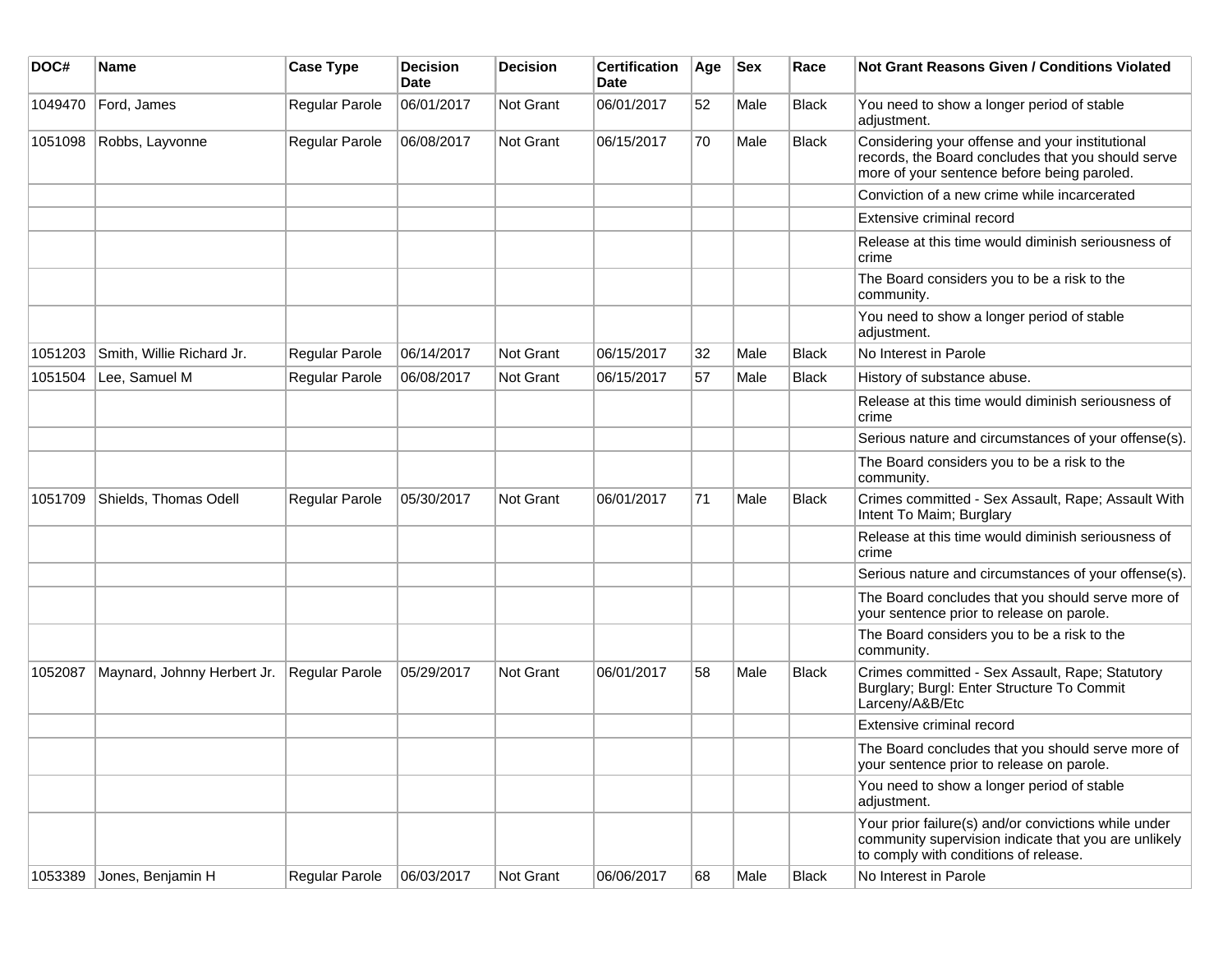| DOC#    | <b>Name</b>                    | <b>Case Type</b> | <b>Decision</b><br><b>Date</b> | <b>Decision</b> | <b>Certification</b><br>Date | Age | <b>Sex</b> | Race  | <b>Not Grant Reasons Given / Conditions Violated</b>                                                                                                  |
|---------|--------------------------------|------------------|--------------------------------|-----------------|------------------------------|-----|------------|-------|-------------------------------------------------------------------------------------------------------------------------------------------------------|
| 1054437 | Abdul-Malik, Nasir Al-Amin     | Regular Parole   | 06/08/2017                     | Not Grant       | 06/15/2017                   | 54  | Male       | Black | Crimes committed - Aggravated Sexual Battery;<br>Penetrate W/Inanimate Object; Object Sexual<br>Penetration: By Force Or Helpless                     |
|         |                                |                  |                                |                 |                              |     |            |       | Release at this time would diminish seriousness of<br>crime                                                                                           |
|         |                                |                  |                                |                 |                              |     |            |       | You need to show a longer period of stable<br>adjustment.                                                                                             |
|         |                                |                  |                                |                 |                              |     |            |       | Your prior failure(s) and/or convictions while under<br>community supervision indicate that you are unlikely<br>to comply with conditions of release. |
| 1055046 | Wyche, Nathan                  | Regular Parole   | 06/06/2017                     | Not Grant       | 06/15/2017                   | 59  | Male       | Black | Release at this time would diminish seriousness of<br>crime                                                                                           |
|         |                                |                  |                                |                 |                              |     |            |       | The Board concludes that you should serve more of<br>your sentence prior to release on parole.                                                        |
|         |                                |                  |                                |                 |                              |     |            |       | The Board considers you to be a risk to the<br>community.                                                                                             |
|         |                                |                  |                                |                 |                              |     |            |       | Your record indicates a serious disregard for the<br>property rights of others.                                                                       |
| 1058416 | Pettus, Lloyd Eugene           | Regular Parole   | 05/29/2017                     | Not Grant       | 06/01/2017                   | 60  | Male       | Black | Crimes committed - Homicide-1st Degree                                                                                                                |
|         |                                |                  |                                |                 |                              |     |            |       | Release at this time would diminish seriousness of<br>crime                                                                                           |
|         |                                |                  |                                |                 |                              |     |            |       | Serious nature and circumstances of your offense(s).                                                                                                  |
|         |                                |                  |                                |                 |                              |     |            |       | The Board concludes that you should serve more of<br>your sentence prior to release on parole.                                                        |
| 1058964 | Spurell, Calvin Mcneal         | Regular Parole   | 06/21/2017                     | Not Grant       | 06/23/2017                   | 57  | Male       | Black | Considering your offense and your institutional<br>records, the Board concludes that you should serve<br>more of your sentence before being paroled.  |
|         |                                |                  |                                |                 |                              |     |            |       | Crimes committed - Aggravated Sexual Assault;<br>Sodomy                                                                                               |
|         |                                |                  |                                |                 |                              |     |            |       | Release at this time would diminish seriousness of<br>crime                                                                                           |
|         |                                |                  |                                |                 |                              |     |            |       | The Board concludes that you should serve more of<br>your sentence prior to release on parole.                                                        |
|         |                                |                  |                                |                 |                              |     |            |       | The Board considers you to be a risk to the<br>community.                                                                                             |
|         | 1059009 Harvey, Samuel William | Geriatric        | 06/12/2017                     | Not Grant       | 06/15/2017                   | 70  | Male       | Black | Crimes committed - Sex Assault, Rape; Aggravated<br>Sexual Battery; Aggravated Sexual Battery                                                         |
|         |                                |                  |                                |                 |                              |     |            |       | Serious nature and circumstances of your offense(s).                                                                                                  |
|         |                                |                  |                                |                 |                              |     |            |       | The Board concludes that you should serve more of<br>your sentence prior to release on parole.                                                        |
|         |                                |                  |                                |                 |                              |     |            |       | The Board considers you to be a risk to the<br>community.                                                                                             |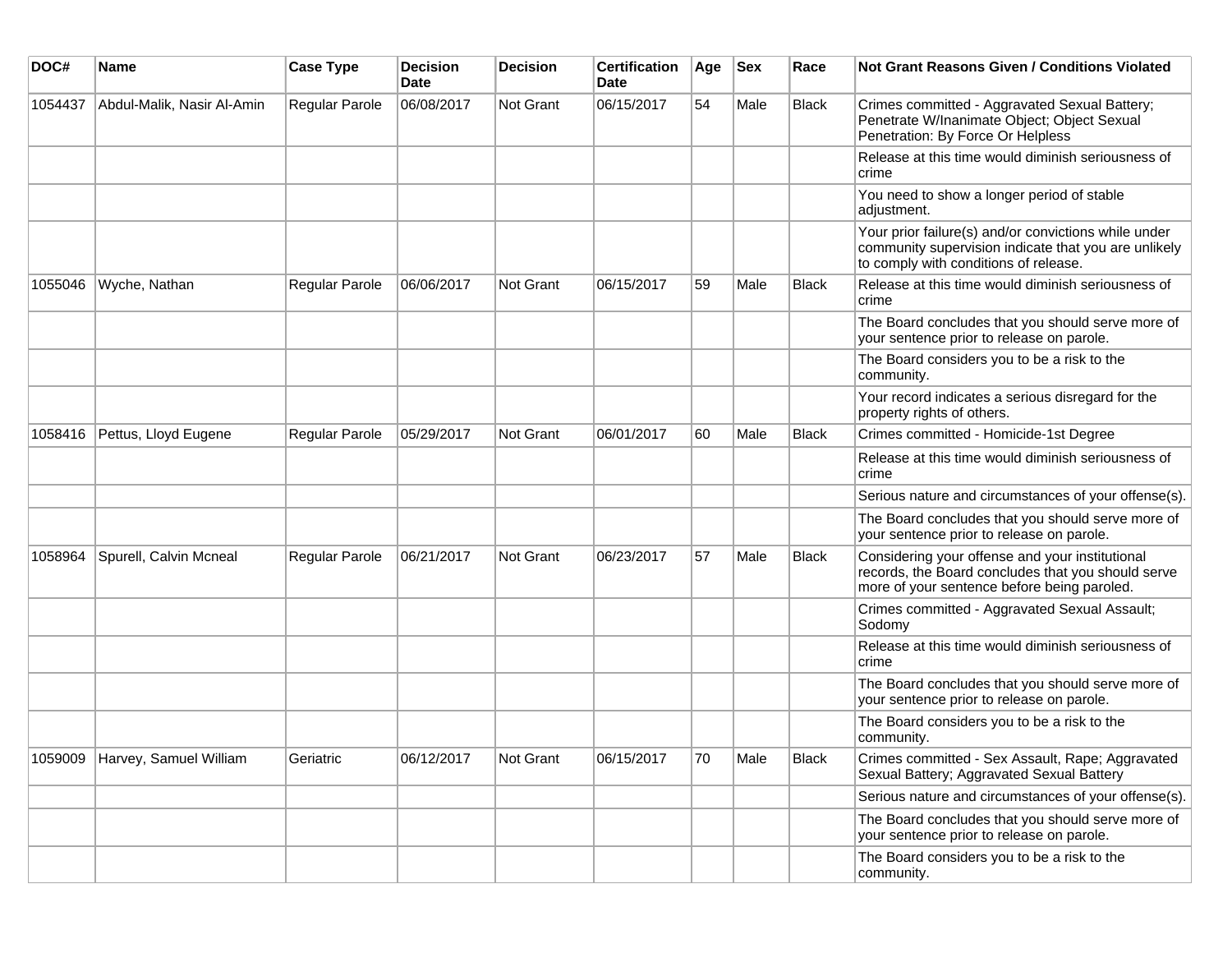| DOC#    | <b>Name</b>                     | <b>Case Type</b>      | <b>Decision</b><br>Date | <b>Decision</b>  | <b>Certification</b><br><b>Date</b> | Age | <b>Sex</b> | Race         | <b>Not Grant Reasons Given / Conditions Violated</b>                                                                                                  |
|---------|---------------------------------|-----------------------|-------------------------|------------------|-------------------------------------|-----|------------|--------------|-------------------------------------------------------------------------------------------------------------------------------------------------------|
| 1059068 | Prizzi, Michael Vincent         | Regular Parole        | 05/29/2017              | <b>Not Grant</b> | 06/01/2017                          | 58  | Male       | White        | Crimes committed - Robbery; Robbery; Robbery -<br>Attempted                                                                                           |
|         |                                 |                       |                         |                  |                                     |     |            |              | Release at this time would diminish seriousness of<br>crime                                                                                           |
|         |                                 |                       |                         |                  |                                     |     |            |              | Serious nature and circumstances of your offense(s).                                                                                                  |
|         |                                 |                       |                         |                  |                                     |     |            |              | Your prior failure(s) and/or convictions while under<br>community supervision indicate that you are unlikely<br>to comply with conditions of release. |
| 1060080 | Allen, David                    | <b>Regular Parole</b> | 06/12/2017              | <b>Not Grant</b> | 06/15/2017                          | 56  | Male       | White        | Crimes committed - Sex Assault, Rape; Sex Assault,<br>Rape; Sex Assault, Rape                                                                         |
|         |                                 |                       |                         |                  |                                     |     |            |              | Release at this time would diminish seriousness of<br>crime                                                                                           |
|         |                                 |                       |                         |                  |                                     |     |            |              | The Board concludes that you should serve more of<br>your sentence prior to release on parole.                                                        |
|         |                                 |                       |                         |                  |                                     |     |            |              | The Board considers you to be a risk to the<br>community.                                                                                             |
| 1060198 | Mckenzie, James Frank           | <b>Regular Parole</b> | 06/26/2017              | <b>Not Grant</b> | 06/27/2017                          | 67  | Male       | White        | Crimes committed - Sex Assault, Rape; Statutory<br><b>Burglary</b>                                                                                    |
|         |                                 |                       |                         |                  |                                     |     |            |              | Extensive criminal record                                                                                                                             |
|         |                                 |                       |                         |                  |                                     |     |            |              | Release at this time would diminish seriousness of<br>crime                                                                                           |
|         |                                 |                       |                         |                  |                                     |     |            |              | Serious nature and circumstances of your offense(s).                                                                                                  |
| 1060584 | Lowe, Albert Russell            | Geriatric             | 05/27/2017              | <b>Not Grant</b> | 06/01/2017                          | 69  | Male       | <b>Black</b> | Extensive criminal record                                                                                                                             |
|         |                                 |                       |                         |                  |                                     |     |            |              | History of violence.                                                                                                                                  |
|         |                                 |                       |                         |                  |                                     |     |            |              | Release at this time would diminish seriousness of<br>crime                                                                                           |
|         |                                 |                       |                         |                  |                                     |     |            |              | The Board considers you to be a risk to the<br>community.                                                                                             |
| 1061645 | Land, Dwann Tinale              | <b>Regular Parole</b> | 06/16/2017              | Not Grant        | 06/27/2017                          | 44  | Male       | Black        | Release at this time would diminish seriousness of<br>crime                                                                                           |
|         |                                 |                       |                         |                  |                                     |     |            |              | Serious nature and circumstances of your offense(s).                                                                                                  |
|         |                                 |                       |                         |                  |                                     |     |            |              | The Board concludes that you should serve more of<br>your sentence prior to release on parole.                                                        |
|         | 1062285   Maples, William Tommy | Geriatric             | 06/17/2017              | Not Grant        | 06/27/2017                          | 67  | Male       | White        | Crimes committed - Abduct-No Ransom Or Asslt;<br>Contrib Deling Minor                                                                                 |
|         |                                 |                       |                         |                  |                                     |     |            |              | History of violence.                                                                                                                                  |
|         |                                 |                       |                         |                  |                                     |     |            |              | Release at this time would diminish seriousness of<br>crime                                                                                           |
|         |                                 |                       |                         |                  |                                     |     |            |              | Serious nature and circumstances of your offense(s).                                                                                                  |
|         |                                 |                       |                         |                  |                                     |     |            |              | The Board considers you to be a risk to the<br>community.                                                                                             |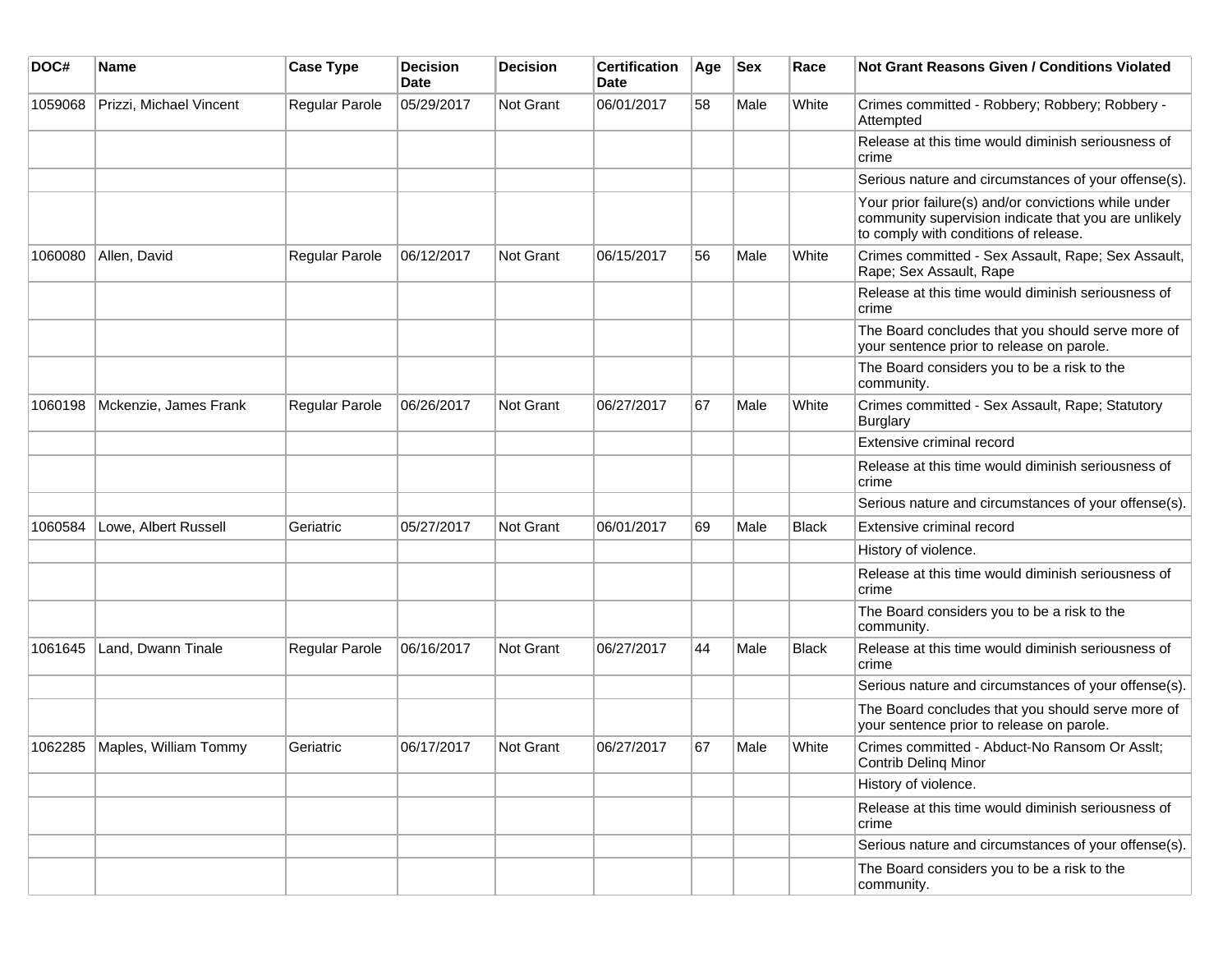| DOC#    | <b>Name</b>            | <b>Case Type</b>      | <b>Decision</b><br><b>Date</b> | <b>Decision</b>  | <b>Certification</b><br>Date | Age | <b>Sex</b> | Race         | <b>Not Grant Reasons Given / Conditions Violated</b>                                                                                                  |
|---------|------------------------|-----------------------|--------------------------------|------------------|------------------------------|-----|------------|--------------|-------------------------------------------------------------------------------------------------------------------------------------------------------|
| 1062808 | Holley, Garfield W     | Regular Parole        | 06/06/2017                     | <b>Not Grant</b> | 06/15/2017                   | 64  | Male       | <b>Black</b> | Crimes committed - Sex Assault, Rape; Sex Assault,<br>Rape; Sex Asslt-Sodomy-Woman                                                                    |
|         |                        |                       |                                |                  |                              |     |            |              | History of violence.                                                                                                                                  |
|         |                        |                       |                                |                  |                              |     |            |              | Release at this time would diminish seriousness of<br>crime                                                                                           |
|         |                        |                       |                                |                  |                              |     |            |              | Serious nature and circumstances of your offense(s).                                                                                                  |
|         |                        |                       |                                |                  |                              |     |            |              | The Board concludes that you should serve more of<br>your sentence prior to release on parole.                                                        |
| 1064521 | Camm, David Alexande   | <b>Regular Parole</b> | 06/13/2017                     | <b>Not Grant</b> | 06/15/2017                   | 46  | Male       | Black        | Extensive criminal record                                                                                                                             |
|         |                        |                       |                                |                  |                              |     |            |              | History of substance abuse.                                                                                                                           |
|         |                        |                       |                                |                  |                              |     |            |              | History of violence.                                                                                                                                  |
|         |                        |                       |                                |                  |                              |     |            |              | Release at this time would diminish seriousness of<br>crime                                                                                           |
|         |                        |                       |                                |                  |                              |     |            |              | You need to show a longer period of stable<br>adjustment.                                                                                             |
|         |                        |                       |                                |                  |                              |     |            |              | Your prior failure(s) and/or convictions while under<br>community supervision indicate that you are unlikely<br>to comply with conditions of release. |
| 1065740 | Laws, Ricky Nell       | Regular Parole        | 06/17/2017                     | Not Grant        | 06/27/2017                   | 55  | Male       | White        | Crimes committed - Sex Assault, Rape; Sex Assault,<br>Rape; Forcible Sodomy                                                                           |
|         |                        |                       |                                |                  |                              |     |            |              | Release at this time would diminish seriousness of<br>crime                                                                                           |
|         |                        |                       |                                |                  |                              |     |            |              | The Board considers you to be a risk to the<br>community.                                                                                             |
|         |                        |                       |                                |                  |                              |     |            |              | You need to show a longer period of stable<br>adjustment.                                                                                             |
| 1067608 | Dozier, Eugene C       | Geriatric             | 06/19/2017                     | Not Grant        | 06/23/2017                   | 74  | Male       | <b>Black</b> | Crimes committed - Kidnap/Abduct; Sex Assault,<br>Rape; Sex Assault, Rape                                                                             |
|         |                        |                       |                                |                  |                              |     |            |              | Extensive criminal record                                                                                                                             |
|         |                        |                       |                                |                  |                              |     |            |              | History of violence.                                                                                                                                  |
|         |                        |                       |                                |                  |                              |     |            |              | Release at this time would diminish seriousness of<br>crime                                                                                           |
|         |                        |                       |                                |                  |                              |     |            |              | Serious nature and circumstances of your offense(s).                                                                                                  |
|         |                        |                       |                                |                  |                              |     |            |              | The Board considers you to be a risk to the<br>community.                                                                                             |
|         |                        |                       |                                |                  |                              |     |            |              | Your prior failure(s) and/or convictions while under<br>community supervision indicate that you are unlikely<br>to comply with conditions of release. |
| 1068584 | Newell, Robert William | Geriatric             | 06/01/2017                     | Not Grant        | 06/01/2017                   | 68  | Male       | White        | Crimes committed - Kidnap/Abduct; Kidnap -<br>Attempted; Sex Assault, Rape                                                                            |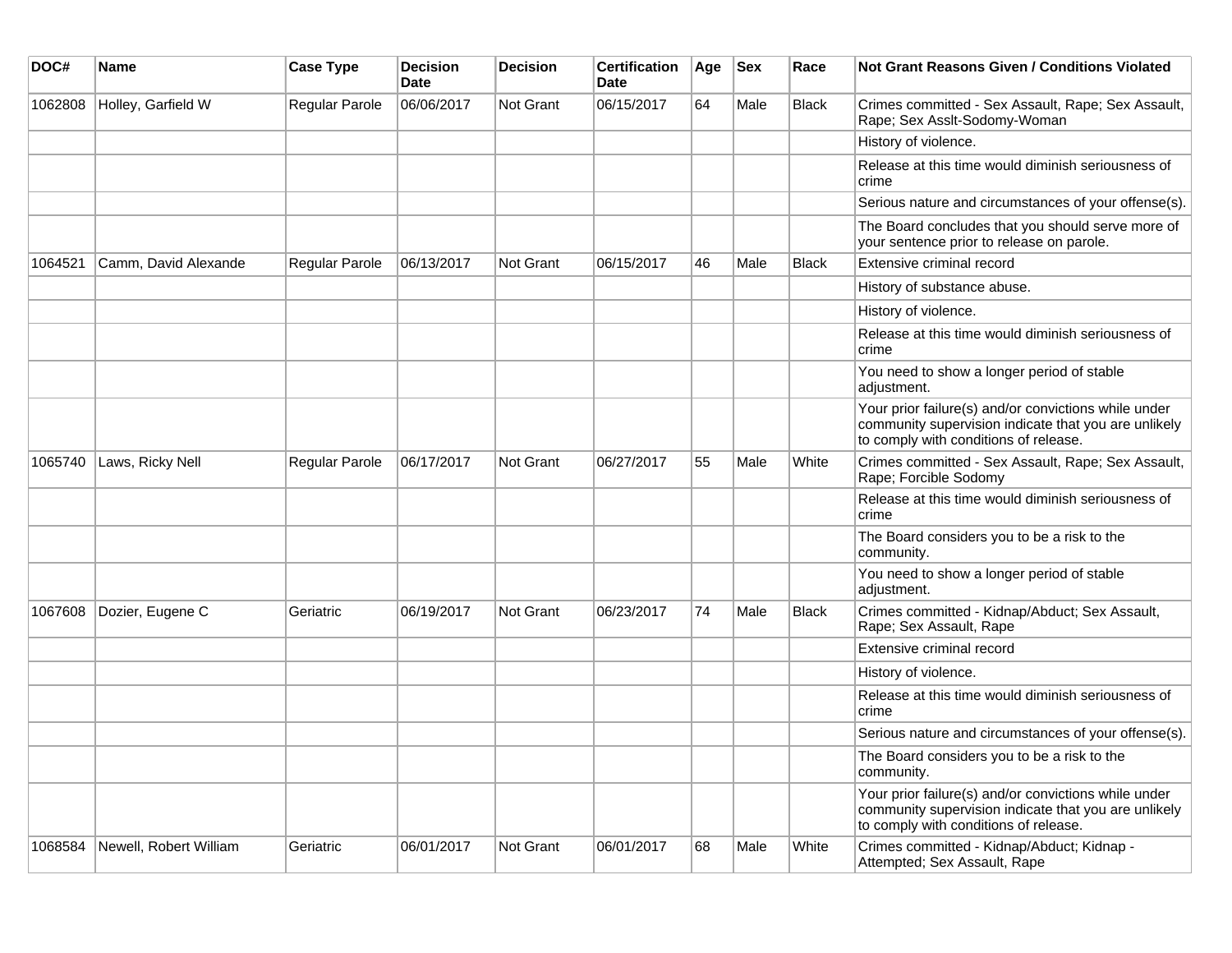| DOC#    | Name                     | <b>Case Type</b> | <b>Decision</b><br><b>Date</b> | <b>Decision</b>  | <b>Certification</b><br>Date | Age | <b>Sex</b> | Race         | <b>Not Grant Reasons Given / Conditions Violated</b>                                                                                                 |
|---------|--------------------------|------------------|--------------------------------|------------------|------------------------------|-----|------------|--------------|------------------------------------------------------------------------------------------------------------------------------------------------------|
| 1068584 | Newell, Robert William   | Geriatric        | 06/01/2017                     | Not Grant        | 06/01/2017                   | 68  | Male       | White        | Release at this time would diminish seriousness of<br>crime                                                                                          |
|         |                          |                  |                                |                  |                              |     |            |              | Serious nature and circumstances of your offense(s).                                                                                                 |
|         |                          |                  |                                |                  |                              |     |            |              | The Board considers you to be a risk to the<br>community.                                                                                            |
| 1069354 | Johnson, Earl Ronald     | Geriatric        | 05/30/2017                     | <b>Not Grant</b> | 06/01/2017                   | 69  | Male       | <b>Black</b> | Crimes committed - Sex Assault, Rape; Sex Assault,<br>Rape; Sex Assault, Rape                                                                        |
|         |                          |                  |                                |                  |                              |     |            |              | Serious nature and circumstances of your offense(s).                                                                                                 |
|         |                          |                  |                                |                  |                              |     |            |              | The Board considers you to be a risk to the<br>community.                                                                                            |
| 1070441 | Gary, Sylvester          | Geriatric        | 06/13/2017                     | Not Grant        | 06/15/2017                   | 69  | Male       | <b>Black</b> | Crimes committed - Homicide/Murder; Homicide-<br>Attempted; Homicide-Attempted                                                                       |
|         |                          |                  |                                |                  |                              |     |            |              | The Board concludes that you should serve more of<br>your sentence prior to release on parole.                                                       |
|         |                          |                  |                                |                  |                              |     |            |              | You need to show a longer period of stable<br>adjustment.                                                                                            |
| 1070562 | Smith, Robert Lee        | Regular Parole   | 06/20/2017                     | Not Grant        | 06/23/2017                   | 61  | Male       | <b>Black</b> | Crimes committed - Homicide-1st Degree; Sex<br>Assault, Rape                                                                                         |
|         |                          |                  |                                |                  |                              |     |            |              | Release at this time would diminish seriousness of<br>crime                                                                                          |
|         |                          |                  |                                |                  |                              |     |            |              | Serious nature and circumstances of your offense(s).                                                                                                 |
|         |                          |                  |                                |                  |                              |     |            |              | The Board considers you to be a risk to the<br>community.                                                                                            |
|         |                          |                  |                                |                  |                              |     |            |              | You need to show a longer period of stable<br>adjustment.                                                                                            |
| 1072559 | Chapman, Louis Roy       | Geriatric        | 05/30/2017                     | <b>Not Grant</b> | 06/01/2017                   | 65  | Male       | White        | Crimes committed - Kidnap/Abduct; Kidnap/Abduct;<br>Kidnap/Abduct                                                                                    |
|         |                          |                  |                                |                  |                              |     |            |              | Release at this time would diminish seriousness of<br>crime                                                                                          |
|         |                          |                  |                                |                  |                              |     |            |              | Serious nature and circumstances of your offense(s).                                                                                                 |
|         |                          |                  |                                |                  |                              |     |            |              | The Board concludes that you should serve more of<br>your sentence prior to release on parole.                                                       |
|         |                          |                  |                                |                  |                              |     |            |              | The Board considers you to be a risk to the<br>community.                                                                                            |
|         | 1072717 Samuels, Rudolph | Regular Parole   | 06/20/2017                     | Not Grant        | 06/23/2017                   | 50  | Male       | Black        | Considering your offense and your institutional<br>records, the Board concludes that you should serve<br>more of your sentence before being paroled. |
|         |                          |                  |                                |                  |                              |     |            |              | Conviction of a new crime while incarcerated                                                                                                         |
|         |                          |                  |                                |                  |                              |     |            |              | Crimes committed - Homicide-Attempted; Homicide-<br>Attempted; Homicide-Attempted                                                                    |
|         |                          |                  |                                |                  |                              |     |            |              | Extensive criminal record                                                                                                                            |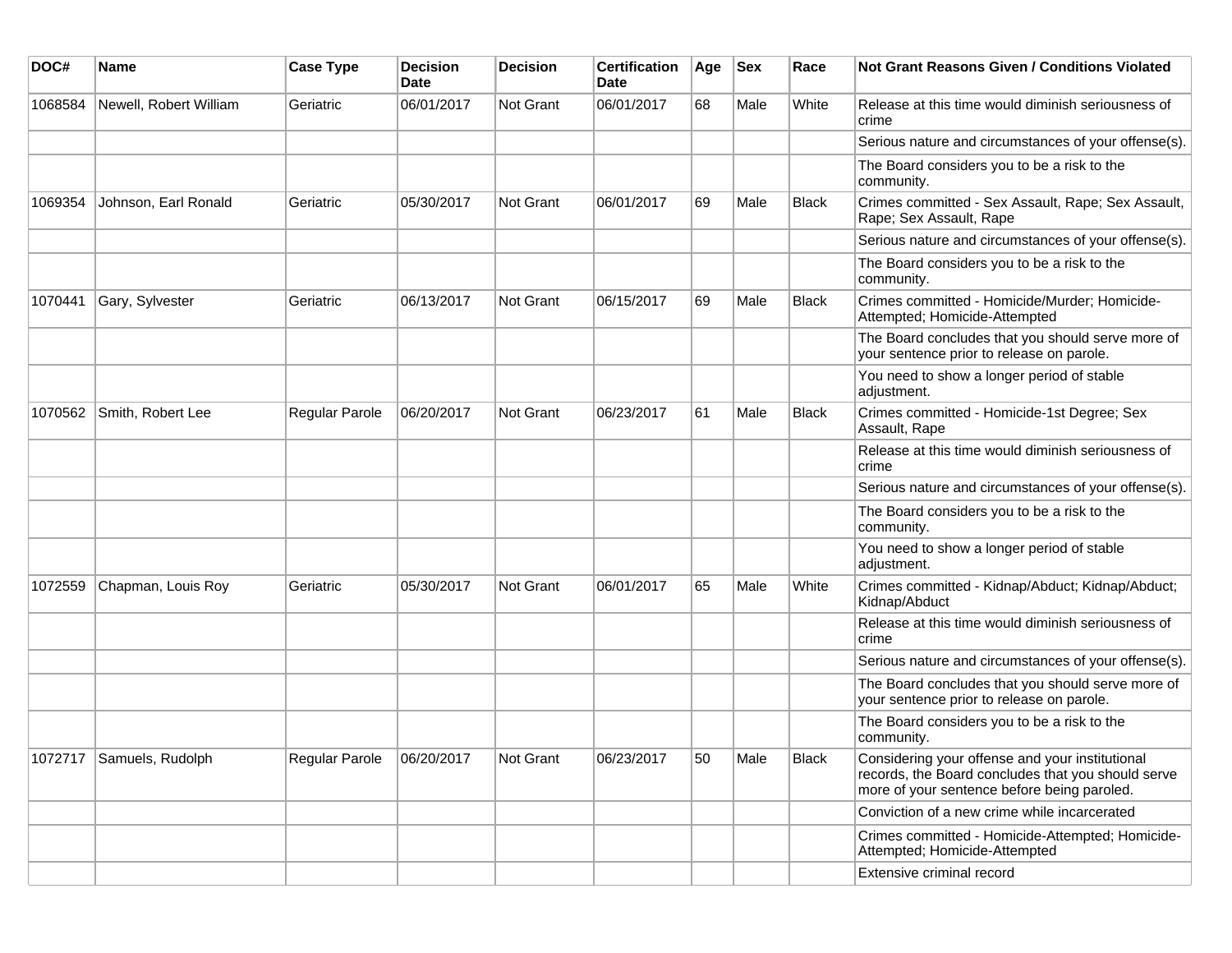| DOC#    | <b>Name</b>          | <b>Case Type</b> | <b>Decision</b><br><b>Date</b> | <b>Decision</b> | <b>Certification</b><br><b>Date</b> | Age | <b>Sex</b>   | Race         | <b>Not Grant Reasons Given / Conditions Violated</b>                                                                                                 |
|---------|----------------------|------------------|--------------------------------|-----------------|-------------------------------------|-----|--------------|--------------|------------------------------------------------------------------------------------------------------------------------------------------------------|
| 1072717 | Samuels, Rudolph     | Regular Parole   | 06/20/2017                     | Not Grant       | 06/23/2017                          | 50  | Male         | <b>Black</b> | History of violence.                                                                                                                                 |
|         |                      |                  |                                |                 |                                     |     |              |              | Release at this time would diminish seriousness of<br>crime                                                                                          |
|         |                      |                  |                                |                 |                                     |     |              |              | The Board considers you to be a risk to the<br>community.                                                                                            |
| 1073457 | Lewis, Tony Edward   | Geriatric        | 05/29/2017                     | Not Grant       | 06/01/2017                          | 60  | Male         | <b>Black</b> | Considering your offense and your institutional<br>records, the Board concludes that you should serve<br>more of your sentence before being paroled. |
|         |                      |                  |                                |                 |                                     |     |              |              | Conviction of a new crime while incarcerated                                                                                                         |
|         |                      |                  |                                |                 |                                     |     |              |              | Crimes committed - Homicide/Murder; Sex Assault,<br>Rape; Robbery                                                                                    |
|         |                      |                  |                                |                 |                                     |     |              |              | Serious nature and circumstances of your offense(s).                                                                                                 |
|         |                      |                  |                                |                 |                                     |     |              |              | The Board concludes that you should serve more of<br>your sentence prior to release on parole.                                                       |
|         |                      |                  |                                |                 |                                     |     |              |              | The Board considers you to be a risk to the<br>community.                                                                                            |
|         |                      |                  |                                |                 |                                     |     |              |              | You need to show a longer period of stable<br>adjustment.                                                                                            |
| 1073868 | Stephens, Paul Myron | Regular Parole   | 06/14/2017                     | Not Grant       | 06/15/2017                          | 58  | Male         | White        | Extensive criminal record                                                                                                                            |
|         |                      |                  |                                |                 |                                     |     |              |              | Release at this time would diminish seriousness of<br>crime                                                                                          |
|         |                      |                  |                                |                 |                                     |     |              |              | Serious nature and circumstances of your offense(s).                                                                                                 |
|         |                      |                  |                                |                 |                                     |     |              |              | The Board concludes that you should serve more of<br>your sentence prior to release on parole.                                                       |
|         |                      |                  |                                |                 |                                     |     |              |              | The Board considers you to be a risk to the<br>community.                                                                                            |
| 1075364 | Farinacci, Elizabeth | Geriatric        | 05/29/2017                     | Not Grant       | 06/01/2017                          | 63  | Female White |              | Considering your offense and your institutional<br>records, the Board concludes that you should serve<br>more of your sentence before being paroled. |
|         |                      |                  |                                |                 |                                     |     |              |              | Crimes committed - Homicide-1st Degree; Use Of<br>Firearm In Felony                                                                                  |
|         |                      |                  |                                |                 |                                     |     |              |              | Release at this time would diminish seriousness of<br>crime                                                                                          |
|         |                      |                  |                                |                 |                                     |     |              |              | Serious nature and circumstances of your offense(s).                                                                                                 |
|         |                      |                  |                                |                 |                                     |     |              |              | The Board concludes that you should serve more of<br>your sentence prior to release on parole.                                                       |
|         |                      |                  |                                |                 |                                     |     |              |              | You need to show a longer period of stable<br>adjustment.                                                                                            |
| 1075380 | Berlin, John Joseph  | Regular Parole   | 06/20/2017                     | Not Grant       | 06/27/2017                          | 71  | Male         | White        | Extensive criminal record                                                                                                                            |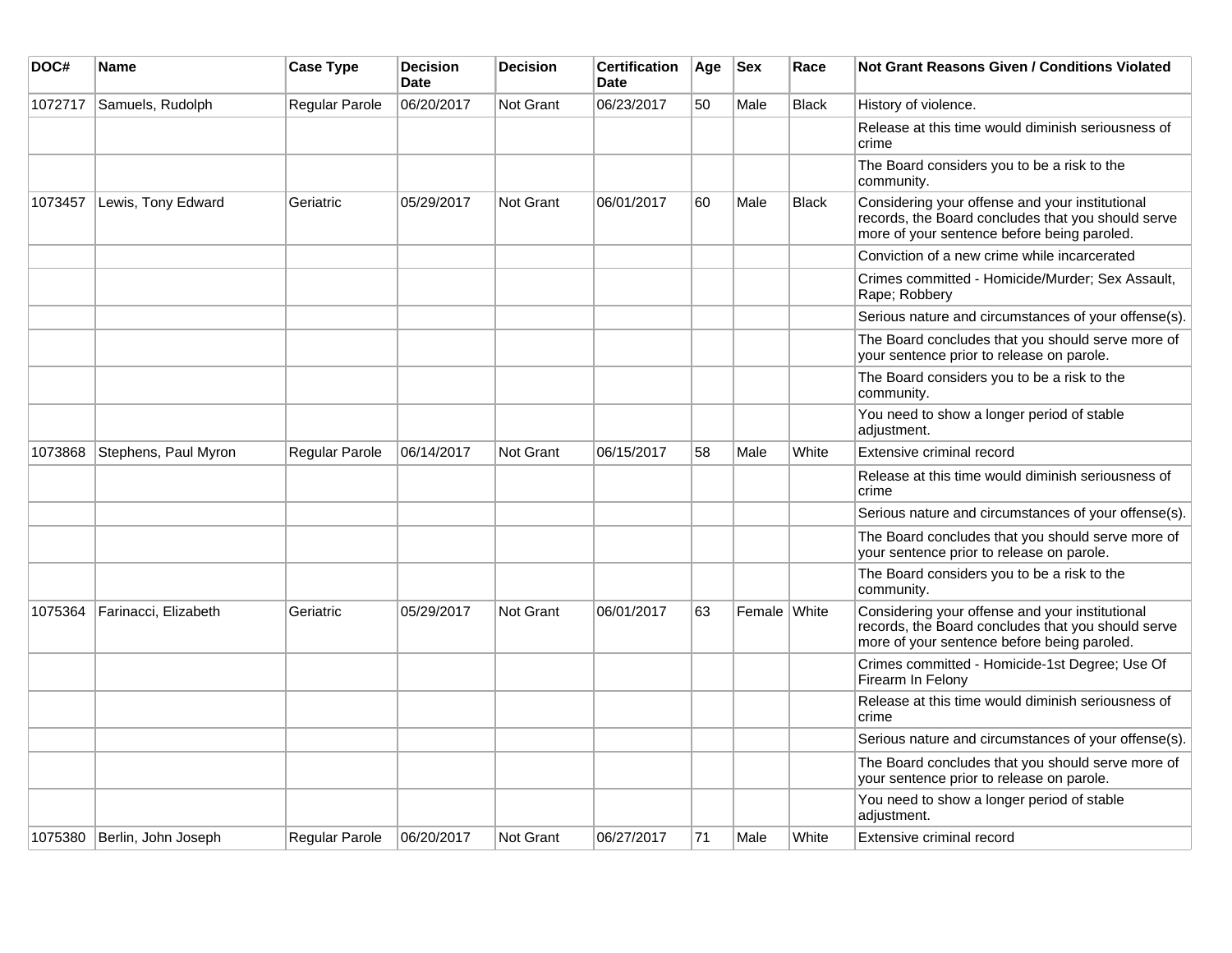| DOC#    | Name                            | <b>Case Type</b>      | <b>Decision</b><br><b>Date</b> | <b>Decision</b> | <b>Certification</b><br><b>Date</b> | Age | <b>Sex</b> | Race         | <b>Not Grant Reasons Given / Conditions Violated</b>                                                                                                  |
|---------|---------------------------------|-----------------------|--------------------------------|-----------------|-------------------------------------|-----|------------|--------------|-------------------------------------------------------------------------------------------------------------------------------------------------------|
| 1075380 | Berlin, John Joseph             | Regular Parole        | 06/20/2017                     | Not Grant       | 06/27/2017                          | 71  | Male       | White        | Poor institutional adjustment (for example,<br>motivation/attitude, unfavorable reports, lack of<br>program involvement, etc.)                        |
|         |                                 |                       |                                |                 |                                     |     |            |              | You need to show a longer period of stable<br>adjustment.                                                                                             |
|         |                                 |                       |                                |                 |                                     |     |            |              | Your prior failure(s) and/or convictions while under<br>community supervision indicate that you are unlikely<br>to comply with conditions of release. |
| 1076145 | Shabazz, Aquil Saadiq<br>Salaam | <b>Regular Parole</b> | 06/06/2017                     | Not Grant       | 06/15/2017                          | 46  | Male       | <b>Black</b> | Crimes committed - Homicide-1st Degree; Use Of<br>Firearm In Felony                                                                                   |
|         |                                 |                       |                                |                 |                                     |     |            |              | History of violence.                                                                                                                                  |
|         |                                 |                       |                                |                 |                                     |     |            |              | Serious nature and circumstances of your offense(s).                                                                                                  |
|         |                                 |                       |                                |                 |                                     |     |            |              | The Board concludes that you should serve more of<br>your sentence prior to release on parole.                                                        |
| 1076927 | Jones, Donald Thomas            | <b>Regular Parole</b> | 05/31/2017                     | Not Grant       | 06/01/2017                          | 43  | Male       | <b>Black</b> | Crimes committed - Kidnap/Abduct; Aggravated<br>Sexual Battery; Contempt Of Court                                                                     |
|         |                                 |                       |                                |                 |                                     |     |            |              | Release at this time would diminish seriousness of<br>crime                                                                                           |
|         |                                 |                       |                                |                 |                                     |     |            |              | Serious nature and circumstances of your offense(s).                                                                                                  |
| 1077200 | Thornton, Antoine Jermaine      | <b>Regular Parole</b> | 06/16/2017                     | Not Grant       | 06/23/2017                          | 45  | Male       | Black        | Crimes committed - Robbery; Robbery; Malicious<br>Wounding                                                                                            |
|         |                                 |                       |                                |                 |                                     |     |            |              | Serious nature and circumstances of your offense(s).                                                                                                  |
|         |                                 |                       |                                |                 |                                     |     |            |              | The Board concludes that you should serve more of<br>your sentence prior to release on parole.                                                        |
|         |                                 |                       |                                |                 |                                     |     |            |              | Your record indicates a serious disregard for the<br>property rights of others.                                                                       |
| 1077383 | Culp, Robert John               | <b>Regular Parole</b> | 06/02/2017                     | Not Grant       | 06/06/2017                          | 52  | Male       | White        | Crimes committed - Robbery; Robbery; Sodomy - No<br>Force                                                                                             |
|         |                                 |                       |                                |                 |                                     |     |            |              | The Board concludes that you should serve more of<br>your sentence prior to release on parole.                                                        |
|         |                                 |                       |                                |                 |                                     |     |            |              | The Board considers you to be a risk to the<br>community.                                                                                             |
|         |                                 |                       |                                |                 |                                     |     |            |              | You need to show a longer period of stable<br>adjustment.                                                                                             |
| 1080078 | Taylor, Shawn Donnell           | <b>Regular Parole</b> | 06/16/2017                     | Not Grant       | 06/23/2017                          | 44  | Male       | <b>Black</b> | Considering your offense and your institutional<br>records, the Board concludes that you should serve<br>more of your sentence before being paroled.  |
|         |                                 |                       |                                |                 |                                     |     |            |              | Release at this time would diminish seriousness of<br>crime                                                                                           |
|         |                                 |                       |                                |                 |                                     |     |            |              | The Board concludes that you should serve more of<br>your sentence prior to release on parole.                                                        |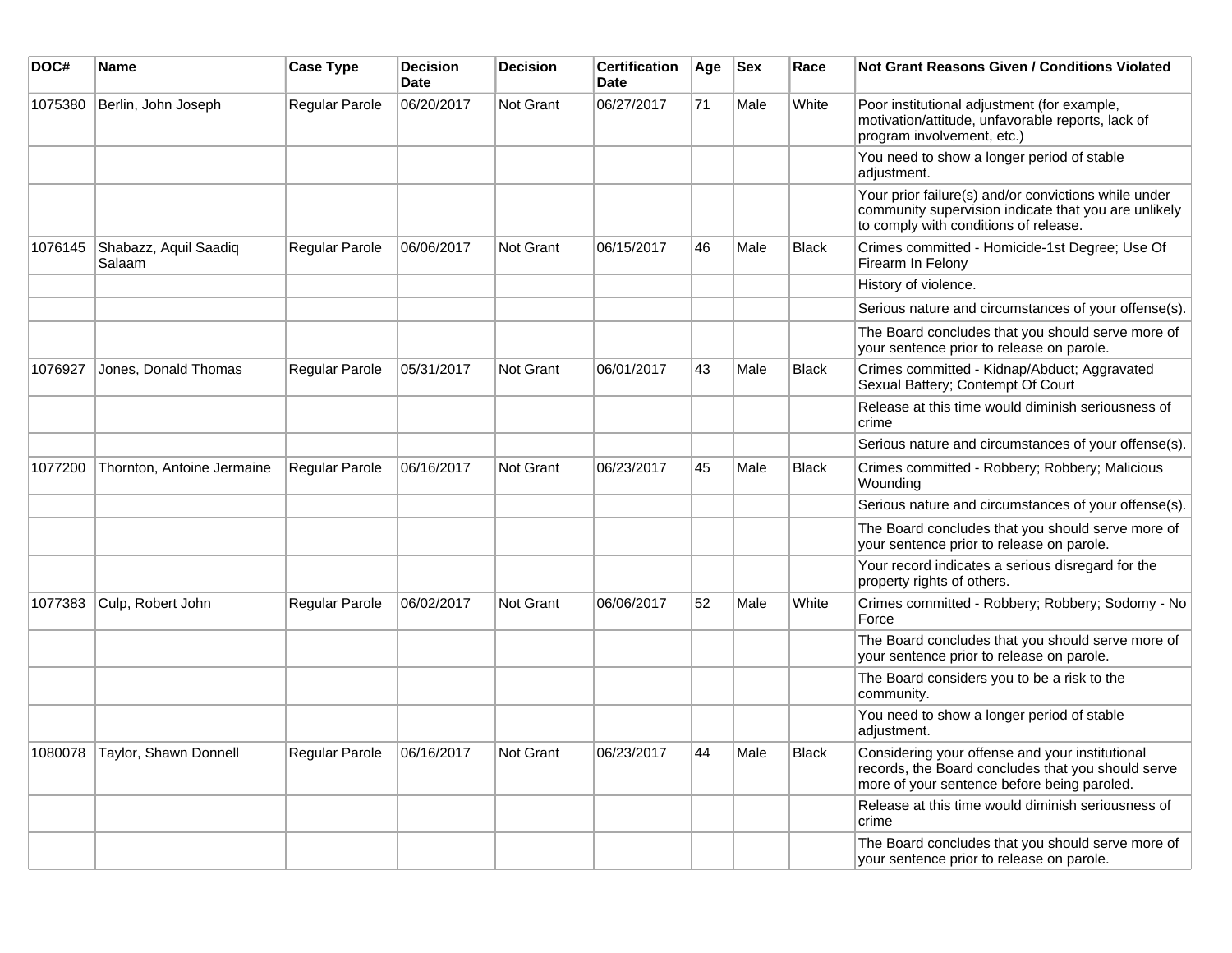| DOC#    | <b>Name</b>                     | <b>Case Type</b>      | <b>Decision</b><br><b>Date</b> | <b>Decision</b> | <b>Certification</b><br>Date | Age | <b>Sex</b> | Race         | Not Grant Reasons Given / Conditions Violated                                                                                                               |
|---------|---------------------------------|-----------------------|--------------------------------|-----------------|------------------------------|-----|------------|--------------|-------------------------------------------------------------------------------------------------------------------------------------------------------------|
| 1080078 | Taylor, Shawn Donnell           | Regular Parole        | 06/16/2017                     | Not Grant       | 06/23/2017                   | 44  | Male       | Black        | You need further participation in institutional work<br>and/or educational programs to indicate your positive<br>progression towards re-entry into society. |
|         |                                 |                       |                                |                 |                              |     |            |              | You need to show a longer period of stable<br>adjustment.                                                                                                   |
| 1080212 | Bell, Wayne Earl                | Regular Parole        | 05/29/2017                     | Not Grant       | 06/01/2017                   | 49  | Male       | <b>Black</b> | Conviction of a new crime while incarcerated                                                                                                                |
|         |                                 |                       |                                |                 |                              |     |            |              | Release at this time would diminish seriousness of<br>crime                                                                                                 |
|         |                                 |                       |                                |                 |                              |     |            |              | Serious nature and circumstances of your offense(s).                                                                                                        |
|         |                                 |                       |                                |                 |                              |     |            |              | The Board considers you to be a risk to the<br>community.                                                                                                   |
| 1080417 | Burks, Roy Jr.                  | Regular Parole        | 06/19/2017                     | Not Grant       | 06/27/2017                   | 55  | Male       | <b>Black</b> | Crimes committed - Homicide-1st Degree; Unlawful<br>Wound/Bodily Injury; Burglary                                                                           |
|         |                                 |                       |                                |                 |                              |     |            |              | History of violence.                                                                                                                                        |
|         |                                 |                       |                                |                 |                              |     |            |              | Release at this time would diminish seriousness of<br>crime                                                                                                 |
|         |                                 |                       |                                |                 |                              |     |            |              | Serious nature and circumstances of your offense(s).                                                                                                        |
|         |                                 |                       |                                |                 |                              |     |            |              | The Board concludes that you should serve more of<br>your sentence prior to release on parole.                                                              |
| 1080719 | Greene, Roy Junious Jr.         | Geriatric             | 06/19/2017                     | Not Grant       | 06/23/2017                   | 67  | Male       | <b>Black</b> | Crimes committed - Homicide-1st Degree                                                                                                                      |
|         |                                 |                       |                                |                 |                              |     |            |              | Release at this time would diminish seriousness of<br>crime                                                                                                 |
|         |                                 |                       |                                |                 |                              |     |            |              | Serious nature and circumstances of your offense(s).                                                                                                        |
| 1080888 | Muhammad, Malik Khabir<br>Musib | <b>Regular Parole</b> | 06/08/2017                     | Not Grant       | 06/15/2017                   | 47  | Male       | Black        | Crimes committed - Sex Assault, Rape                                                                                                                        |
|         |                                 |                       |                                |                 |                              |     |            |              | Release at this time would diminish seriousness of<br>crime                                                                                                 |
|         |                                 |                       |                                |                 |                              |     |            |              | Serious nature and circumstances of your offense(s).                                                                                                        |
|         |                                 |                       |                                |                 |                              |     |            |              | The Board considers you to be a risk to the<br>community.                                                                                                   |
| 1080990 | Cox, Benny Lee                  | <b>Regular Parole</b> | 05/30/2017                     | Not Grant       | 06/01/2017                   | 61  | Male       | <b>Black</b> | Considering your offense and your institutional<br>records, the Board concludes that you should serve<br>more of your sentence before being paroled.        |
|         |                                 |                       |                                |                 |                              |     |            |              | Crimes committed - Sex Assault, Rape; Forcible<br>Sodomy; Burglary                                                                                          |
|         |                                 |                       |                                |                 |                              |     |            |              | Release at this time would diminish seriousness of<br>crime                                                                                                 |
|         |                                 |                       |                                |                 |                              |     |            |              | Serious nature and circumstances of your offense(s).                                                                                                        |
| 1082775 | Fields, Winston M               | Geriatric             | 05/28/2017                     | Not Grant       | 06/01/2017                   | 78  | Male       | White        | Crimes committed - Aggravated Sexual Battery;<br>Aggravated Sexual Battery; Forcible Sodomy                                                                 |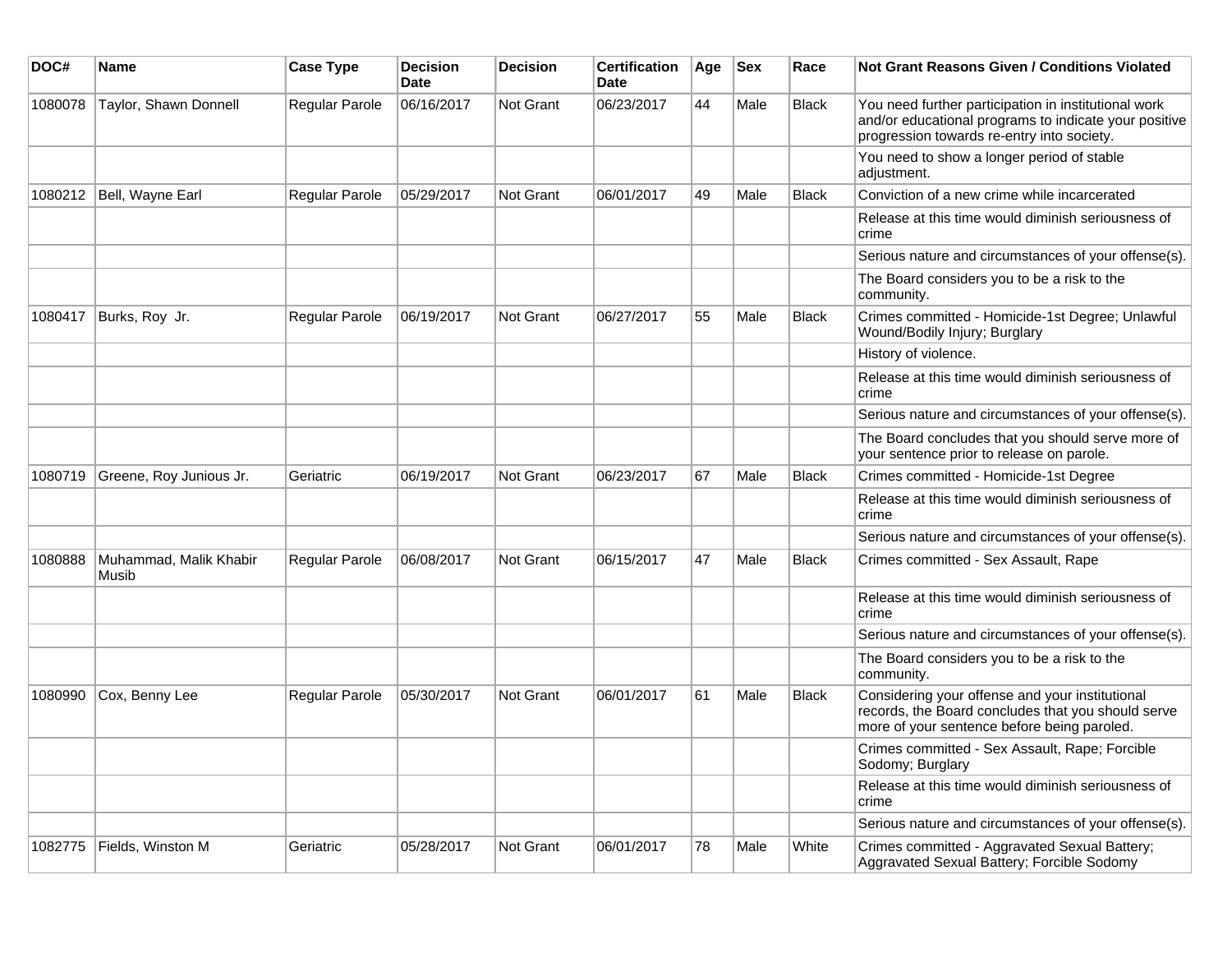| DOC#    | <b>Name</b>           | <b>Case Type</b> | <b>Decision</b><br><b>Date</b> | <b>Decision</b> | <b>Certification</b><br>Date | Age | <b>Sex</b> | Race         | <b>Not Grant Reasons Given / Conditions Violated</b>                                                                                                        |
|---------|-----------------------|------------------|--------------------------------|-----------------|------------------------------|-----|------------|--------------|-------------------------------------------------------------------------------------------------------------------------------------------------------------|
| 1082775 | Fields, Winston M     | Geriatric        | 05/28/2017                     | Not Grant       | 06/01/2017                   | 78  | Male       | White        | Poor institutional adjustment (for example,<br>motivation/attitude, unfavorable reports, lack of<br>program involvement, etc.)                              |
|         |                       |                  |                                |                 |                              |     |            |              | Release at this time would diminish seriousness of<br>crime                                                                                                 |
|         |                       |                  |                                |                 |                              |     |            |              | Serious nature and circumstances of your offense(s).                                                                                                        |
|         |                       |                  |                                |                 |                              |     |            |              | The Board concludes that you should serve more of<br>your sentence prior to release on parole.                                                              |
|         |                       |                  |                                |                 |                              |     |            |              | The Board considers you to be a risk to the<br>community.                                                                                                   |
| 1083054 | Potee, Larry Darnell  | Geriatric        | 06/19/2017                     | Not Grant       | 06/27/2017                   | 66  | Male       | <b>Black</b> | Crimes committed - Kidnap/Abduct; Robbery;<br>Sodomy                                                                                                        |
|         |                       |                  |                                |                 |                              |     |            |              | Release at this time would diminish seriousness of<br>crime                                                                                                 |
|         |                       |                  |                                |                 |                              |     |            |              | Serious nature and circumstances of your offense(s).                                                                                                        |
| 1085150 | Brown, Willie         | Regular Parole   | 06/26/2017                     | Not Grant       | 06/27/2017                   | 61  | Male       | Black        | Poor institutional adjustment (for example,<br>motivation/attitude, unfavorable reports, lack of<br>program involvement, etc.)                              |
|         |                       |                  |                                |                 |                              |     |            |              | Release at this time would diminish seriousness of<br>crime                                                                                                 |
|         |                       |                  |                                |                 |                              |     |            |              | Serious nature and circumstances of your offense(s).                                                                                                        |
|         |                       |                  |                                |                 |                              |     |            |              | The Board concludes that you should serve more of<br>your sentence prior to release on parole.                                                              |
|         |                       |                  |                                |                 |                              |     |            |              | You need to show a longer period of stable<br>adjustment.                                                                                                   |
|         |                       |                  |                                |                 |                              |     |            |              | Your prior failure(s) and/or convictions while under<br>community supervision indicate that you are unlikely<br>to comply with conditions of release.       |
| 1087444 | Parker, Andre Anthony | Regular Parole   | 06/02/2017                     | Not Grant       | 06/06/2017                   | 53  | Male       | Black        | Considering your offense and your institutional<br>records, the Board concludes that you should serve<br>more of your sentence before being paroled.        |
|         |                       |                  |                                |                 |                              |     |            |              | Poor institutional adjustment (for example,<br>motivation/attitude, unfavorable reports, lack of<br>program involvement, etc.)                              |
|         |                       |                  |                                |                 |                              |     |            |              | Serious nature and circumstances of your offense(s).                                                                                                        |
|         |                       |                  |                                |                 |                              |     |            |              | The Board concludes that you should serve more of<br>vour sentence prior to release on parole.                                                              |
|         |                       |                  |                                |                 |                              |     |            |              | You need further participation in institutional work<br>and/or educational programs to indicate your positive<br>progression towards re-entry into society. |
|         |                       |                  |                                |                 |                              |     |            |              | You need to show a longer period of stable<br>adjustment.                                                                                                   |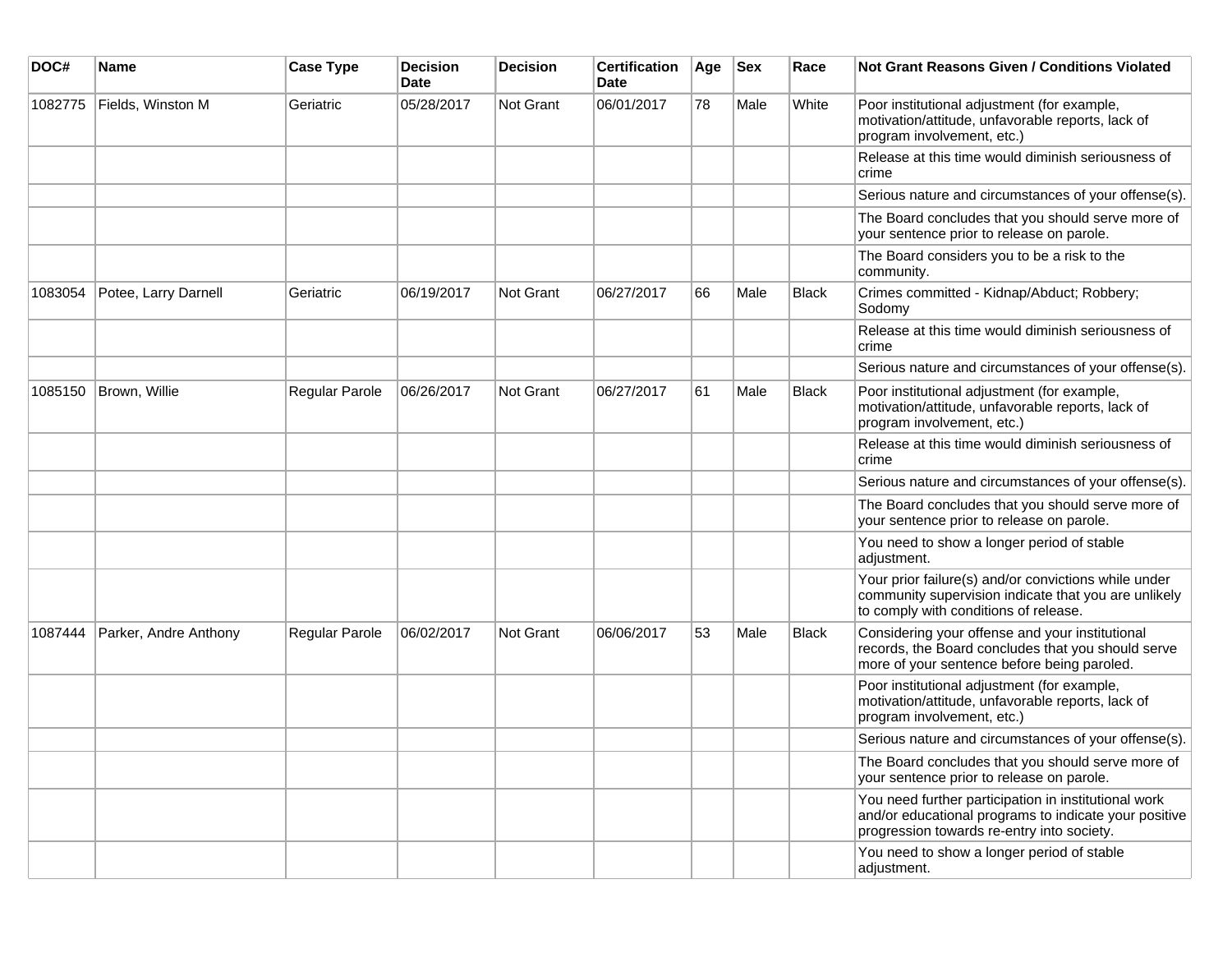| DOC#    | <b>Name</b>                          | <b>Case Type</b> | <b>Decision</b><br>Date | <b>Decision</b> | <b>Certification</b><br><b>Date</b> | Age | <b>Sex</b> | Race         | <b>Not Grant Reasons Given / Conditions Violated</b>                                                                                                  |
|---------|--------------------------------------|------------------|-------------------------|-----------------|-------------------------------------|-----|------------|--------------|-------------------------------------------------------------------------------------------------------------------------------------------------------|
| 1087444 | Parker, Andre Anthony                | Regular Parole   | 06/02/2017              | Not Grant       | 06/06/2017                          | 53  | Male       | <b>Black</b> | Your record of institutional infractions indicates a<br>disregard for rules and that you are not ready to<br>conform to society.                      |
| 1088159 | Rodriquez-Sotolongo, Julio<br>Elezer | Geriatric        | 05/30/2017              | Not Grant       | 06/01/2017                          | 62  | Male       | <b>Black</b> | Crimes committed - Homicide/Murder                                                                                                                    |
|         |                                      |                  |                         |                 |                                     |     |            |              | The Board concludes that you should serve more of<br>your sentence prior to release on parole.                                                        |
|         |                                      |                  |                         |                 |                                     |     |            |              | The Board considers you to be a risk to the<br>community.                                                                                             |
| 1090236 | Robinson, Carlson                    | Regular Parole   | 06/04/2017              | Not Grant       | 06/06/2017                          | 46  | Male       | Black        | Crimes committed - Homicide-1st Degree;<br>Kidnap/Abduct; Robbery - Attempted                                                                         |
|         |                                      |                  |                         |                 |                                     |     |            |              | Release at this time would diminish seriousness of<br>crime                                                                                           |
|         |                                      |                  |                         |                 |                                     |     |            |              | Serious nature and circumstances of your offense(s).                                                                                                  |
|         |                                      |                  |                         |                 |                                     |     |            |              | The Board considers you to be a risk to the<br>community.                                                                                             |
|         |                                      |                  |                         |                 |                                     |     |            |              | You need to show a longer period of stable<br>adjustment.                                                                                             |
| 1090352 | Floresdiaz, Henry                    | Regular Parole   | 06/08/2017              | Not Grant       | 06/15/2017                          | 45  | Male       | White        | Crimes committed - Homicide/Murder; Use Of<br>Firearm In Felony                                                                                       |
|         |                                      |                  |                         |                 |                                     |     |            |              | Release at this time would diminish seriousness of<br>crime                                                                                           |
|         |                                      |                  |                         |                 |                                     |     |            |              | Serious nature and circumstances of your offense(s).                                                                                                  |
|         |                                      |                  |                         |                 |                                     |     |            |              | The Board concludes that you should serve more of<br>your sentence prior to release on parole.                                                        |
| 1091323 | Williams, John Bennie                | Regular Parole   | 06/08/2017              | Not Grant       | 06/15/2017                          | 84  | Male       | <b>Black</b> | Crimes committed - Homicide-1st Degree                                                                                                                |
|         |                                      |                  |                         |                 |                                     |     |            |              | History of violence.                                                                                                                                  |
|         |                                      |                  |                         |                 |                                     |     |            |              | Release at this time would diminish seriousness of<br>crime                                                                                           |
|         |                                      |                  |                         |                 |                                     |     |            |              | Serious nature and circumstances of your offense(s).                                                                                                  |
|         |                                      |                  |                         |                 |                                     |     |            |              | The Board concludes that you should serve more of<br>your sentence prior to release on parole.                                                        |
| 1091683 | Robinson, Andre Orlando              | Regular Parole   | 06/12/2017              | Not Grant       | 06/15/2017                          | 53  | Male       | <b>Black</b> | Extensive criminal record                                                                                                                             |
|         |                                      |                  |                         |                 |                                     |     |            |              | Serious nature and circumstances of your offense(s).                                                                                                  |
|         |                                      |                  |                         |                 |                                     |     |            |              | The Board concludes that you should serve more of<br>your sentence prior to release on parole.                                                        |
|         |                                      |                  |                         |                 |                                     |     |            |              | You need to show a longer period of stable<br>adjustment.                                                                                             |
|         |                                      |                  |                         |                 |                                     |     |            |              | Your prior failure(s) and/or convictions while under<br>community supervision indicate that you are unlikely<br>to comply with conditions of release. |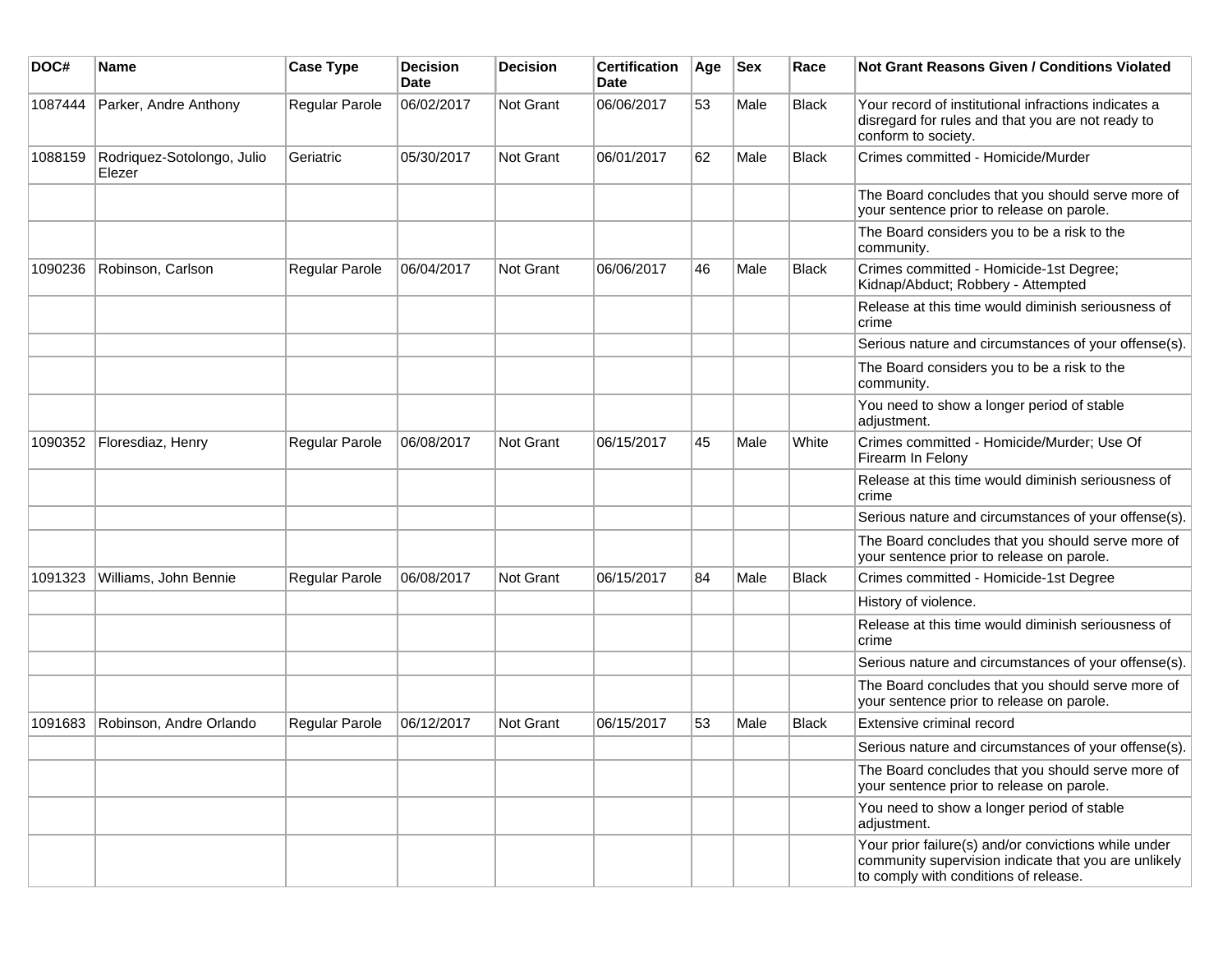| DOC#    | <b>Name</b>               | <b>Case Type</b> | <b>Decision</b><br><b>Date</b> | <b>Decision</b> | <b>Certification</b><br>Date | Age | <b>Sex</b> | Race         | Not Grant Reasons Given / Conditions Violated                                                                                                               |
|---------|---------------------------|------------------|--------------------------------|-----------------|------------------------------|-----|------------|--------------|-------------------------------------------------------------------------------------------------------------------------------------------------------------|
| 1091686 | Goins, Henry Lee          | Regular Parole   | 05/29/2017                     | Not Grant       | 06/01/2017                   | 62  | Male       | Black        | Conviction of a new crime while incarcerated                                                                                                                |
|         |                           |                  |                                |                 |                              |     |            |              | Crimes committed - Homicide-Capital; Robbery;<br><b>Malicious Wounding</b>                                                                                  |
|         |                           |                  |                                |                 |                              |     |            |              | Serious nature and circumstances of your offense(s).                                                                                                        |
|         |                           |                  |                                |                 |                              |     |            |              | The Board concludes that you should serve more of<br>your sentence prior to release on parole.                                                              |
|         |                           |                  |                                |                 |                              |     |            |              | You need further participation in institutional work<br>and/or educational programs to indicate your positive<br>progression towards re-entry into society. |
|         |                           |                  |                                |                 |                              |     |            |              | You need to show a longer period of stable<br>adjustment.                                                                                                   |
| 1092187 | Gooch, Edwin Allen III    | Regular Parole   | 06/01/2017                     | Not Grant       | 06/01/2017                   | 64  | Male       | White        | Crimes committed - Homicide/Murder                                                                                                                          |
|         |                           |                  |                                |                 |                              |     |            |              | Release at this time would diminish seriousness of<br>crime                                                                                                 |
|         |                           |                  |                                |                 |                              |     |            |              | Serious nature and circumstances of your offense(s).                                                                                                        |
|         |                           |                  |                                |                 |                              |     |            |              | The Board concludes that you should serve more of<br>your sentence prior to release on parole.                                                              |
| 1092602 | Billmyer, John Joseph Jr. | Regular Parole   | 05/31/2017                     | Not Grant       | 06/01/2017                   | 54  | Male       | White        | Extensive criminal record                                                                                                                                   |
|         |                           |                  |                                |                 |                              |     |            |              | Serious nature and circumstances of your offense(s).                                                                                                        |
|         |                           |                  |                                |                 |                              |     |            |              | You need to show a longer period of stable<br>adjustment.                                                                                                   |
|         |                           |                  |                                |                 |                              |     |            |              | Your prior failure(s) and/or convictions while under<br>community supervision indicate that you are unlikely<br>to comply with conditions of release.       |
| 1094117 | Titus, Dennis Michael     | Regular Parole   | 06/17/2017                     | Not Grant       | 06/27/2017                   | 58  | Male       | White        | Crimes committed - Homicide-1st Degree; Sex Asslt-<br><b>Attempted Rape</b>                                                                                 |
|         |                           |                  |                                |                 |                              |     |            |              | Release at this time would diminish seriousness of<br>crime                                                                                                 |
|         |                           |                  |                                |                 |                              |     |            |              | Serious nature and circumstances of your offense(s).                                                                                                        |
|         |                           |                  |                                |                 |                              |     |            |              | The Board concludes that you should serve more of<br>your sentence prior to release on parole.                                                              |
| 1095285 | Puller, Frank D           | Regular Parole   | 06/16/2017                     | Not Grant       | 06/23/2017                   | 53  | Male       | <b>Black</b> | Crimes committed - Sex Assault, Rape; Sex Assault,<br>Rape; Robbery                                                                                         |
|         |                           |                  |                                |                 |                              |     |            |              | Extensive criminal record                                                                                                                                   |
|         |                           |                  |                                |                 |                              |     |            |              | History of violence.                                                                                                                                        |
|         |                           |                  |                                |                 |                              |     |            |              | Release at this time would diminish seriousness of<br>crime                                                                                                 |
|         |                           |                  |                                |                 |                              |     |            |              | Serious nature and circumstances of your offense(s).                                                                                                        |
|         |                           |                  |                                |                 |                              |     |            |              | The Board concludes that you should serve more of<br>your sentence prior to release on parole.                                                              |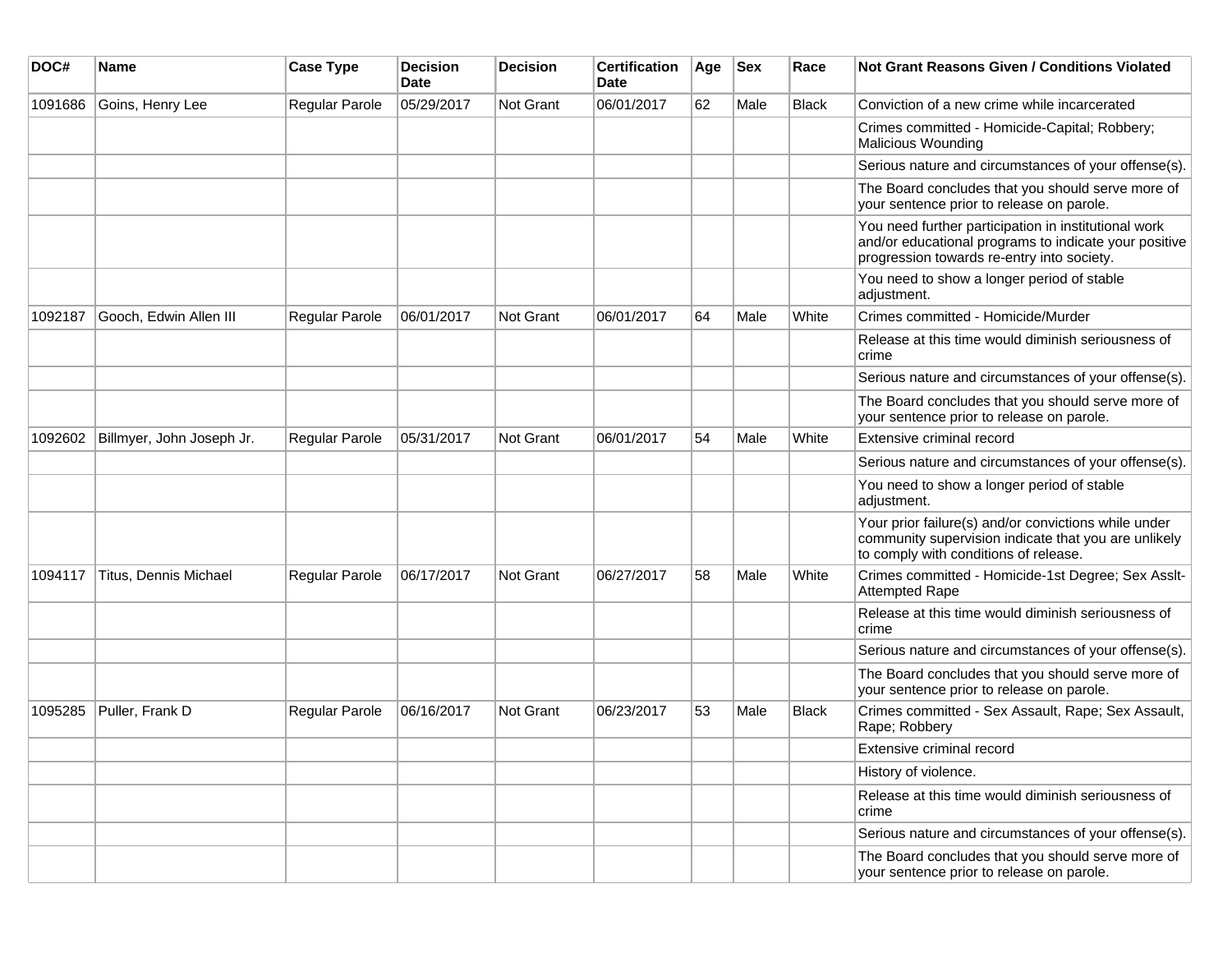| DOC#    | Name                      | <b>Case Type</b> | <b>Decision</b><br><b>Date</b> | <b>Decision</b>  | <b>Certification</b><br><b>Date</b> | Age | <b>Sex</b> | Race         | Not Grant Reasons Given / Conditions Violated                                                                                                               |
|---------|---------------------------|------------------|--------------------------------|------------------|-------------------------------------|-----|------------|--------------|-------------------------------------------------------------------------------------------------------------------------------------------------------------|
| 1095285 | Puller, Frank D           | Regular Parole   | 06/16/2017                     | Not Grant        | 06/23/2017                          | 53  | Male       | <b>Black</b> | Your prior failure(s) and/or convictions while under<br>community supervision indicate that you are unlikely<br>to comply with conditions of release.       |
|         |                           |                  |                                |                  |                                     |     |            |              | Your record of institutional infractions indicates a<br>disregard for rules and that you are not ready to<br>conform to society.                            |
| 1095666 | James, Linwood Thomas Jr. | Regular Parole   | 06/01/2017                     | Not Grant        | 06/01/2017                          | 58  | Male       | <b>Black</b> | Crimes committed - Kidnap/Abduct; Kidnap/Abduct;<br>Sex Assault, Rape                                                                                       |
|         |                           |                  |                                |                  |                                     |     |            |              | Release at this time would diminish seriousness of<br>crime                                                                                                 |
|         |                           |                  |                                |                  |                                     |     |            |              | Serious nature and circumstances of your offense(s).                                                                                                        |
|         |                           |                  |                                |                  |                                     |     |            |              | The Board considers you to be a risk to the<br>community.                                                                                                   |
| 1095862 | Taylor, Edward Bernard    | Geriatric        | 06/08/2017                     | Not Grant        | 06/15/2017                          | 66  | Male       | <b>Black</b> | Crimes committed - Homicide-2Nd-Degree; Unlawful<br>Wound/Bodily Injury; Use Of Firearm In Felony                                                           |
|         |                           |                  |                                |                  |                                     |     |            |              | Release at this time would diminish seriousness of<br>crime                                                                                                 |
|         |                           |                  |                                |                  |                                     |     |            |              | Serious nature and circumstances of your offense(s).                                                                                                        |
|         |                           |                  |                                |                  |                                     |     |            |              | The Board concludes that you should serve more of<br>your sentence prior to release on parole.                                                              |
| 1097807 | Harmon, Charles Andre     | Regular Parole   | 06/17/2017                     | Not Grant        | 06/27/2017                          | 59  | Male       | <b>Black</b> | Crimes committed - Abduct-No Ransom Or Asslt;<br>Sex Assault, Rape; Malicious Wounding                                                                      |
|         |                           |                  |                                |                  |                                     |     |            |              | Release at this time would diminish seriousness of<br>crime                                                                                                 |
|         |                           |                  |                                |                  |                                     |     |            |              | Serious nature and circumstances of your offense(s).                                                                                                        |
|         |                           |                  |                                |                  |                                     |     |            |              | The Board considers you to be a risk to the<br>community.                                                                                                   |
|         |                           |                  |                                |                  |                                     |     |            |              | You need further participation in institutional work<br>and/or educational programs to indicate your positive<br>progression towards re-entry into society. |
| 1099371 | Boykins, Clyde Junior     | Regular Parole   | 06/14/2017                     | <b>Not Grant</b> | 06/15/2017                          | 53  | Male       | <b>Black</b> | Crimes committed - Robbery; Breaking And<br>Entering; Statutory Burglary                                                                                    |
|         |                           |                  |                                |                  |                                     |     |            |              | Release at this time would diminish seriousness of<br>crime                                                                                                 |
|         |                           |                  |                                |                  |                                     |     |            |              | The Board concludes that you should serve more of<br>your sentence prior to release on parole.                                                              |
|         |                           |                  |                                |                  |                                     |     |            |              | Your prior failure(s) and/or convictions while under<br>community supervision indicate that you are unlikely<br>to comply with conditions of release.       |
|         |                           |                  |                                |                  |                                     |     |            |              | Your record indicates a serious disregard for the<br>property rights of others.                                                                             |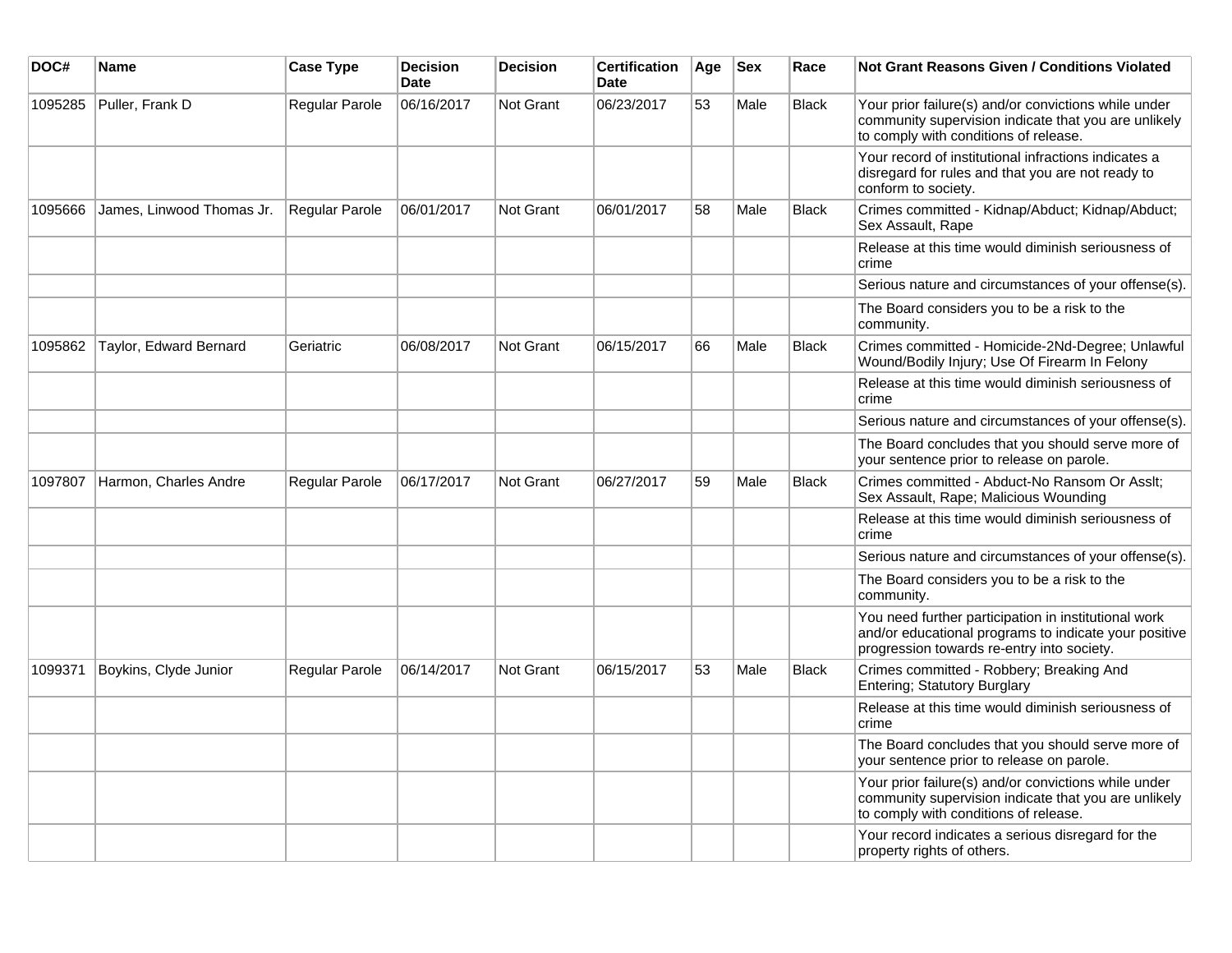| DOC#    | Name                  | <b>Case Type</b> | <b>Decision</b><br><b>Date</b> | <b>Decision</b>  | <b>Certification</b><br>Date | Age | <b>Sex</b> | Race         | <b>Not Grant Reasons Given / Conditions Violated</b>                                                                                                  |
|---------|-----------------------|------------------|--------------------------------|------------------|------------------------------|-----|------------|--------------|-------------------------------------------------------------------------------------------------------------------------------------------------------|
| 1100711 | Leary, David Alan Jr. | Regular Parole   | 06/13/2017                     | Not Grant        | 06/15/2017                   | 56  | Male       | White        | Crimes committed - Malicious Wounding; Malicious<br>Wounding; Cocaine-Possess                                                                         |
|         |                       |                  |                                |                  |                              |     |            |              | History of substance abuse.                                                                                                                           |
|         |                       |                  |                                |                  |                              |     |            |              | Release at this time would diminish seriousness of<br>crime                                                                                           |
|         |                       |                  |                                |                  |                              |     |            |              | Serious nature and circumstances of your offense(s).                                                                                                  |
| 1100828 | Joyner, Anthony Glen  | Regular Parole   | 05/31/2017                     | <b>Not Grant</b> | 06/01/2017                   | 61  | Male       | <b>Black</b> | Considering your offense and your institutional<br>records, the Board concludes that you should serve<br>more of your sentence before being paroled.  |
|         |                       |                  |                                |                  |                              |     |            |              | History of violence.                                                                                                                                  |
|         |                       |                  |                                |                  |                              |     |            |              | Release at this time would diminish seriousness of<br>crime                                                                                           |
|         |                       |                  |                                |                  |                              |     |            |              | Serious nature and circumstances of your offense(s).                                                                                                  |
|         |                       |                  |                                |                  |                              |     |            |              | Your prior failure(s) and/or convictions while under<br>community supervision indicate that you are unlikely<br>to comply with conditions of release. |
|         |                       |                  |                                |                  |                              |     |            |              | Your record of institutional infractions indicates a<br>disregard for rules and that you are not ready to<br>conform to society.                      |
| 1102401 | Shareef, Hassan       | Regular Parole   | 06/09/2017                     | <b>Not Grant</b> | 06/15/2017                   | 69  | Male       | <b>Black</b> | History of violence.                                                                                                                                  |
|         |                       |                  |                                |                  |                              |     |            |              | Release at this time would diminish seriousness of<br>crime                                                                                           |
|         |                       |                  |                                |                  |                              |     |            |              | The Board concludes that you should serve more of<br>your sentence prior to release on parole.                                                        |
|         |                       |                  |                                |                  |                              |     |            |              | The Board considers you to be a risk to the<br>community.                                                                                             |
| 1104298 | Jackson, Earl Lee     | Geriatric        | 06/17/2017                     | <b>Not Grant</b> | 06/23/2017                   | 73  | Male       | Black        | Crimes committed - Kidnap/Abduct; Sex Assault,<br>Rape; Sex Assault, Rape                                                                             |
|         |                       |                  |                                |                  |                              |     |            |              | Release at this time would diminish seriousness of<br>crime                                                                                           |
|         |                       |                  |                                |                  |                              |     |            |              | Serious nature and circumstances of your offense(s).                                                                                                  |
|         |                       |                  |                                |                  |                              |     |            |              | The Board concludes that you should serve more of<br>your sentence prior to release on parole.                                                        |
|         |                       |                  |                                |                  |                              |     |            |              | The Board considers you to be a risk to the<br>community.                                                                                             |
|         |                       |                  |                                |                  |                              |     |            |              | Your prior failure(s) and/or convictions while under<br>community supervision indicate that you are unlikely<br>to comply with conditions of release. |
| 1104685 | Johnson, Corey        | Regular Parole   | 05/31/2017                     | Not Grant        | 06/01/2017                   | 42  | Male       | Black        | Considering your offense and your institutional<br>records, the Board concludes that you should serve<br>more of your sentence before being paroled.  |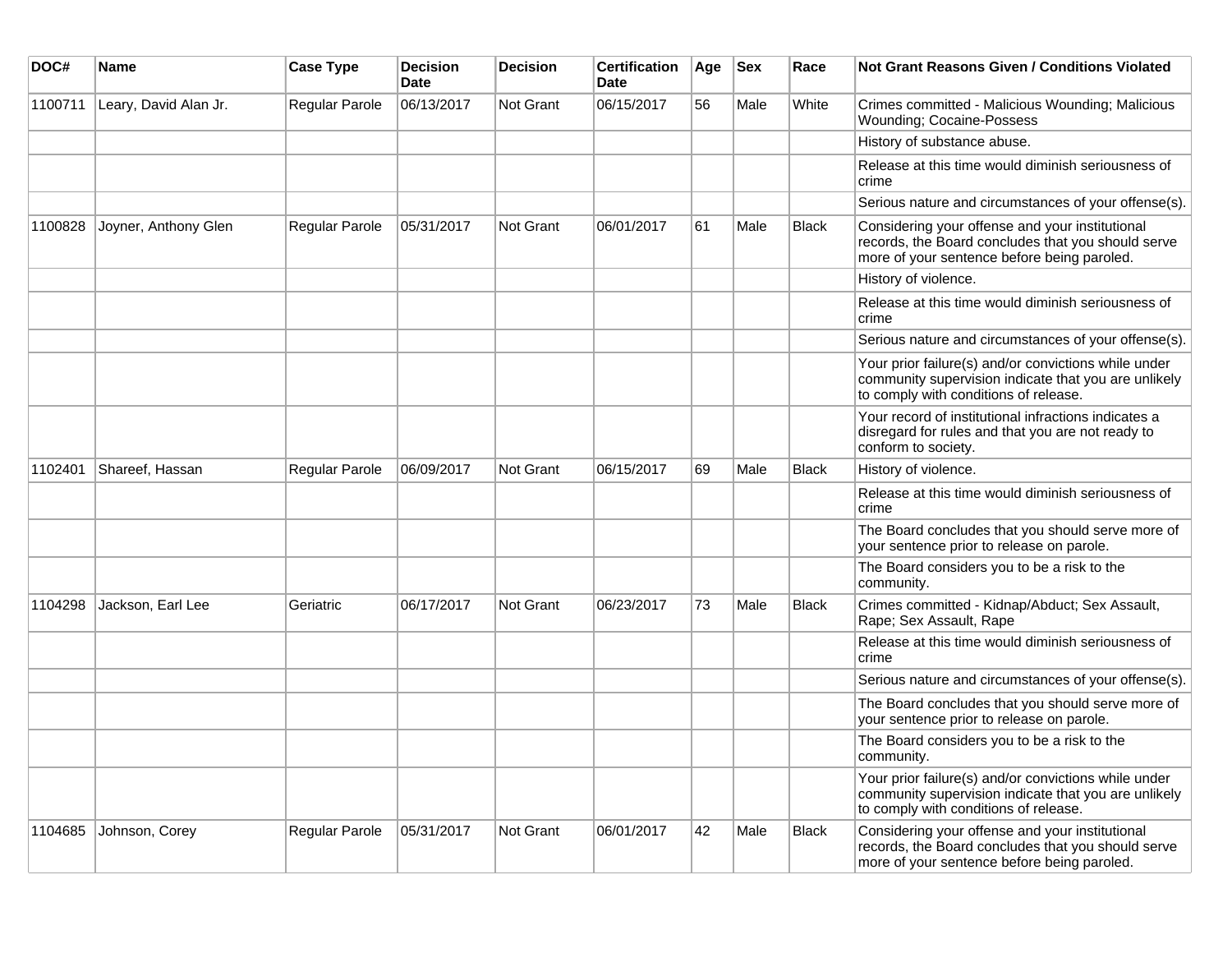| DOC#    | <b>Name</b>              | <b>Case Type</b> | <b>Decision</b><br><b>Date</b> | <b>Decision</b> | <b>Certification</b><br>Date | Age | <b>Sex</b> | Race         | <b>Not Grant Reasons Given / Conditions Violated</b>                                                                                                  |
|---------|--------------------------|------------------|--------------------------------|-----------------|------------------------------|-----|------------|--------------|-------------------------------------------------------------------------------------------------------------------------------------------------------|
| 1104685 | Johnson, Corey           | Regular Parole   | 05/31/2017                     | Not Grant       | 06/01/2017                   | 42  | Male       | <b>Black</b> | Poor institutional adjustment (for example,<br>motivation/attitude, unfavorable reports, lack of<br>program involvement, etc.)                        |
|         |                          |                  |                                |                 |                              |     |            |              | Serious nature and circumstances of your offense(s).                                                                                                  |
|         |                          |                  |                                |                 |                              |     |            |              | The Board considers you to be a risk to the<br>community.                                                                                             |
| 1104783 | Gray, Ricky Lee          | Regular Parole   | 06/05/2017                     | Not Grant       | 06/06/2017                   | 61  | Male       | White        | No Interest in Parole                                                                                                                                 |
| 1105052 | Dixon, Richard Antonio   | Regular Parole   | 06/16/2017                     | Not Grant       | 06/23/2017                   | 48  | Male       | Black        | Considering your offense and your institutional<br>records, the Board concludes that you should serve<br>more of your sentence before being paroled.  |
|         |                          |                  |                                |                 |                              |     |            |              | Crimes committed - Homicide-1st Degree; Larc-<br>Grand - Attempted                                                                                    |
|         |                          |                  |                                |                 |                              |     |            |              | Release at this time would diminish seriousness of<br>crime                                                                                           |
|         |                          |                  |                                |                 |                              |     |            |              | The Board concludes that you should serve more of<br>your sentence prior to release on parole.                                                        |
|         |                          |                  |                                |                 |                              |     |            |              | Your prior failure(s) and/or convictions while under<br>community supervision indicate that you are unlikely<br>to comply with conditions of release. |
| 1105859 | Kerrigan, Patrick Eugene | Geriatric        | 05/31/2017                     | Not Grant       | 06/01/2017                   | 62  | Male       | White        | Crimes committed - Sex Assault, Rape; Sex Asslt-<br>Carnal Abuse; Forcible Sodomy                                                                     |
|         |                          |                  |                                |                 |                              |     |            |              | Serious nature and circumstances of your offense(s).                                                                                                  |
|         |                          |                  |                                |                 |                              |     |            |              | The Board concludes that you should serve more of<br>your sentence prior to release on parole.                                                        |
| 1106034 | Hale, Donald Wesley      | Geriatric        | 06/20/2017                     | Not Grant       | 06/27/2017                   | 61  | Male       | <b>Black</b> | Considering your offense and your institutional<br>records, the Board concludes that you should serve<br>more of your sentence before being paroled.  |
|         |                          |                  |                                |                 |                              |     |            |              | Crimes committed - Kidnap/Abduct; Statutory<br>Burglary; Statutory Burglary                                                                           |
|         |                          |                  |                                |                 |                              |     |            |              | Extensive criminal record                                                                                                                             |
|         |                          |                  |                                |                 |                              |     |            |              | Release at this time would diminish seriousness of<br>crime                                                                                           |
|         |                          |                  |                                |                 |                              |     |            |              | Serious nature and circumstances of your offense(s).                                                                                                  |
|         |                          |                  |                                |                 |                              |     |            |              | The Board considers you to be a risk to the<br>community.                                                                                             |
|         |                          |                  |                                |                 |                              |     |            |              | Your prior failure(s) and/or convictions while under<br>community supervision indicate that you are unlikely<br>to comply with conditions of release. |
| 1106096 | Norfleet, Charles Ray    | Regular Parole   | 06/19/2017                     | Not Grant       | 06/23/2017                   | 53  | Male       | <b>Black</b> | History of violence.                                                                                                                                  |
|         |                          |                  |                                |                 |                              |     |            |              | Release at this time would diminish seriousness of<br>crime                                                                                           |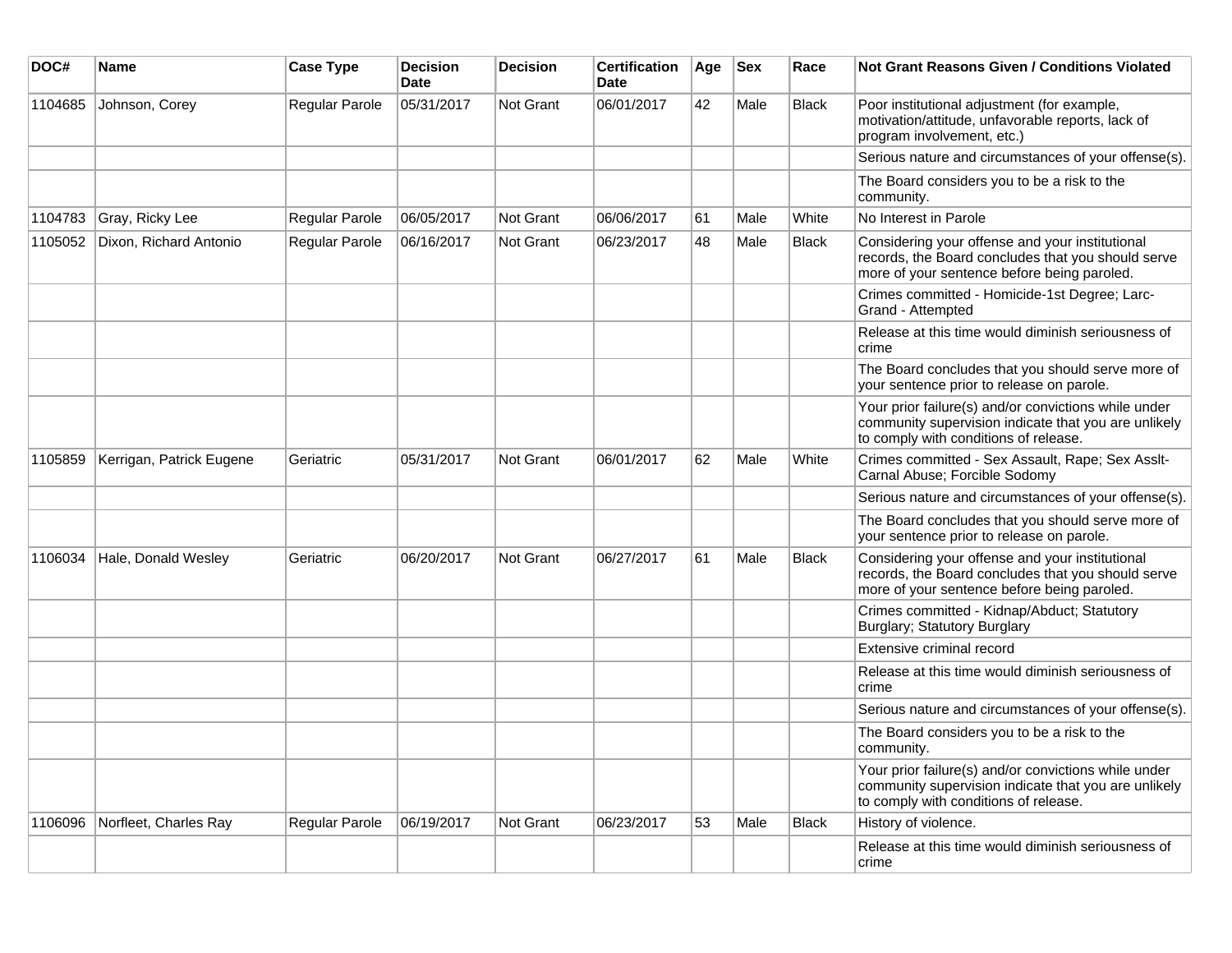| DOC#    | <b>Name</b>                 | <b>Case Type</b>      | <b>Decision</b><br>Date | <b>Decision</b> | <b>Certification</b><br>Date | Age | <b>Sex</b> | Race         | Not Grant Reasons Given / Conditions Violated                                                                                                         |
|---------|-----------------------------|-----------------------|-------------------------|-----------------|------------------------------|-----|------------|--------------|-------------------------------------------------------------------------------------------------------------------------------------------------------|
| 1106096 | Norfleet, Charles Ray       | Regular Parole        | 06/19/2017              | Not Grant       | 06/23/2017                   | 53  | Male       | <b>Black</b> | Serious nature and circumstances of your offense(s).                                                                                                  |
|         |                             |                       |                         |                 |                              |     |            |              | The Board concludes that you should serve more of<br>your sentence prior to release on parole.                                                        |
|         |                             |                       |                         |                 |                              |     |            |              | Your prior failure(s) and/or convictions while under<br>community supervision indicate that you are unlikely<br>to comply with conditions of release. |
| 1106710 | Garrett, Travis Device      | Regular Parole        | 05/29/2017              | Not Grant       | 06/01/2017                   | 46  | Male       | <b>Black</b> | Extensive criminal record                                                                                                                             |
|         |                             |                       |                         |                 |                              |     |            |              | Release at this time would diminish seriousness of<br>crime                                                                                           |
|         |                             |                       |                         |                 |                              |     |            |              | Serious nature and circumstances of your offense(s).                                                                                                  |
|         |                             |                       |                         |                 |                              |     |            |              | The Board concludes that you should serve more of<br>your sentence prior to release on parole.                                                        |
| 1107867 | Riley, Charles Richard      | <b>Regular Parole</b> | 05/31/2017              | Not Grant       | 06/01/2017                   | 55  | Male       | White        | Crimes committed - Kidnap/Abduct; Sex Assault,<br>Rape; Sex Assault, Rape                                                                             |
|         |                             |                       |                         |                 |                              |     |            |              | Release at this time would diminish seriousness of<br>crime                                                                                           |
|         |                             |                       |                         |                 |                              |     |            |              | The Board considers you to be a risk to the<br>community.                                                                                             |
| 1107873 | Shabazz, Yahweh<br>Muhammed | Regular Parole        | 05/30/2017              | Not Grant       | 06/01/2017                   | 48  | Male       | <b>Black</b> | Conviction of a new crime while incarcerated                                                                                                          |
|         |                             |                       |                         |                 |                              |     |            |              | History of substance abuse.                                                                                                                           |
|         |                             |                       |                         |                 |                              |     |            |              | History of violence.                                                                                                                                  |
|         |                             |                       |                         |                 |                              |     |            |              | Release at this time would diminish seriousness of<br>crime                                                                                           |
|         |                             |                       |                         |                 |                              |     |            |              | You need to show a longer period of stable<br>adjustment.                                                                                             |
| 1109523 | Jones, Darrell Duwane       | <b>Regular Parole</b> | 05/26/2017              | Not Grant       | 06/01/2017                   | 42  | Male       | <b>Black</b> | Crimes committed - Homicide-2Nd-Degree;<br>Malicious Wounding; Assault: On Law<br>Enf/Judge/DOC/Fire/Emerg Person                                     |
|         |                             |                       |                         |                 |                              |     |            |              | Poor institutional adjustment (for example,<br>motivation/attitude, unfavorable reports, lack of<br>program involvement, etc.)                        |
|         |                             |                       |                         |                 |                              |     |            |              | The Board concludes that you should serve more of<br>your sentence prior to release on parole.                                                        |
|         |                             |                       |                         |                 |                              |     |            |              | You need to show a longer period of stable<br>adjustment.                                                                                             |
|         |                             |                       |                         |                 |                              |     |            |              | Your prior failure(s) and/or convictions while under<br>community supervision indicate that you are unlikely<br>to comply with conditions of release. |
| 1112198 | Gilbert, Frank Lee Jr.      | Geriatric             | 05/28/2017              | Not Grant       | 06/01/2017                   | 86  | Male       | White        | Crimes committed - Sex Assault, Rape; Sex Assault,<br>Rape; Sex Assault, Rape                                                                         |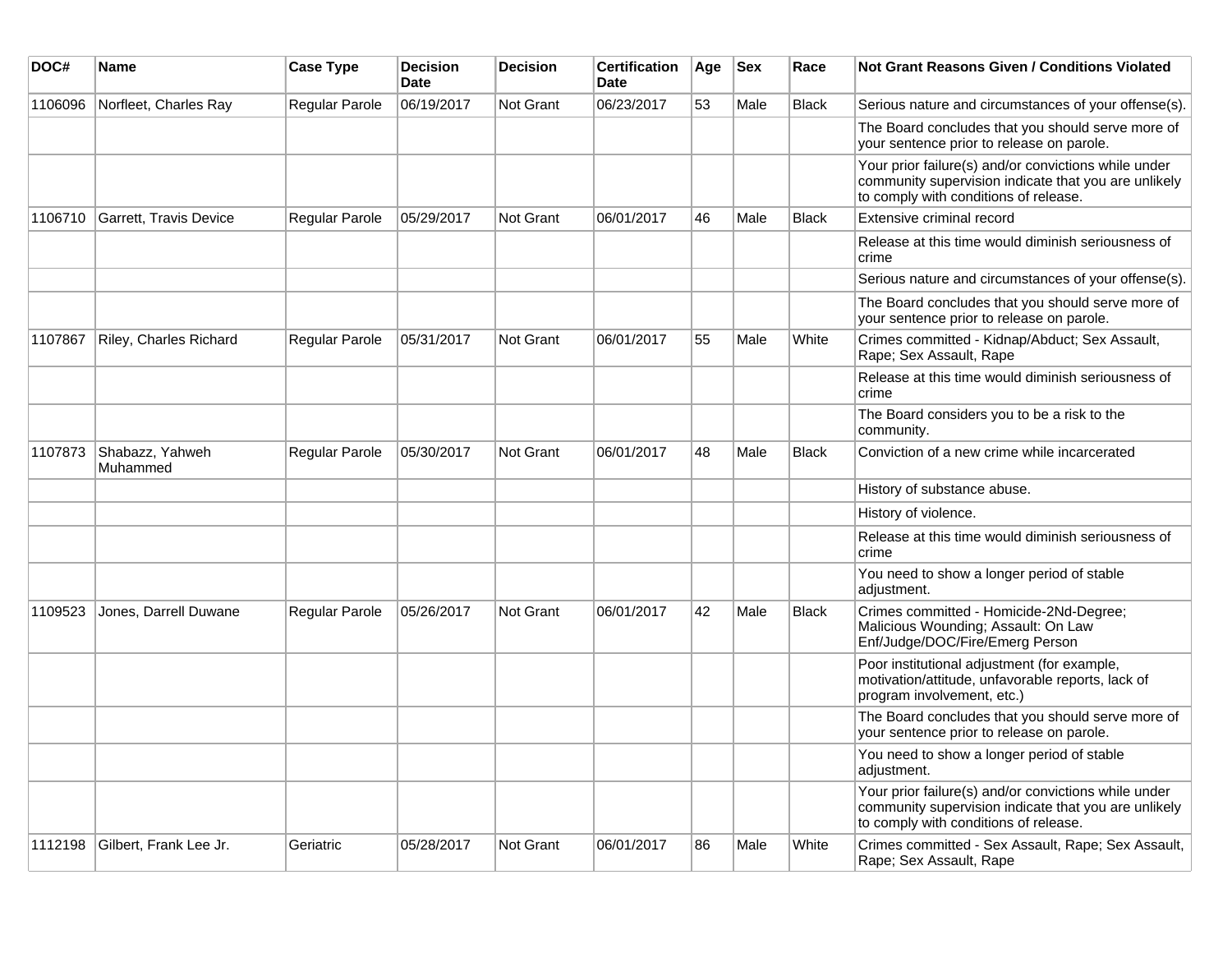| DOC#    | <b>Name</b>                | <b>Case Type</b>            | <b>Decision</b><br><b>Date</b> | <b>Decision</b> | <b>Certification</b><br><b>Date</b> | Age | <b>Sex</b> | Race  | <b>Not Grant Reasons Given / Conditions Violated</b>                                                                                                  |
|---------|----------------------------|-----------------------------|--------------------------------|-----------------|-------------------------------------|-----|------------|-------|-------------------------------------------------------------------------------------------------------------------------------------------------------|
| 1112198 | Gilbert, Frank Lee Jr.     | Geriatric                   | 05/28/2017                     | Not Grant       | 06/01/2017                          | 86  | Male       | White | Release at this time would diminish seriousness of<br>crime                                                                                           |
|         |                            |                             |                                |                 |                                     |     |            |       | Serious nature and circumstances of your offense(s).                                                                                                  |
|         |                            |                             |                                |                 |                                     |     |            |       | The Board concludes that you should serve more of<br>your sentence prior to release on parole.                                                        |
| 1112443 | Parks, Gregory             | Regular Parole              | 05/31/2017                     | Not Grant       | 06/01/2017                          | 55  | Male       | White | Release at this time would diminish seriousness of<br>crime                                                                                           |
|         |                            |                             |                                |                 |                                     |     |            |       | Serious nature and circumstances of your offense(s).                                                                                                  |
|         |                            |                             |                                |                 |                                     |     |            |       | The Board concludes that you should serve more of<br>your sentence prior to release on parole.                                                        |
|         |                            |                             |                                |                 |                                     |     |            |       | Your prior failure(s) and/or convictions while under<br>community supervision indicate that you are unlikely<br>to comply with conditions of release. |
| 1115116 | Harden, Alfred Junior      | Regular Parole              | 05/31/2017                     | Not Grant       | 06/01/2017                          | 47  | Male       | Black | Crimes committed - Sex Assault, Rape; Statutory<br>Burglary                                                                                           |
|         |                            |                             |                                |                 |                                     |     |            |       | Release at this time would diminish seriousness of<br>crime                                                                                           |
|         |                            |                             |                                |                 |                                     |     |            |       | Serious nature and circumstances of your offense(s).                                                                                                  |
|         |                            |                             |                                |                 |                                     |     |            |       | The Board concludes that you should serve more of<br>your sentence prior to release on parole.                                                        |
|         |                            |                             |                                |                 |                                     |     |            |       | Your prior failure(s) and/or convictions while under<br>community supervision indicate that you are unlikely<br>to comply with conditions of release. |
| 1115321 | Askew, Darnell             | Regular Parole              | 05/26/2017                     | Not Grant       | 06/01/2017                          | 57  | Male       | Black | Crimes committed - Kidnap/Abduct; Kidnap/Abduct;<br>Sex Assault, Rape                                                                                 |
|         |                            |                             |                                |                 |                                     |     |            |       | Release at this time would diminish seriousness of<br>crime                                                                                           |
|         |                            |                             |                                |                 |                                     |     |            |       | Serious nature and circumstances of your offense(s).                                                                                                  |
|         |                            |                             |                                |                 |                                     |     |            |       | The Board concludes that you should serve more of<br>your sentence prior to release on parole.                                                        |
|         |                            |                             |                                |                 |                                     |     |            |       | The Board considers you to be a risk to the<br>community.                                                                                             |
|         |                            |                             |                                |                 |                                     |     |            |       | You need to show a longer period of stable<br>adjustment.                                                                                             |
|         | 1115481 Purvis, Robert Lee | Regular Parole   06/13/2017 |                                | Not Grant       | 06/15/2017                          | 62  | Male       | Black | Considering your offense and your institutional<br>records, the Board concludes that you should serve<br>more of your sentence before being paroled.  |
|         |                            |                             |                                |                 |                                     |     |            |       | Crimes committed - Homicide/Murder; Robbery;<br>Assault                                                                                               |
|         |                            |                             |                                |                 |                                     |     |            |       | Poor institutional adjustment (for example,<br>motivation/attitude, unfavorable reports, lack of<br>program involvement, etc.)                        |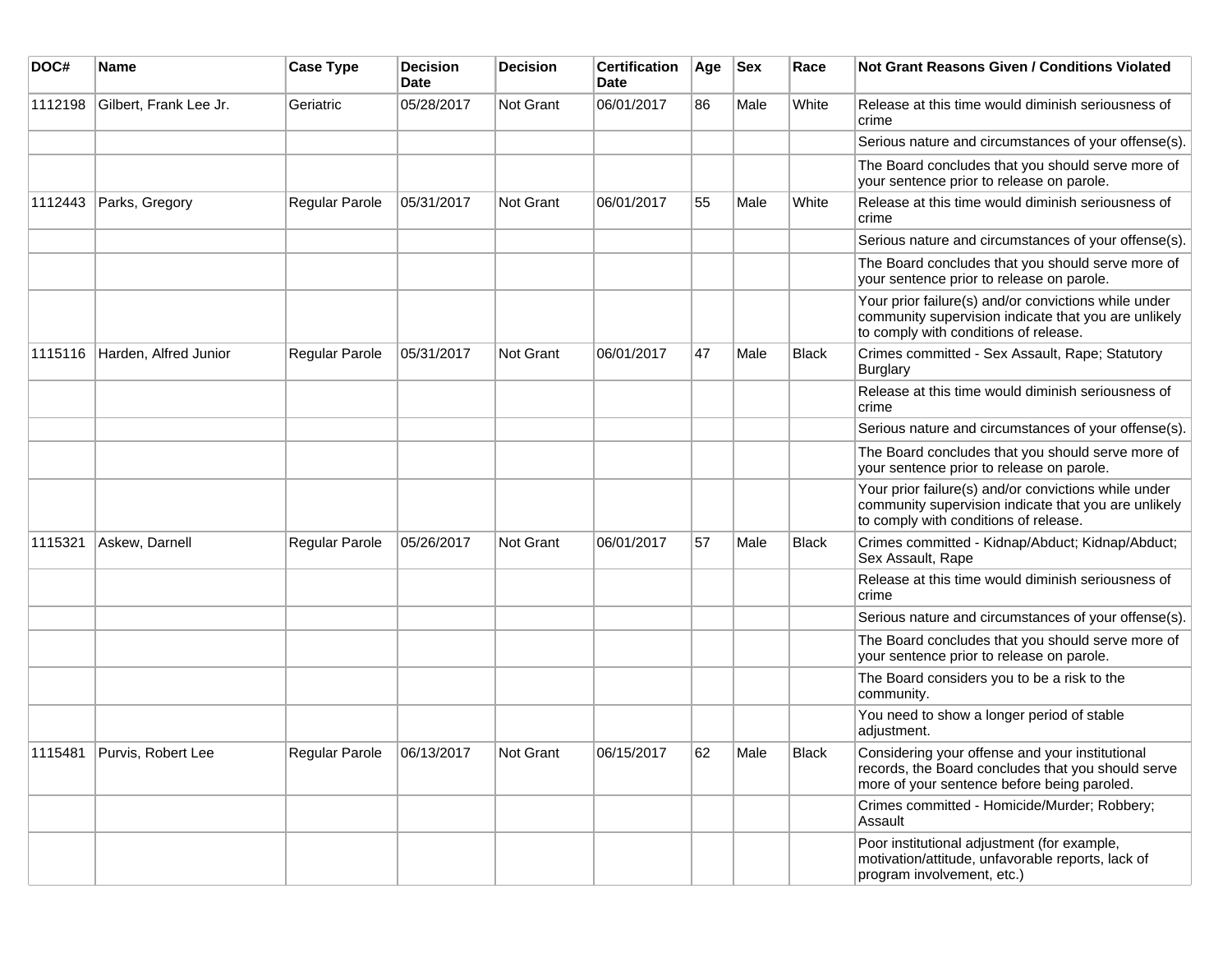| DOC#    | <b>Name</b>                     | <b>Case Type</b> | <b>Decision</b><br><b>Date</b> | <b>Decision</b> | <b>Certification</b><br><b>Date</b> | Age | <b>Sex</b> | Race         | <b>Not Grant Reasons Given / Conditions Violated</b>                                                                                                  |
|---------|---------------------------------|------------------|--------------------------------|-----------------|-------------------------------------|-----|------------|--------------|-------------------------------------------------------------------------------------------------------------------------------------------------------|
| 1115481 | Purvis, Robert Lee              | Regular Parole   | 06/13/2017                     | Not Grant       | 06/15/2017                          | 62  | Male       | Black        | Release at this time would diminish seriousness of<br>crime                                                                                           |
|         |                                 |                  |                                |                 |                                     |     |            |              | Serious nature and circumstances of your offense(s).                                                                                                  |
|         |                                 |                  |                                |                 |                                     |     |            |              | You need to show a longer period of stable<br>adjustment.                                                                                             |
| 1115743 | Tyree, Willie Carl              | Regular Parole   | 05/29/2017                     | Not Grant       | 06/01/2017                          | 42  | Male       | Black        | Considering your offense and your institutional<br>records, the Board concludes that you should serve<br>more of your sentence before being paroled.  |
|         |                                 |                  |                                |                 |                                     |     |            |              | Crimes committed - Robbery; Robbery: On Or Near<br>Street; Drugs: Possess Sch I Or Ii                                                                 |
|         |                                 |                  |                                |                 |                                     |     |            |              | Poor institutional adjustment (for example,<br>motivation/attitude, unfavorable reports, lack of<br>program involvement, etc.)                        |
|         |                                 |                  |                                |                 |                                     |     |            |              | Serious nature and circumstances of your offense(s).                                                                                                  |
|         |                                 |                  |                                |                 |                                     |     |            |              | The Board concludes that you should serve more of<br>your sentence prior to release on parole.                                                        |
|         |                                 |                  |                                |                 |                                     |     |            |              | You need to show a longer period of stable<br>adjustment.                                                                                             |
|         |                                 |                  |                                |                 |                                     |     |            |              | Your record of institutional infractions indicates a<br>disregard for rules and that you are not ready to<br>conform to society.                      |
| 1117658 | Anderson, Corey                 | Regular Parole   | 06/01/2017                     | Not Grant       | 06/01/2017                          | 47  | Male       | Black        | Crimes committed - Homicide-1st Degree; Prisoner:<br>Poss Sch III Drug/Marij/Synth; Use Of Firearm In<br>Felony                                       |
|         |                                 |                  |                                |                 |                                     |     |            |              | Poor institutional adjustment (for example,<br>motivation/attitude, unfavorable reports, lack of<br>program involvement, etc.)                        |
|         |                                 |                  |                                |                 |                                     |     |            |              | Release at this time would diminish seriousness of<br>crime                                                                                           |
|         |                                 |                  |                                |                 |                                     |     |            |              | Serious nature and circumstances of your offense(s).                                                                                                  |
| 1118194 | Braxton, Christopher<br>Darlawn | Regular Parole   | 06/17/2017                     | Not Grant       | 06/23/2017                          | 51  | Male       | <b>Black</b> | Considering your offense and your institutional<br>records, the Board concludes that you should serve<br>more of your sentence before being paroled.  |
|         |                                 |                  |                                |                 |                                     |     |            |              | Release at this time would diminish seriousness of<br>crime                                                                                           |
|         |                                 |                  |                                |                 |                                     |     |            |              | The Board considers you to be a risk to the<br>community.                                                                                             |
|         |                                 |                  |                                |                 |                                     |     |            |              | Your prior failure(s) and/or convictions while under<br>community supervision indicate that you are unlikely<br>to comply with conditions of release. |
| 1118233 | Redinger, John A                | Regular Parole   | 06/02/2017                     | Not Grant       | 06/06/2017                          | 66  | Male       | White        | Crimes committed - Homicide-1st Degree; Larc-<br>Grand                                                                                                |
|         |                                 |                  |                                |                 |                                     |     |            |              | History of violence.                                                                                                                                  |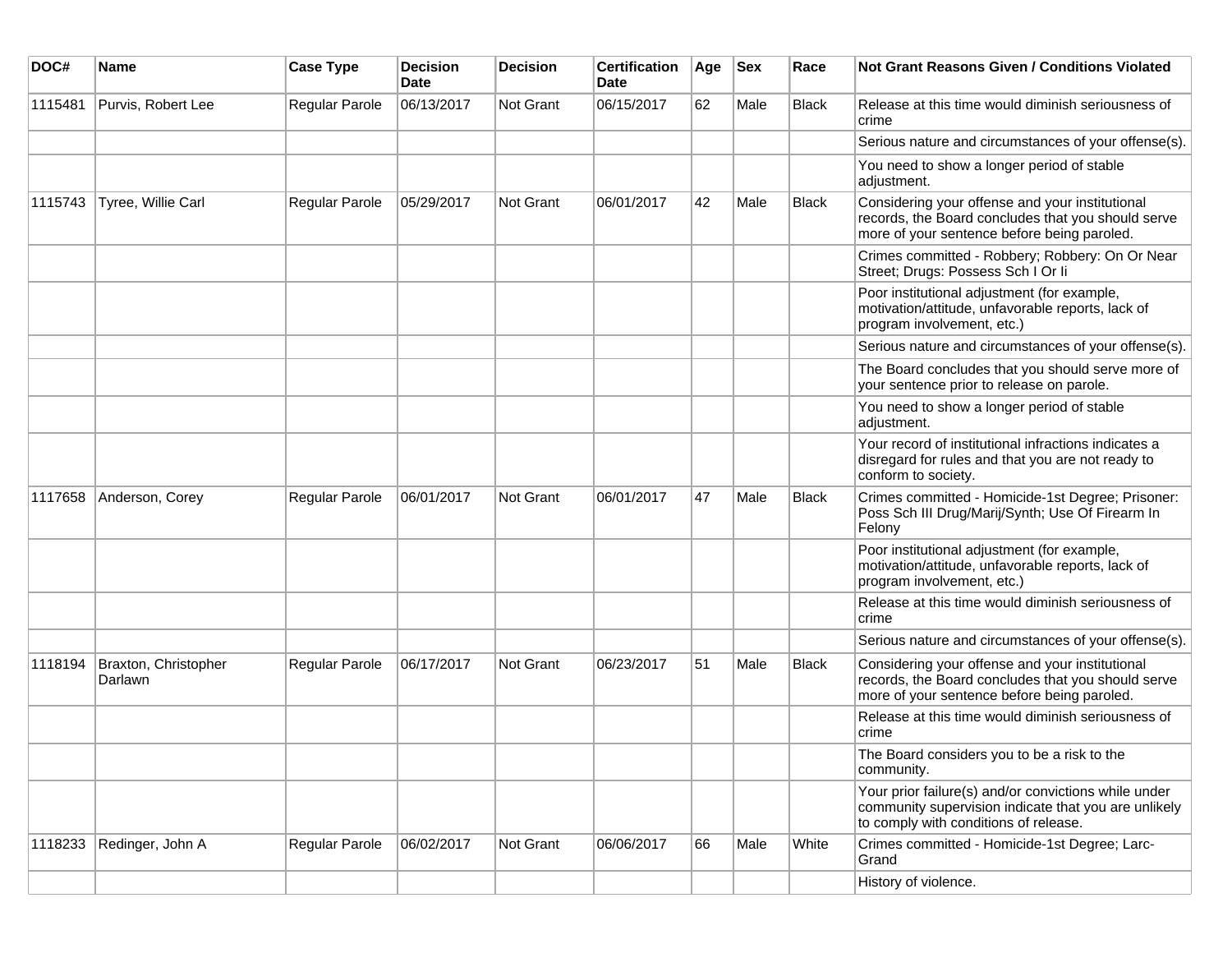| DOC#    | Name                      | <b>Case Type</b> | <b>Decision</b><br><b>Date</b> | <b>Decision</b> | <b>Certification</b><br>Date | Age | <b>Sex</b> | Race         | Not Grant Reasons Given / Conditions Violated                                                                                                         |
|---------|---------------------------|------------------|--------------------------------|-----------------|------------------------------|-----|------------|--------------|-------------------------------------------------------------------------------------------------------------------------------------------------------|
| 1118233 | Redinger, John A          | Regular Parole   | 06/02/2017                     | Not Grant       | 06/06/2017                   | 66  | Male       | White        | Release at this time would diminish seriousness of<br>crime                                                                                           |
|         |                           |                  |                                |                 |                              |     |            |              | Serious nature and circumstances of your offense(s).                                                                                                  |
|         |                           |                  |                                |                 |                              |     |            |              | The Board considers you to be a risk to the<br>community.                                                                                             |
| 1118300 | Eldridge, Harold Alexande | Regular Parole   | 05/30/2017                     | Not Grant       | 06/01/2017                   | 49  | Male       | <b>Black</b> | Crimes committed - Homicide/Murder; Cocaine-<br>Possess; Use Of Firearm In Felony                                                                     |
|         |                           |                  |                                |                 |                              |     |            |              | Release at this time would diminish seriousness of<br>crime                                                                                           |
|         |                           |                  |                                |                 |                              |     |            |              | Serious nature and circumstances of your offense(s).                                                                                                  |
|         |                           |                  |                                |                 |                              |     |            |              | You need to show a longer period of stable<br>adjustment.                                                                                             |
|         |                           |                  |                                |                 |                              |     |            |              | Your prior failure(s) and/or convictions while under<br>community supervision indicate that you are unlikely<br>to comply with conditions of release. |
| 1118821 | Gause, Herbert            | Regular Parole   | 05/29/2017                     | Not Grant       | 06/01/2017                   | 65  | Male       | <b>Black</b> | History of violence.                                                                                                                                  |
|         |                           |                  |                                |                 |                              |     |            |              | Release at this time would diminish seriousness of<br>crime                                                                                           |
|         |                           |                  |                                |                 |                              |     |            |              | The Board concludes that you should serve more of<br>your sentence prior to release on parole.                                                        |
|         |                           |                  |                                |                 |                              |     |            |              | The Board considers you to be a risk to the<br>community.                                                                                             |
|         |                           |                  |                                |                 |                              |     |            |              | You need to show a longer period of stable<br>adjustment.                                                                                             |
|         |                           |                  |                                |                 |                              |     |            |              | Your prior failure(s) and/or convictions while under<br>community supervision indicate that you are unlikely<br>to comply with conditions of release. |
| 1119125 | Yost, Richard Roy         | Regular Parole   | 05/29/2017                     | Not Grant       | 06/01/2017                   | 66  | Male       | White        | Release at this time would diminish seriousness of<br>crime                                                                                           |
|         |                           |                  |                                |                 |                              |     |            |              | Serious nature and circumstances of your offense(s).                                                                                                  |
|         |                           |                  |                                |                 |                              |     |            |              | The Board concludes that you should serve more of<br>your sentence prior to release on parole.                                                        |
| 1119515 | Morin, Gilbert Joseph Jr. | Geriatric        | 06/13/2017                     | Not Grant       | 06/15/2017                   | 63  | Male       | White        | Crimes committed - Sex Assault, Rape; Sex Assault,<br>Rape; Penetrate W/Inanimate Object                                                              |
|         |                           |                  |                                |                 |                              |     |            |              | Release at this time would diminish seriousness of<br>crime                                                                                           |
|         |                           |                  |                                |                 |                              |     |            |              | Serious nature and circumstances of your offense(s).                                                                                                  |
|         |                           |                  |                                |                 |                              |     |            |              | The Board considers you to be a risk to the<br>community.                                                                                             |
|         |                           |                  |                                |                 |                              |     |            |              | You need to show a longer period of stable<br>adjustment.                                                                                             |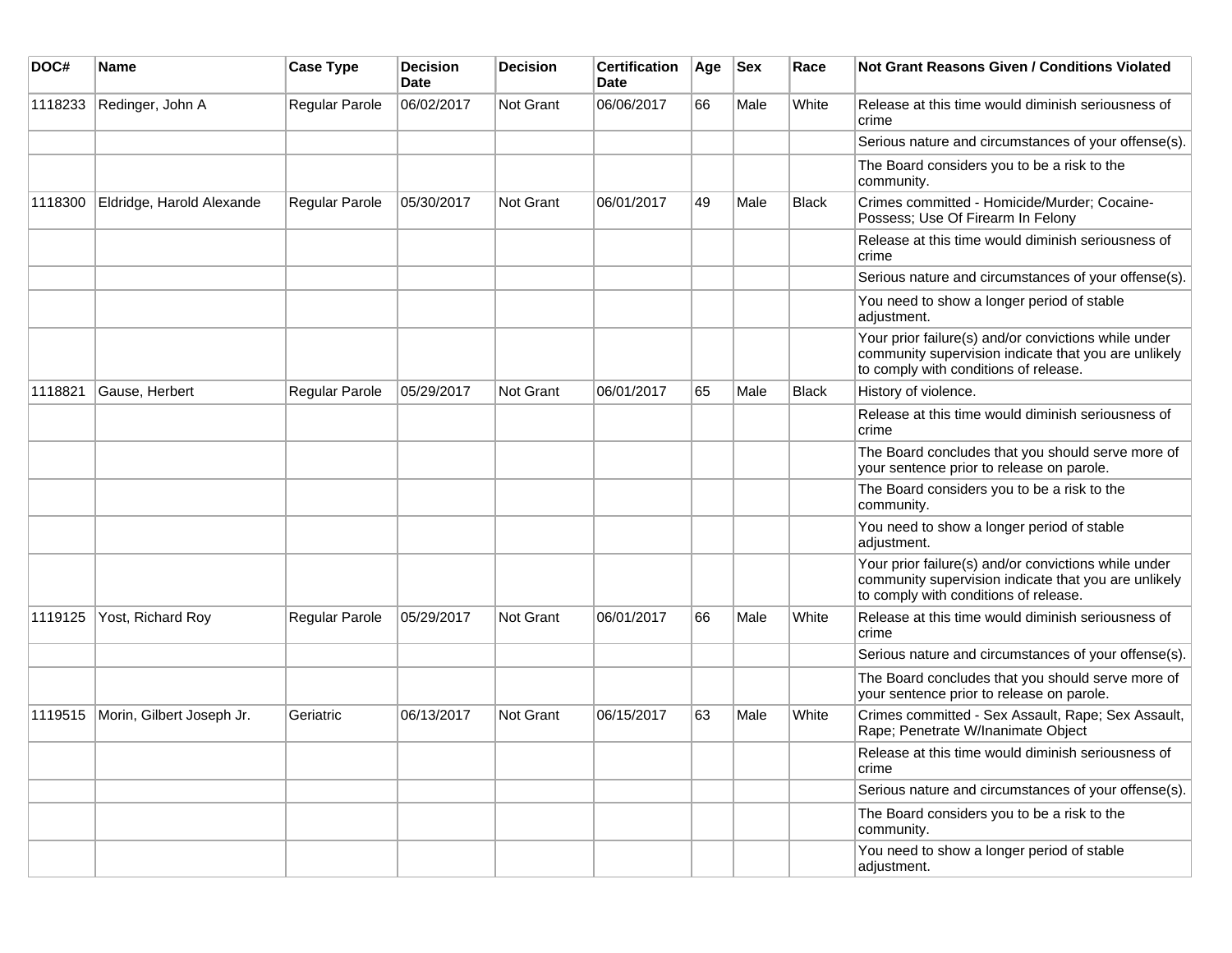| DOC#    | <b>Name</b>            | <b>Case Type</b>      | <b>Decision</b><br><b>Date</b> | <b>Decision</b> | <b>Certification</b><br><b>Date</b> | Age | <b>Sex</b> | Race         | <b>Not Grant Reasons Given / Conditions Violated</b>                                                                                                  |
|---------|------------------------|-----------------------|--------------------------------|-----------------|-------------------------------------|-----|------------|--------------|-------------------------------------------------------------------------------------------------------------------------------------------------------|
| 1121189 | Ellis, Carlton Eugene  | Regular Parole        | 05/29/2017                     | Not Grant       | 06/01/2017                          | 62  | Male       | <b>Black</b> | Crimes committed - Robbery; Statutory Burglary;<br><b>Statutory Burglary</b>                                                                          |
|         |                        |                       |                                |                 |                                     |     |            |              | Release at this time would diminish seriousness of<br>crime                                                                                           |
|         |                        |                       |                                |                 |                                     |     |            |              | Serious nature and circumstances of your offense(s).                                                                                                  |
|         |                        |                       |                                |                 |                                     |     |            |              | The Board concludes that you should serve more of<br>your sentence prior to release on parole.                                                        |
|         |                        |                       |                                |                 |                                     |     |            |              | You need to show a longer period of stable<br>adjustment.                                                                                             |
|         |                        |                       |                                |                 |                                     |     |            |              | Your prior failure(s) and/or convictions while under<br>community supervision indicate that you are unlikely<br>to comply with conditions of release. |
| 1122085 | Hubbard, Andre L       | Regular Parole        | 06/16/2017                     | Not Grant       | 06/23/2017                          | 50  | Male       | <b>Black</b> | Extensive criminal record                                                                                                                             |
|         |                        |                       |                                |                 |                                     |     |            |              | Release at this time would diminish seriousness of<br>crime                                                                                           |
|         |                        |                       |                                |                 |                                     |     |            |              | The Board concludes that you should serve more of<br>your sentence prior to release on parole.                                                        |
|         |                        |                       |                                |                 |                                     |     |            |              | Your prior failure(s) and/or convictions while under<br>community supervision indicate that you are unlikely<br>to comply with conditions of release. |
| 1123026 | Cooper, Charles Junior | Regular Parole        | 05/30/2017                     | Not Grant       | 06/01/2017                          | 56  | Male       | Black        | Extensive criminal record                                                                                                                             |
|         |                        |                       |                                |                 |                                     |     |            |              | Release at this time would diminish seriousness of<br>crime                                                                                           |
|         |                        |                       |                                |                 |                                     |     |            |              | You need to show a longer period of stable<br>adjustment.                                                                                             |
|         |                        |                       |                                |                 |                                     |     |            |              | Your prior failure(s) and/or convictions while under<br>community supervision indicate that you are unlikely<br>to comply with conditions of release. |
| 1123352 | Marcotte, Alan John    | <b>Regular Parole</b> | 06/13/2017                     | Not Grant       | 06/15/2017                          | 50  | Male       | White        | Crimes committed - Homicide-1st Degree; Statutory<br>Burglary; Larc-Grand                                                                             |
|         |                        |                       |                                |                 |                                     |     |            |              | Extensive criminal record                                                                                                                             |
|         |                        |                       |                                |                 |                                     |     |            |              | History of violence.                                                                                                                                  |
|         |                        |                       |                                |                 |                                     |     |            |              | Release at this time would diminish seriousness of<br>crime                                                                                           |
|         |                        |                       |                                |                 |                                     |     |            |              | The Board concludes that you should serve more of<br>your sentence prior to release on parole.                                                        |
|         |                        |                       |                                |                 |                                     |     |            |              | You need to show a longer period of stable<br>adjustment.                                                                                             |
| 1123401 | Dunn, Talmadge Jerome  | Geriatric             | 06/20/2017                     | Not Grant       | 06/23/2017                          | 60  | Male       | Black        | Crimes committed - Homicide-1st Degree; Larc-<br>Petty; Contempt Of Court                                                                             |
|         |                        |                       |                                |                 |                                     |     |            |              | History of substance abuse.                                                                                                                           |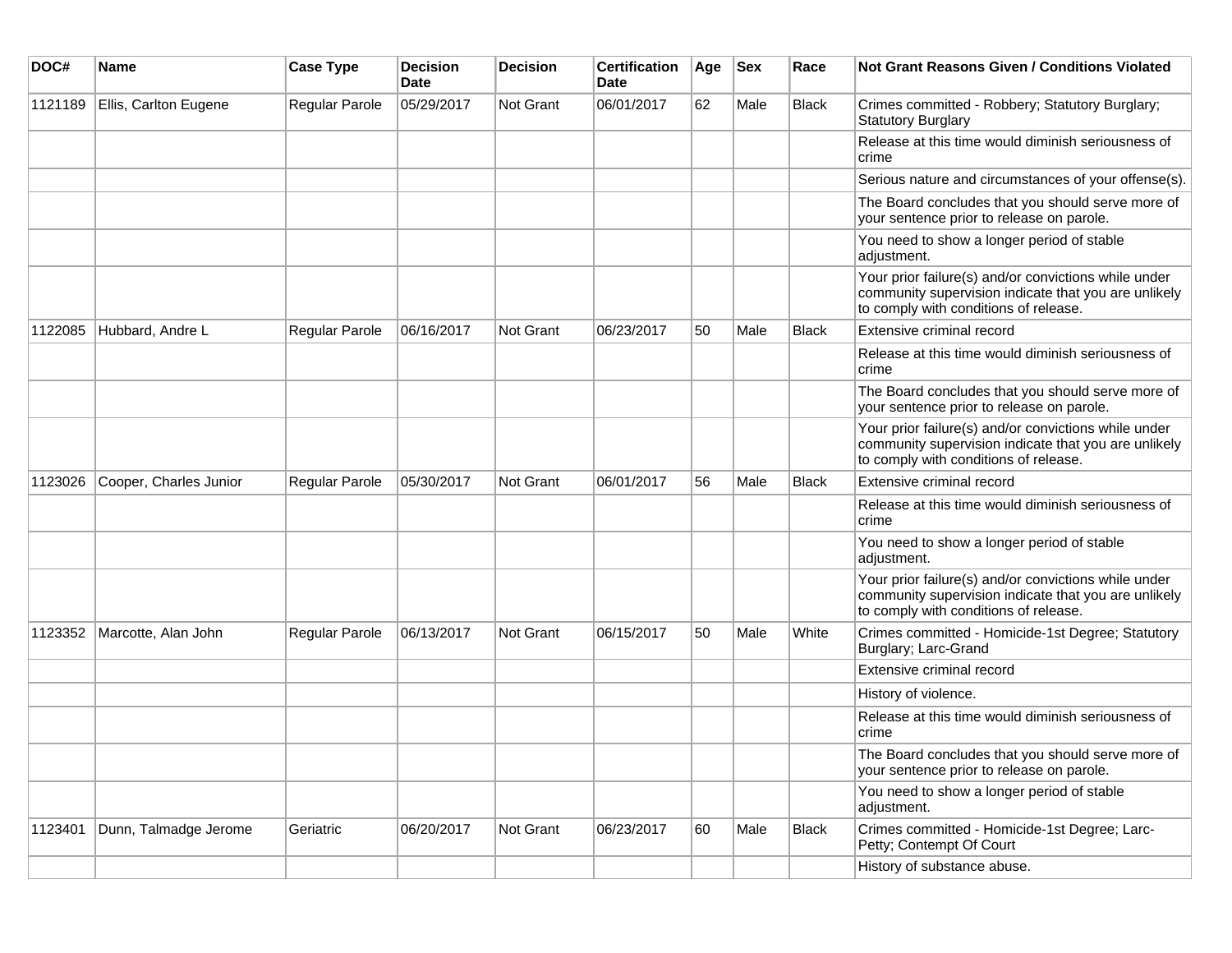| DOC#    | <b>Name</b>           | <b>Case Type</b> | <b>Decision</b><br>Date | <b>Decision</b>  | <b>Certification</b><br>Date | Age | <b>Sex</b> | Race         | Not Grant Reasons Given / Conditions Violated                                                                                                         |
|---------|-----------------------|------------------|-------------------------|------------------|------------------------------|-----|------------|--------------|-------------------------------------------------------------------------------------------------------------------------------------------------------|
| 1123401 | Dunn, Talmadge Jerome | Geriatric        | 06/20/2017              | Not Grant        | 06/23/2017                   | 60  | Male       | <b>Black</b> | You need to show a longer period of stable<br>adjustment.                                                                                             |
|         |                       |                  |                         |                  |                              |     |            |              | Your record of institutional infractions indicates a<br>disregard for rules and that you are not ready to<br>conform to society.                      |
| 1124676 | Bolden, Jerry Waite   | Geriatric        | 06/26/2017              | Not Grant        | 06/27/2017                   | 61  | Male       | <b>Black</b> | Crimes committed - Homicide-1st Degree; Malicious<br>Wounding                                                                                         |
|         |                       |                  |                         |                  |                              |     |            |              | Release at this time would diminish seriousness of<br>crime                                                                                           |
|         |                       |                  |                         |                  |                              |     |            |              | Serious nature and circumstances of your offense(s).                                                                                                  |
|         |                       |                  |                         |                  |                              |     |            |              | The Board concludes that you should serve more of<br>your sentence prior to release on parole.                                                        |
| 1125731 | Shaver, Alan Lee      | Regular Parole   | 06/04/2017              | <b>Not Grant</b> | 06/06/2017                   | 52  | Male       | White        | Crimes committed - Assault: (Misdemeanor); Assault<br>& Battery - Family Member; Assault & Battery -<br><b>Family Member</b>                          |
|         |                       |                  |                         |                  |                              |     |            |              | Extensive criminal record                                                                                                                             |
|         |                       |                  |                         |                  |                              |     |            |              | Release at this time would diminish seriousness of<br>crime                                                                                           |
|         |                       |                  |                         |                  |                              |     |            |              | The Board concludes that you should serve more of<br>your sentence prior to release on parole.                                                        |
|         |                       |                  |                         |                  |                              |     |            |              | Your prior failure(s) and/or convictions while under<br>community supervision indicate that you are unlikely<br>to comply with conditions of release. |
| 1126686 | Smith, Leon P         | Regular Parole   | 06/16/2017              | <b>Not Grant</b> | 06/23/2017                   | 47  | Male       | Black        | Crimes committed - Homicide-1st Degree; Abduct-<br>No Ransom Or Asslt; Aggravated Sexual Battery                                                      |
|         |                       |                  |                         |                  |                              |     |            |              | Release at this time would diminish seriousness of<br>crime                                                                                           |
|         |                       |                  |                         |                  |                              |     |            |              | Serious nature and circumstances of your offense(s).                                                                                                  |
|         |                       |                  |                         |                  |                              |     |            |              | The Board considers you to be a risk to the<br>community.                                                                                             |
| 1127054 | Wyrick, Howard Wayne  | Regular Parole   | 06/26/2017              | <b>Not Grant</b> | 06/27/2017                   | 54  | Male       | White        | Extensive criminal record                                                                                                                             |
|         |                       |                  |                         |                  |                              |     |            |              | Release at this time would diminish seriousness of<br>crime                                                                                           |
|         |                       |                  |                         |                  |                              |     |            |              | Serious nature and circumstances of your offense(s).                                                                                                  |
|         |                       |                  |                         |                  |                              |     |            |              | The Board considers you to be a risk to the<br>community.                                                                                             |
| 1129702 | Herring, Rick E       | Regular Parole   | 06/20/2017              | Not Grant        | 06/20/2017                   | 42  | Male       | White        | Crimes committed - Homicide-1st Degree; Use Of<br>Firearm In Felony                                                                                   |
|         |                       |                  |                         |                  |                              |     |            |              | Serious nature and circumstances of your offense(s).                                                                                                  |
|         |                       |                  |                         |                  |                              |     |            |              | The Board concludes that you should serve more of<br>your sentence prior to release on parole.                                                        |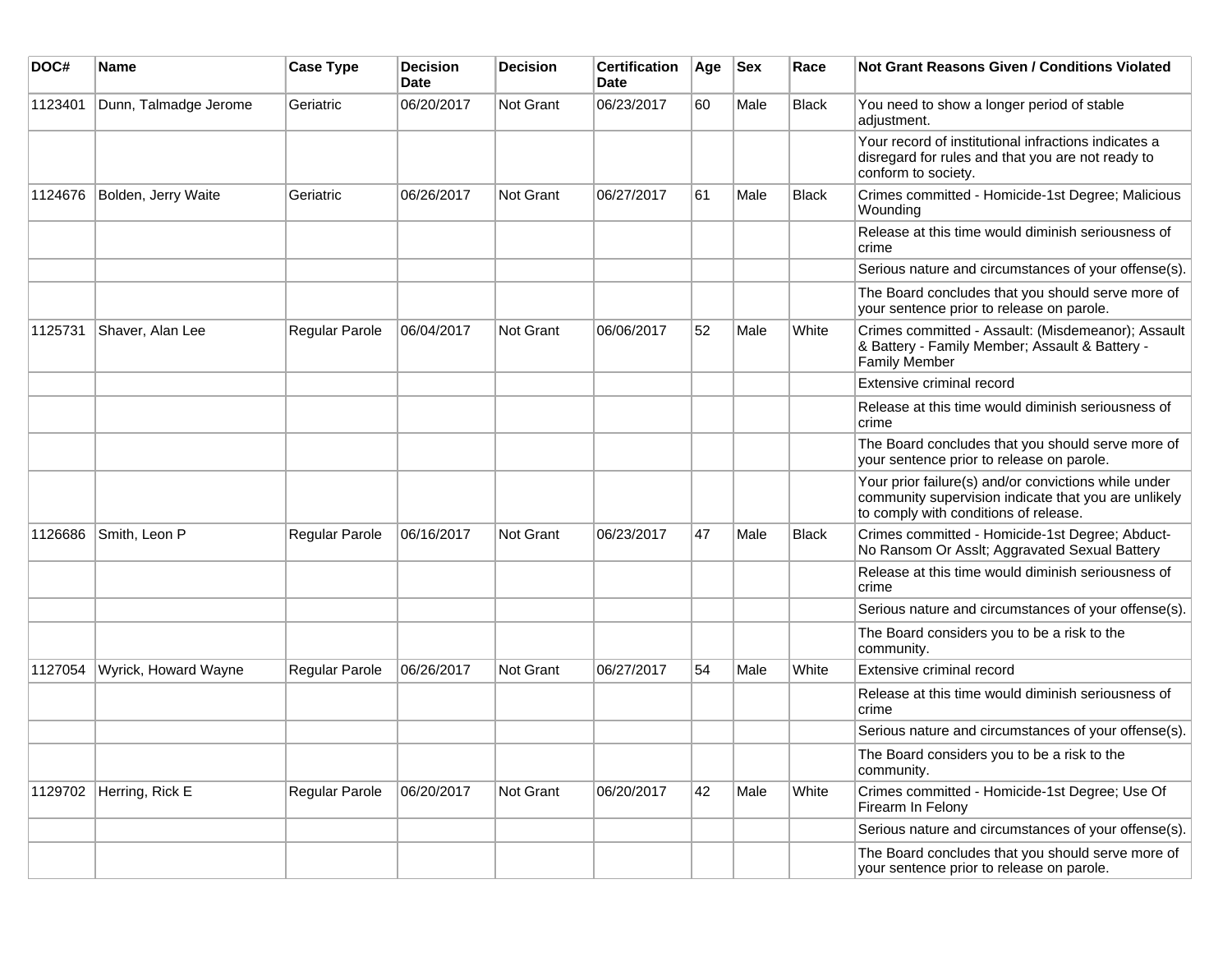| DOC#    | <b>Name</b>              | <b>Case Type</b>      | <b>Decision</b><br><b>Date</b> | <b>Decision</b>  | <b>Certification</b><br>Date | Age | <b>Sex</b> | Race         | <b>Not Grant Reasons Given / Conditions Violated</b>                                                                                                  |
|---------|--------------------------|-----------------------|--------------------------------|------------------|------------------------------|-----|------------|--------------|-------------------------------------------------------------------------------------------------------------------------------------------------------|
| 1130856 | Moore, Dwan Jose         | Regular Parole        | 05/31/2017                     | <b>Not Grant</b> | 06/01/2017                   | 63  | Male       | <b>Black</b> | Crimes committed - Homicide/Murder                                                                                                                    |
|         |                          |                       |                                |                  |                              |     |            |              | Poor institutional adjustment (for example,<br>motivation/attitude, unfavorable reports, lack of<br>program involvement, etc.)                        |
|         |                          |                       |                                |                  |                              |     |            |              | Release at this time would diminish seriousness of<br>crime                                                                                           |
|         |                          |                       |                                |                  |                              |     |            |              | Serious nature and circumstances of your offense(s).                                                                                                  |
| 1132123 | Lawson, Walter Haywood   | <b>Regular Parole</b> | 06/21/2017                     | <b>Not Grant</b> | 06/23/2017                   | 47  | Male       | White        | Crimes committed - Homicide-Capital; Robbery;<br>Robbery                                                                                              |
|         |                          |                       |                                |                  |                              |     |            |              | Extensive criminal record                                                                                                                             |
|         |                          |                       |                                |                  |                              |     |            |              | Release at this time would diminish seriousness of<br>crime                                                                                           |
|         |                          |                       |                                |                  |                              |     |            |              | Serious nature and circumstances of your offense(s).                                                                                                  |
|         |                          |                       |                                |                  |                              |     |            |              | The Board concludes that you should serve more of<br>your sentence prior to release on parole.                                                        |
|         |                          |                       |                                |                  |                              |     |            |              | The Board considers you to be a risk to the<br>community.                                                                                             |
| 1134243 | Larson, Stephen J        | Regular Parole        | 06/13/2017                     | Not Grant        | 06/15/2017                   | 61  | Male       | White        | Crimes committed - Homicide-1st Degree; Robbery;<br>Burglary                                                                                          |
|         |                          |                       |                                |                  |                              |     |            |              | History of violence.                                                                                                                                  |
|         |                          |                       |                                |                  |                              |     |            |              | Release at this time would diminish seriousness of<br>crime                                                                                           |
|         |                          |                       |                                |                  |                              |     |            |              | Serious nature and circumstances of your offense(s).                                                                                                  |
|         |                          |                       |                                |                  |                              |     |            |              | The Board concludes that you should serve more of<br>your sentence prior to release on parole.                                                        |
| 1137044 | Johnson, Frederick N Jr. | Regular Parole        | 06/02/2017                     | Not Grant        | 06/06/2017                   | 61  | Male       | <b>Black</b> | Release at this time would diminish seriousness of<br>crime                                                                                           |
|         |                          |                       |                                |                  |                              |     |            |              | Serious nature and circumstances of your offense(s).                                                                                                  |
|         |                          |                       |                                |                  |                              |     |            |              | Your prior failure(s) and/or convictions while under<br>community supervision indicate that you are unlikely<br>to comply with conditions of release. |
| 1141097 | Broschart, Jay Allen     | Geriatric             | 06/21/2017                     | <b>Not Grant</b> | 06/23/2017                   | 74  | Male       | White        | Crimes committed - Aggravated Sexual Battery;<br>Aggravated Sexual Battery; Aggravated Sexual<br><b>Battery</b>                                       |
|         |                          |                       |                                |                  |                              |     |            |              | Release at this time would diminish seriousness of<br>crime                                                                                           |
|         |                          |                       |                                |                  |                              |     |            |              | The Board considers you to be a risk to the<br>community.                                                                                             |
| 1142417 | Roy, Michael Lee         | Regular Parole        | 06/08/2017                     | Not Grant        | 06/15/2017                   | 62  | Male       | Black        | Extensive criminal record                                                                                                                             |
|         |                          |                       |                                |                  |                              |     |            |              | History of violence.                                                                                                                                  |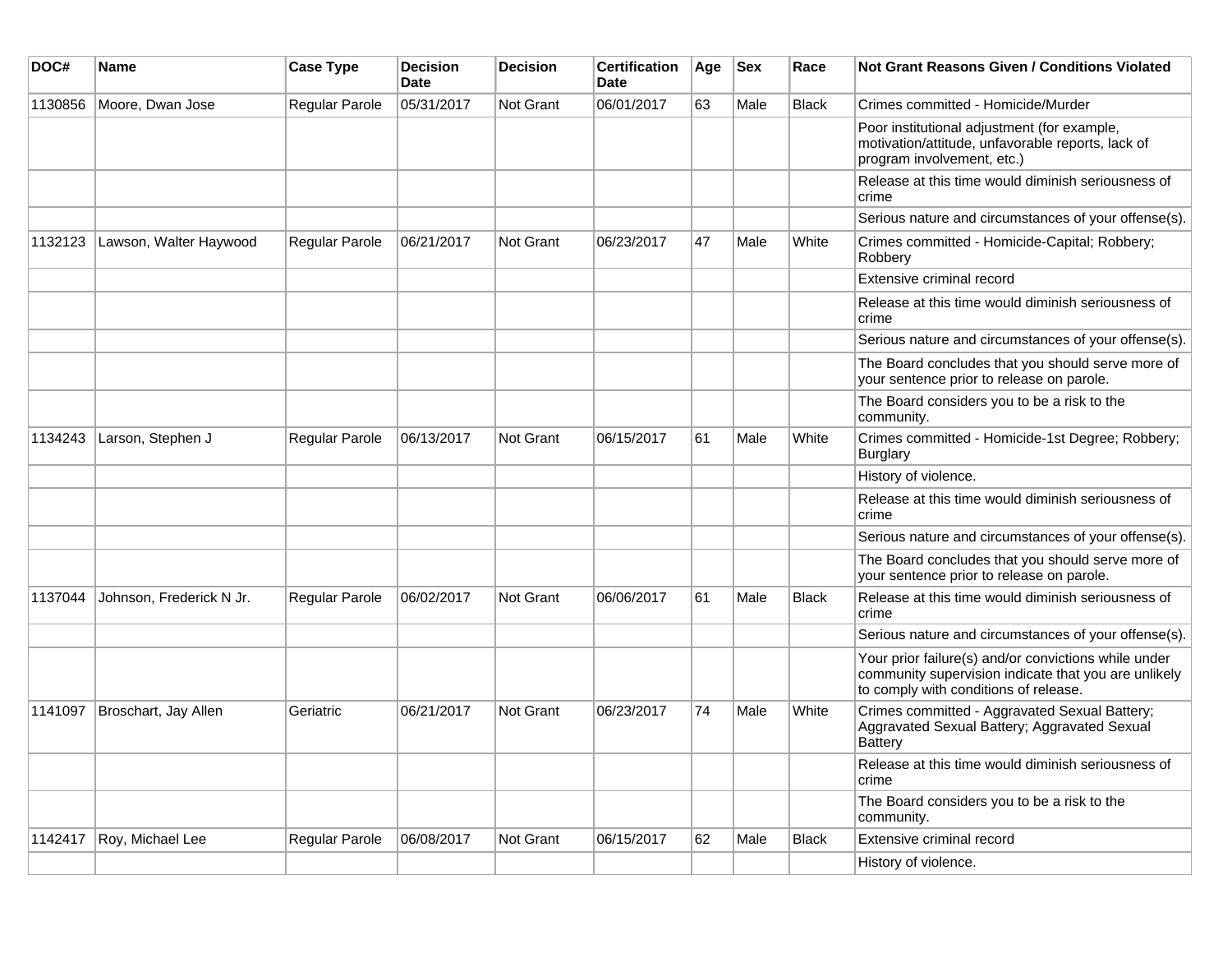| DOC#    | <b>Name</b>                  | <b>Case Type</b>      | <b>Decision</b><br>Date | <b>Decision</b> | <b>Certification</b><br>Date | Age | <b>Sex</b> | Race         | Not Grant Reasons Given / Conditions Violated                                                                                                         |
|---------|------------------------------|-----------------------|-------------------------|-----------------|------------------------------|-----|------------|--------------|-------------------------------------------------------------------------------------------------------------------------------------------------------|
| 1142417 | Roy, Michael Lee             | Regular Parole        | 06/08/2017              | Not Grant       | 06/15/2017                   | 62  | Male       | Black        | Release at this time would diminish seriousness of<br>crime                                                                                           |
|         |                              |                       |                         |                 |                              |     |            |              | Serious nature and circumstances of your offense(s).                                                                                                  |
|         |                              |                       |                         |                 |                              |     |            |              | The Board concludes that you should serve more of<br>your sentence prior to release on parole.                                                        |
|         |                              |                       |                         |                 |                              |     |            |              | Your prior failure(s) and/or convictions while under<br>community supervision indicate that you are unlikely<br>to comply with conditions of release. |
| 1142890 | Harvey, Marcus D             | Regular Parole        | 06/20/2017              | Not Grant       | 06/23/2017                   | 44  | Male       | Black        | Serious nature and circumstances of your offense(s).                                                                                                  |
|         |                              |                       |                         |                 |                              |     |            |              | The Board concludes that you should serve more of<br>your sentence prior to release on parole.                                                        |
|         |                              |                       |                         |                 |                              |     |            |              | The Board considers you to be a risk to the<br>community.                                                                                             |
|         |                              |                       |                         |                 |                              |     |            |              | You need to show a longer period of stable<br>adjustment.                                                                                             |
|         |                              |                       |                         |                 |                              |     |            |              | Your prior failure(s) and/or convictions while under<br>community supervision indicate that you are unlikely<br>to comply with conditions of release. |
| 1143157 | Ogden, Robert Cecil Jr.      | <b>Regular Parole</b> | 05/30/2017              | Not Grant       | 06/01/2017                   | 82  | Male       | White        | Crimes committed - Sex Assault, Rape; Aggravated<br>Sexual Battery; Aggravated Sexual Battery                                                         |
|         |                              |                       |                         |                 |                              |     |            |              | Release at this time would diminish seriousness of<br>crime                                                                                           |
|         |                              |                       |                         |                 |                              |     |            |              | Serious nature and circumstances of your offense(s).                                                                                                  |
|         |                              |                       |                         |                 |                              |     |            |              | The Board considers you to be a risk to the<br>community.                                                                                             |
| 1144398 | Yates, Randolph Mitchell Jr. | Regular Parole        | 06/26/2017              | Not Grant       | 06/27/2017                   | 48  | Male       | Black        | Extensive criminal record                                                                                                                             |
|         |                              |                       |                         |                 |                              |     |            |              | Release at this time would diminish seriousness of<br>crime                                                                                           |
|         |                              |                       |                         |                 |                              |     |            |              | Serious nature and circumstances of your offense(s).                                                                                                  |
|         |                              |                       |                         |                 |                              |     |            |              | You need to show a longer period of stable<br>adjustment.                                                                                             |
|         |                              |                       |                         |                 |                              |     |            |              | Your prior failure(s) and/or convictions while under<br>community supervision indicate that you are unlikely<br>to comply with conditions of release. |
|         |                              |                       |                         |                 |                              |     |            |              | Your record indicates a serious disregard for the<br>property rights of others.                                                                       |
| 1144917 | Smith, Reiko Leon            | Regular Parole        | 06/19/2017              | Not Grant       | 06/27/2017                   | 41  | Male       | <b>Black</b> | Poor institutional adjustment (for example,<br>motivation/attitude, unfavorable reports, lack of<br>program involvement, etc.)                        |
|         |                              |                       |                         |                 |                              |     |            |              | Release at this time would diminish seriousness of<br>crime                                                                                           |
|         |                              |                       |                         |                 |                              |     |            |              | Serious nature and circumstances of your offense(s).                                                                                                  |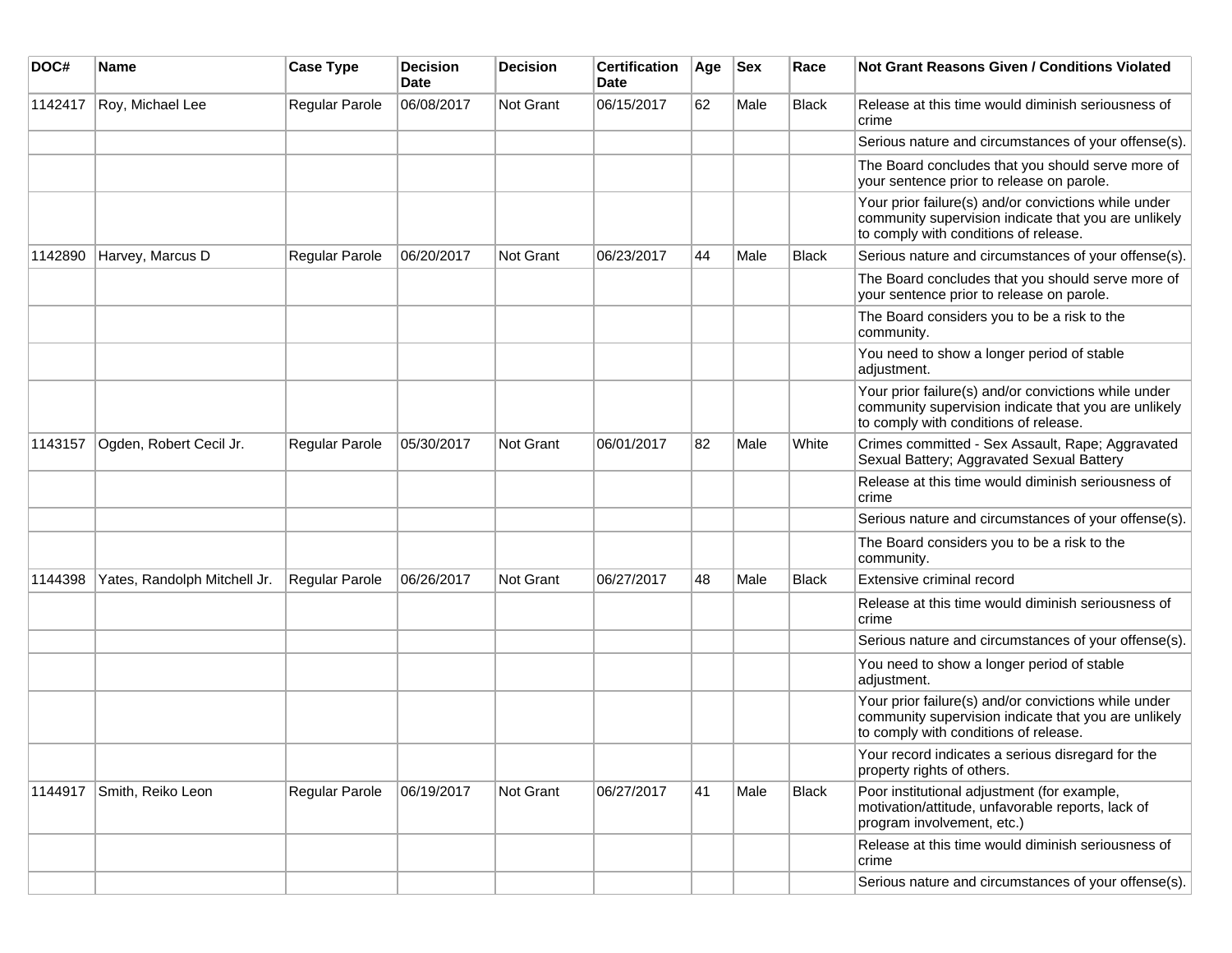| DOC#    | <b>Name</b>             | <b>Case Type</b> | <b>Decision</b><br><b>Date</b> | <b>Decision</b>  | <b>Certification</b><br>Date | Age | <b>Sex</b> | Race         | <b>Not Grant Reasons Given / Conditions Violated</b>                                                                                                        |
|---------|-------------------------|------------------|--------------------------------|------------------|------------------------------|-----|------------|--------------|-------------------------------------------------------------------------------------------------------------------------------------------------------------|
| 1144917 | Smith, Reiko Leon       | Regular Parole   | 06/19/2017                     | <b>Not Grant</b> | 06/27/2017                   | 41  | Male       | <b>Black</b> | The Board considers you to be a risk to the<br>community.                                                                                                   |
| 1145059 | Barner, David A         | Regular Parole   | 05/31/2017                     | Not Grant        | 06/01/2017                   | 47  | Male       | <b>Black</b> | Crimes committed - Homicide-2Nd-Degree;<br>Malicious Wounding; Use Of Firearm In Felony                                                                     |
|         |                         |                  |                                |                  |                              |     |            |              | History of violence.                                                                                                                                        |
|         |                         |                  |                                |                  |                              |     |            |              | Release at this time would diminish seriousness of<br>crime                                                                                                 |
|         |                         |                  |                                |                  |                              |     |            |              | Serious nature and circumstances of your offense(s).                                                                                                        |
|         |                         |                  |                                |                  |                              |     |            |              | The Board concludes that you should serve more of<br>your sentence prior to release on parole.                                                              |
| 1145798 | Branch, Robert          | Regular Parole   | 06/06/2017                     | <b>Not Grant</b> | 06/15/2017                   | 60  | Male       | Black        | Crimes committed - Kidnap Minor To Sexually Asslt;<br>Sex Assault, Rape; Forcible Sodomy                                                                    |
|         |                         |                  |                                |                  |                              |     |            |              | Release at this time would diminish seriousness of<br>crime                                                                                                 |
|         |                         |                  |                                |                  |                              |     |            |              | Serious nature and circumstances of your offense(s).                                                                                                        |
|         |                         |                  |                                |                  |                              |     |            |              | The Board concludes that you should serve more of<br>your sentence prior to release on parole.                                                              |
|         |                         |                  |                                |                  |                              |     |            |              | The Board considers you to be a risk to the<br>community.                                                                                                   |
| 1145946 | Garcia, Edwin           | Regular Parole   | 06/21/2017                     | Not Grant        | 06/23/2017                   | 56  | Male       | White        | Crimes committed - Homicide-1st Degree; Escape;<br>Possession Of Weapon                                                                                     |
|         |                         |                  |                                |                  |                              |     |            |              | Release at this time would diminish seriousness of<br>crime                                                                                                 |
|         |                         |                  |                                |                  |                              |     |            |              | Serious nature and circumstances of your offense(s).                                                                                                        |
|         |                         |                  |                                |                  |                              |     |            |              | You need further participation in institutional work<br>and/or educational programs to indicate your positive<br>progression towards re-entry into society. |
|         |                         |                  |                                |                  |                              |     |            |              | You need to show a longer period of stable<br>adjustment.                                                                                                   |
| 1147461 | Horton, Anthony         | Regular Parole   | 06/16/2017                     | Not Grant        | 06/23/2017                   | 55  | Male       | Black        | Crimes committed - Homicide/Murder; Malicious<br>Wounding; Malicious Wounding                                                                               |
|         |                         |                  |                                |                  |                              |     |            |              | Extensive criminal record                                                                                                                                   |
|         |                         |                  |                                |                  |                              |     |            |              | History of violence.                                                                                                                                        |
|         |                         |                  |                                |                  |                              |     |            |              | Release at this time would diminish seriousness of<br>crime                                                                                                 |
|         |                         |                  |                                |                  |                              |     |            |              | The Board considers you to be a risk to the<br>community.                                                                                                   |
| 1149378 | Jackson, Kenneth Edward | Regular Parole   | 05/26/2017                     | Not Grant        | 06/01/2017                   | 51  | Male       | <b>Black</b> | Crimes committed - Homicide-1st Degree; Malicious<br>Wounding; Grand Larceny Auto                                                                           |
|         |                         |                  |                                |                  |                              |     |            |              | Extensive criminal record                                                                                                                                   |
|         |                         |                  |                                |                  |                              |     |            |              | Serious nature and circumstances of your offense(s).                                                                                                        |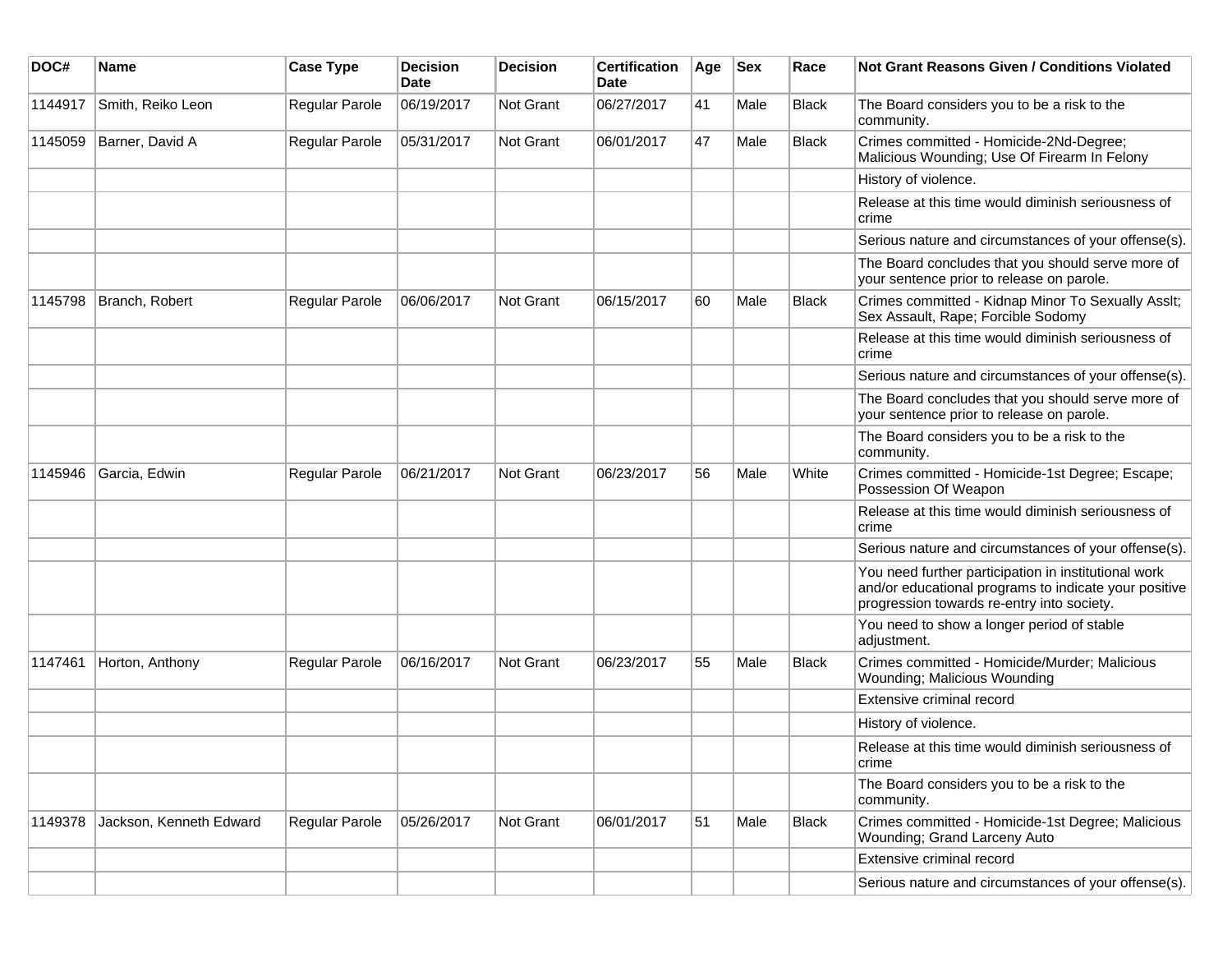| DOC#    | <b>Name</b>                | <b>Case Type</b>      | <b>Decision</b><br><b>Date</b> | <b>Decision</b>  | <b>Certification</b><br><b>Date</b> | Age | <b>Sex</b> | Race         | <b>Not Grant Reasons Given / Conditions Violated</b>                                                                                                  |
|---------|----------------------------|-----------------------|--------------------------------|------------------|-------------------------------------|-----|------------|--------------|-------------------------------------------------------------------------------------------------------------------------------------------------------|
| 1149378 | Jackson, Kenneth Edward    | Regular Parole        | 05/26/2017                     | <b>Not Grant</b> | 06/01/2017                          | 51  | Male       | <b>Black</b> | You need to show a longer period of stable<br>adjustment.                                                                                             |
|         |                            |                       |                                |                  |                                     |     |            |              | Your prior failure(s) and/or convictions while under<br>community supervision indicate that you are unlikely<br>to comply with conditions of release. |
| 1151200 | Donawa, Gordon Michael     | Regular Parole        | 05/31/2017                     | Not Grant        | 06/01/2017                          | 49  | Male       | Black        | Crimes committed - Homicide-2Nd-Degree;<br>Homicide-Attempted; Cocaine-Possess                                                                        |
|         |                            |                       |                                |                  |                                     |     |            |              | Release at this time would diminish seriousness of<br>crime                                                                                           |
|         |                            |                       |                                |                  |                                     |     |            |              | Serious nature and circumstances of your offense(s).                                                                                                  |
| 1151604 | Kinsey, John               | <b>Regular Parole</b> | 06/16/2017                     | <b>Not Grant</b> | 06/27/2017                          | 56  | Male       | White        | Crimes committed - Rape: Intercourse By<br>Force/Threat/Intimidation; Burglary: Enter House To<br>Murder/Rape/Etc, Armed                              |
|         |                            |                       |                                |                  |                                     |     |            |              | History of substance abuse.                                                                                                                           |
|         |                            |                       |                                |                  |                                     |     |            |              | History of violence.                                                                                                                                  |
|         |                            |                       |                                |                  |                                     |     |            |              | Release at this time would diminish seriousness of<br>crime                                                                                           |
|         |                            |                       |                                |                  |                                     |     |            |              | The Board concludes that you should serve more of<br>your sentence prior to release on parole.                                                        |
| 1152289 | Harrell, Milton Shelby Jr. | <b>Regular Parole</b> | 06/19/2017                     | <b>Not Grant</b> | 06/23/2017                          | 47  | Male       | <b>Black</b> | Crimes committed - Homicide-2Nd-Degree;<br>Dangerous Drugs; Cocaine-Possess                                                                           |
|         |                            |                       |                                |                  |                                     |     |            |              | Release at this time would diminish seriousness of<br>crime                                                                                           |
|         |                            |                       |                                |                  |                                     |     |            |              | Serious nature and circumstances of your offense(s).                                                                                                  |
|         |                            |                       |                                |                  |                                     |     |            |              | Your prior failure(s) and/or convictions while under<br>community supervision indicate that you are unlikely<br>to comply with conditions of release. |
| 1155027 | Bowen, Jeffrey Shelton     | <b>Regular Parole</b> | 06/11/2017                     | <b>Not Grant</b> | 06/15/2017                          | 46  | Male       | <b>Black</b> | Crimes committed - Homicide-Capital; Robbery;<br>Robbery                                                                                              |
|         |                            |                       |                                |                  |                                     |     |            |              | Release at this time would diminish seriousness of<br>crime                                                                                           |
|         |                            |                       |                                |                  |                                     |     |            |              | Serious nature and circumstances of your offense(s).                                                                                                  |
|         |                            |                       |                                |                  |                                     |     |            |              | You need to show a longer period of stable<br>adjustment.                                                                                             |
| 1159044 | Thomas, Raymond Huston     | <b>Regular Parole</b> | 06/13/2017                     | <b>Not Grant</b> | 06/15/2017                          | 61  | Male       | <b>Black</b> | Crimes committed - Sex Assault, Rape; Sex Asslt-<br>Sodomy-Woman; Assault                                                                             |
|         |                            |                       |                                |                  |                                     |     |            |              | History of substance abuse.                                                                                                                           |
|         |                            |                       |                                |                  |                                     |     |            |              | Serious nature and circumstances of your offense(s).                                                                                                  |
|         |                            |                       |                                |                  |                                     |     |            |              | The Board concludes that you should serve more of<br>your sentence prior to release on parole.                                                        |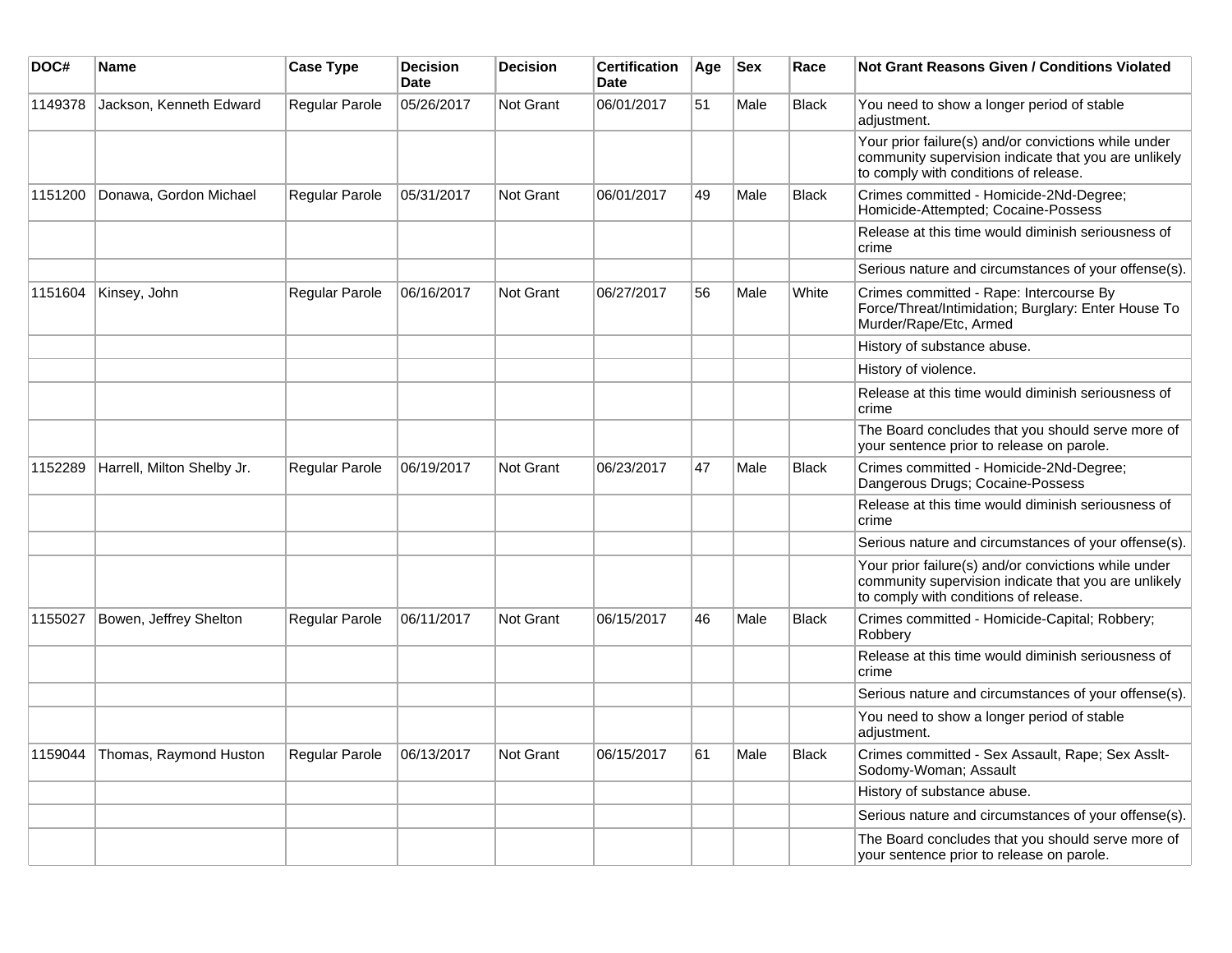| DOC#    | <b>Name</b>              | <b>Case Type</b> | <b>Decision</b><br><b>Date</b> | <b>Decision</b> | <b>Certification</b><br>Date | Age | <b>Sex</b> | Race         | <b>Not Grant Reasons Given / Conditions Violated</b>                                                                             |
|---------|--------------------------|------------------|--------------------------------|-----------------|------------------------------|-----|------------|--------------|----------------------------------------------------------------------------------------------------------------------------------|
| 1159890 | Inman, James Richard     | Regular Parole   | 05/31/2017                     | Not Grant       | 06/01/2017                   | 56  | Male       | White        | Crimes committed - Kidnap/Abduct; Sex Assault,<br>Rape; Sex Assault, Rape                                                        |
|         |                          |                  |                                |                 |                              |     |            |              | Release at this time would diminish seriousness of<br>crime                                                                      |
|         |                          |                  |                                |                 |                              |     |            |              | Serious nature and circumstances of your offense(s).                                                                             |
|         |                          |                  |                                |                 |                              |     |            |              | The Board considers you to be a risk to the<br>community.                                                                        |
| 1160554 | Spratley, Andrea Dangelo | Regular Parole   | 05/29/2017                     | Not Grant       | 06/01/2017                   | 52  | Male       | <b>Black</b> | Crimes committed - Sex Asslt-Attempted Rape;<br>Robbery; Mayhem/Maiming                                                          |
|         |                          |                  |                                |                 |                              |     |            |              | Extensive criminal record                                                                                                        |
|         |                          |                  |                                |                 |                              |     |            |              | Poor institutional adjustment (for example,<br>motivation/attitude, unfavorable reports, lack of<br>program involvement, etc.)   |
|         |                          |                  |                                |                 |                              |     |            |              | Serious nature and circumstances of your offense(s).                                                                             |
|         |                          |                  |                                |                 |                              |     |            |              | The Board considers you to be a risk to the<br>community.                                                                        |
|         |                          |                  |                                |                 |                              |     |            |              | Your record of institutional infractions indicates a<br>disregard for rules and that you are not ready to<br>conform to society. |
| 1162350 | Barksdale, Eddie Louis   | Geriatric        | 05/27/2017                     | Not Grant       | 06/01/2017                   | 66  | Male       | <b>Black</b> | Crimes committed - Sex Assault, Rape; Sex Assault,<br>Rape; Sex Assault, Rape                                                    |
|         |                          |                  |                                |                 |                              |     |            |              | Release at this time would diminish seriousness of<br>crime                                                                      |
|         |                          |                  |                                |                 |                              |     |            |              | Serious nature and circumstances of your offense(s).                                                                             |
| 1163873 | Julian, William Tony     | Regular Parole   | 06/11/2017                     | Not Grant       | 06/15/2017                   | 67  | Male       | White        | Crimes committed - Homicide/Murder; Homicide-<br>Attempted; Kidnap/Abduct                                                        |
|         |                          |                  |                                |                 |                              |     |            |              | History of violence.                                                                                                             |
|         |                          |                  |                                |                 |                              |     |            |              | Release at this time would diminish seriousness of<br>crime                                                                      |
|         |                          |                  |                                |                 |                              |     |            |              | Serious nature and circumstances of your offense(s).                                                                             |
|         |                          |                  |                                |                 |                              |     |            |              | The Board concludes that you should serve more of<br>your sentence prior to release on parole.                                   |
| 1163994 | Parker, John Edward      | Regular Parole   | 06/17/2017                     | Not Grant       | 06/23/2017                   | 48  | Male       | <b>Black</b> | Crimes committed - Abduct-No Ransom Or Asslt;<br>Forcible Rape - Type Not Clear; Robbery                                         |
|         |                          |                  |                                |                 |                              |     |            |              | Release at this time would diminish seriousness of<br>crime                                                                      |
|         |                          |                  |                                |                 |                              |     |            |              | Serious nature and circumstances of your offense(s).                                                                             |
|         |                          |                  |                                |                 |                              |     |            |              | The Board concludes that you should serve more of<br>your sentence prior to release on parole.                                   |
|         |                          |                  |                                |                 |                              |     |            |              | The Board considers you to be a risk to the<br>community.                                                                        |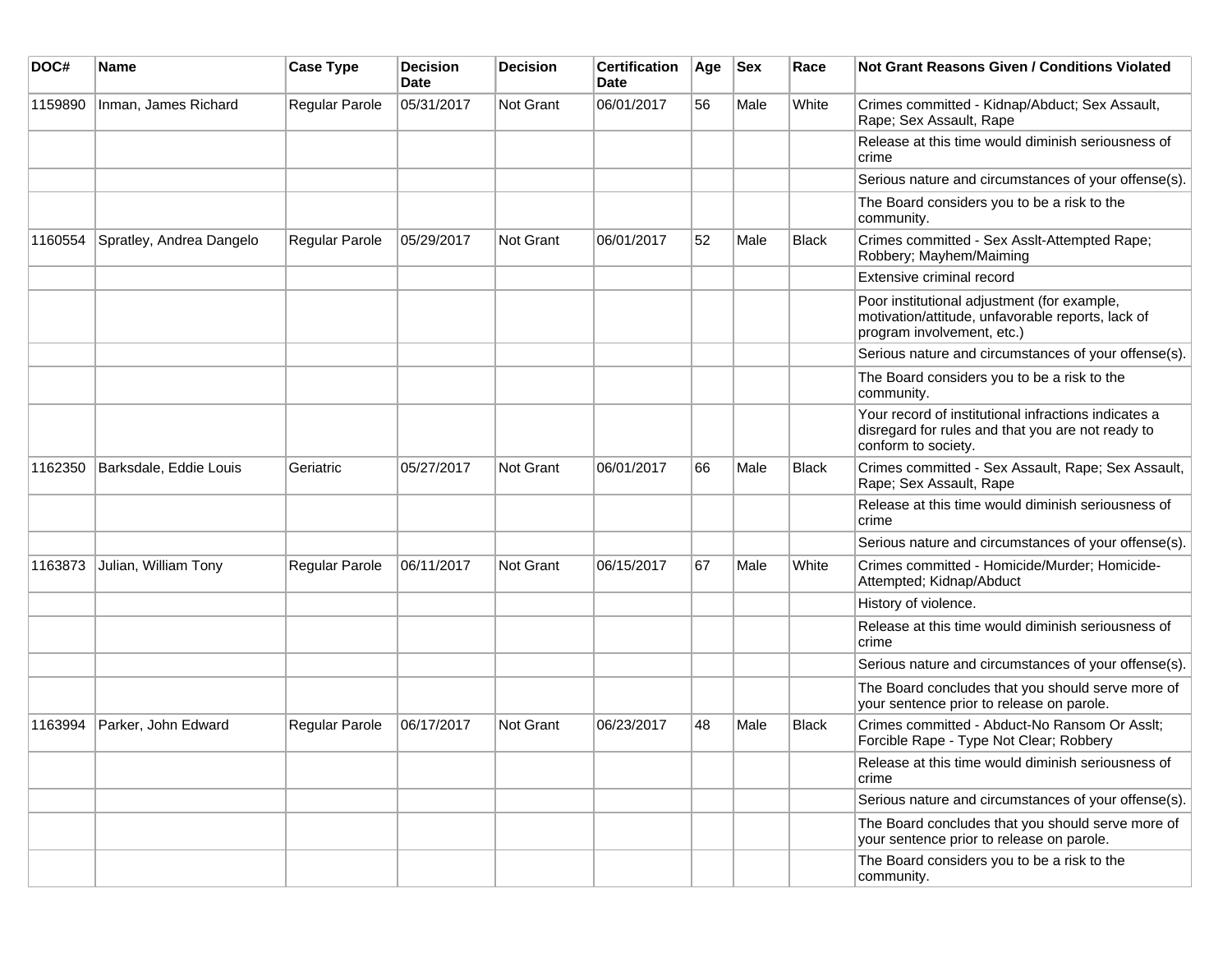| DOC#    | Name                    | <b>Case Type</b> | <b>Decision</b><br><b>Date</b> | <b>Decision</b> | <b>Certification</b><br>Date | Age | <b>Sex</b> | Race         | Not Grant Reasons Given / Conditions Violated                                                                                                         |
|---------|-------------------------|------------------|--------------------------------|-----------------|------------------------------|-----|------------|--------------|-------------------------------------------------------------------------------------------------------------------------------------------------------|
| 1165038 | Richardson, Sylvester A | Regular Parole   | 05/26/2017                     | Not Grant       | 06/01/2017                   | 57  | Male       | Black        | Considering your offense and your institutional<br>records, the Board concludes that you should serve<br>more of your sentence before being paroled.  |
|         |                         |                  |                                |                 |                              |     |            |              | Crimes committed - Robbery; Assault With Intent To<br>Maim; Cocaine-Possess                                                                           |
|         |                         |                  |                                |                 |                              |     |            |              | History of substance abuse.                                                                                                                           |
|         |                         |                  |                                |                 |                              |     |            |              | The Board concludes that you should serve more of<br>your sentence prior to release on parole.                                                        |
|         |                         |                  |                                |                 |                              |     |            |              | Your prior failure(s) and/or convictions while under<br>community supervision indicate that you are unlikely<br>to comply with conditions of release. |
| 1165414 | Clarke, William A       | Regular Parole   | 06/01/2017                     | Not Grant       | 06/01/2017                   | 50  | Male       | White        | Extensive criminal record                                                                                                                             |
|         |                         |                  |                                |                 |                              |     |            |              | Release at this time would diminish seriousness of<br>crime                                                                                           |
|         |                         |                  |                                |                 |                              |     |            |              | Serious nature and circumstances of your offense(s).                                                                                                  |
|         |                         |                  |                                |                 |                              |     |            |              | The Board concludes that you should serve more of<br>your sentence prior to release on parole.                                                        |
|         |                         |                  |                                |                 |                              |     |            |              | Your prior failure(s) and/or convictions while under<br>community supervision indicate that you are unlikely<br>to comply with conditions of release. |
| 1165474 | Hinson, Bradford Allen  | Regular Parole   | 06/01/2017                     | Not Grant       | 06/01/2017                   | 40  | Male       | White        | Release at this time would diminish seriousness of<br>crime                                                                                           |
|         |                         |                  |                                |                 |                              |     |            |              | Serious nature and circumstances of your offense(s).                                                                                                  |
|         |                         |                  |                                |                 |                              |     |            |              | The Board concludes that you should serve more of<br>your sentence prior to release on parole.                                                        |
| 1166132 | Booker, Michael Jerome  | Regular Parole   | 05/29/2017                     | Not Grant       | 06/01/2017                   | 59  | Male       | <b>Black</b> | Crimes committed - Homicide-1st Degree; Arson;<br>Arson: Dwelling Usually Occupied                                                                    |
|         |                         |                  |                                |                 |                              |     |            |              | History of violence.                                                                                                                                  |
|         |                         |                  |                                |                 |                              |     |            |              | Release at this time would diminish seriousness of<br>crime                                                                                           |
|         |                         |                  |                                |                 |                              |     |            |              | Serious nature and circumstances of your offense(s).                                                                                                  |
|         |                         |                  |                                |                 |                              |     |            |              | The Board considers you to be a risk to the<br>community.                                                                                             |
|         |                         |                  |                                |                 |                              |     |            |              | Your prior failure(s) and/or convictions while under<br>community supervision indicate that you are unlikely<br>to comply with conditions of release. |
| 1166240 | White, Juan             | Regular Parole   | 05/30/2017                     | Not Grant       | 06/01/2017                   | 53  | Male       | Black        | Crimes committed - Kidnap/Abduct; Sex Assault,<br>Rape; Robbery                                                                                       |
|         |                         |                  |                                |                 |                              |     |            |              | Release at this time would diminish seriousness of<br>crime                                                                                           |
|         |                         |                  |                                |                 |                              |     |            |              | The Board concludes that you should serve more of<br>your sentence prior to release on parole.                                                        |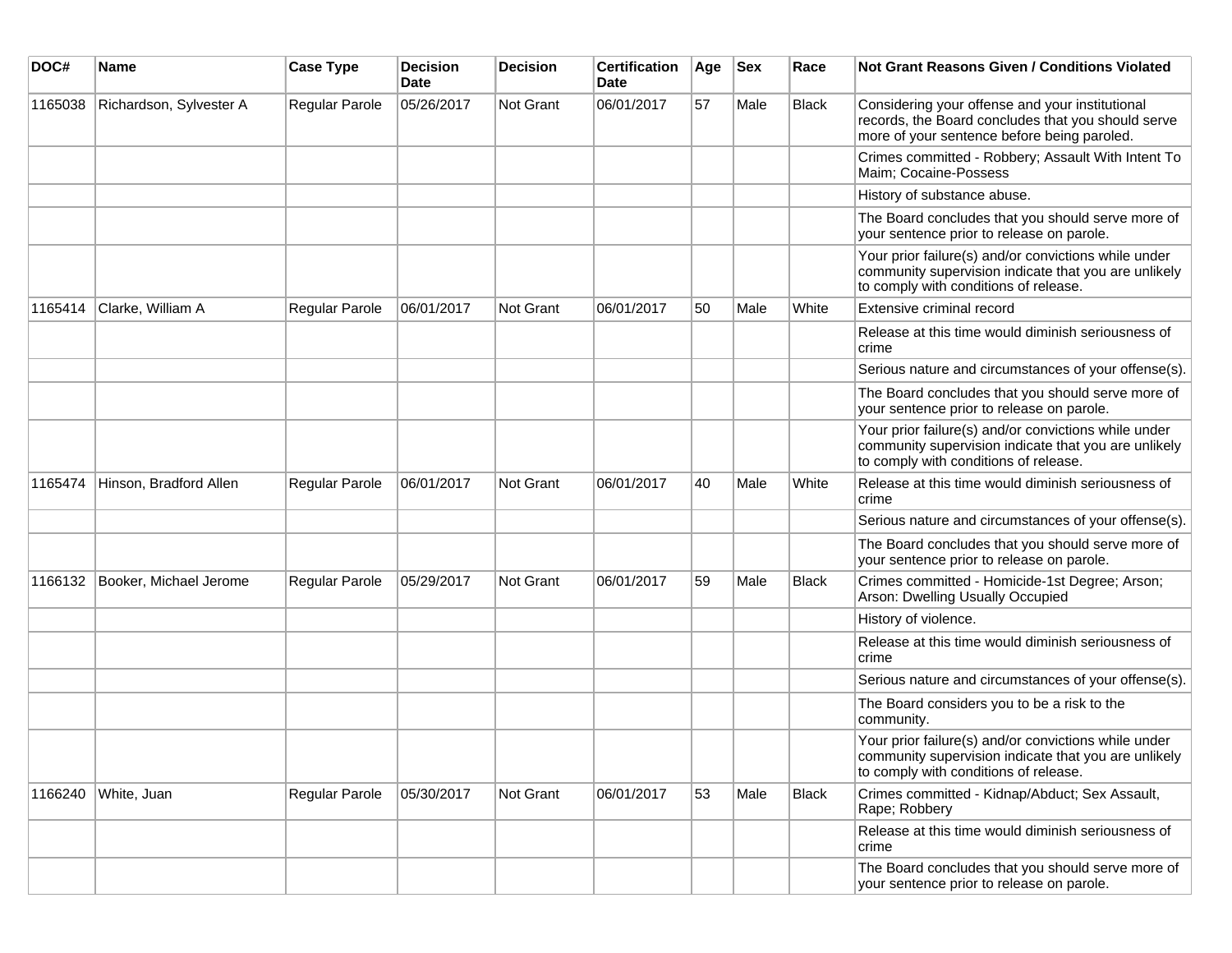| DOC#    | <b>Name</b>               | <b>Case Type</b>      | <b>Decision</b><br>Date | <b>Decision</b>  | <b>Certification</b><br>Date | Age | <b>Sex</b> | Race         | Not Grant Reasons Given / Conditions Violated                                                                                                         |
|---------|---------------------------|-----------------------|-------------------------|------------------|------------------------------|-----|------------|--------------|-------------------------------------------------------------------------------------------------------------------------------------------------------|
| 1166240 | White, Juan               | Regular Parole        | 05/30/2017              | Not Grant        | 06/01/2017                   | 53  | Male       | <b>Black</b> | Your record indicates a serious disregard for the<br>property rights of others.                                                                       |
| 1166320 | Gilkerson, Charles David  | Geriatric             | 05/31/2017              | Not Grant        | 06/01/2017                   | 66  | Male       | White        | Extensive criminal record                                                                                                                             |
|         |                           |                       |                         |                  |                              |     |            |              | Release at this time would diminish seriousness of<br>crime                                                                                           |
|         |                           |                       |                         |                  |                              |     |            |              | Serious nature and circumstances of your offense(s).                                                                                                  |
|         |                           |                       |                         |                  |                              |     |            |              | The Board considers you to be a risk to the<br>community.                                                                                             |
| 1166594 | Parham, Raymond Leon      | <b>Regular Parole</b> | 06/05/2017              | Not Grant        | 06/06/2017                   | 62  | Male       | <b>Black</b> | No Interest in Parole                                                                                                                                 |
| 1167709 | Riddick, Bobby            | Regular Parole        | 06/16/2017              | Not Grant        | 06/23/2017                   | 66  | Male       | <b>Black</b> | Crimes committed - Sex Assault, Rape; Sex Assault,<br>Rape; Indecent Liberties                                                                        |
|         |                           |                       |                         |                  |                              |     |            |              | Release at this time would diminish seriousness of<br>crime                                                                                           |
|         |                           |                       |                         |                  |                              |     |            |              | Serious nature and circumstances of your offense(s).                                                                                                  |
|         |                           |                       |                         |                  |                              |     |            |              | The Board considers you to be a risk to the<br>community.                                                                                             |
| 1169130 | Kershner, William Patrick | <b>Regular Parole</b> | 06/05/2017              | Not Grant        | 06/06/2017                   | 52  | Male       | White        | No Interest in Parole                                                                                                                                 |
| 1169858 | Armstrong, Clarence W Jr. | <b>Regular Parole</b> | 05/30/2017              | <b>Not Grant</b> | 06/01/2017                   | 61  | Male       | <b>Black</b> | Crimes committed - Sex Assault, Rape; Burglary;<br><b>Burgl-Forced Entry-Resid</b>                                                                    |
|         |                           |                       |                         |                  |                              |     |            |              | Serious nature and circumstances of your offense(s).                                                                                                  |
|         |                           |                       |                         |                  |                              |     |            |              | The Board considers you to be a risk to the<br>community.                                                                                             |
|         |                           |                       |                         |                  |                              |     |            |              | You need to show a longer period of stable<br>adjustment.                                                                                             |
| 1170193 | Eason, John               | Regular Parole        | 05/30/2017              | Not Grant        | 06/01/2017                   | 52  | Male       | <b>Black</b> | Crimes committed - Forcible Sodomy; Sex Offense -<br>Attempted                                                                                        |
|         |                           |                       |                         |                  |                              |     |            |              | History of violence.                                                                                                                                  |
|         |                           |                       |                         |                  |                              |     |            |              | Release at this time would diminish seriousness of<br>crime                                                                                           |
|         |                           |                       |                         |                  |                              |     |            |              | The Board considers you to be a risk to the<br>community.                                                                                             |
| 1173002 | Saunders, George Lee      | Regular Parole        | 06/16/2017              | Not Grant        | 06/27/2017                   | 46  | Male       | <b>Black</b> | Crimes committed - Sex Assault, Rape; Marijuana-<br>Possess; Accessory After The Fact                                                                 |
|         |                           |                       |                         |                  |                              |     |            |              | Extensive criminal record                                                                                                                             |
|         |                           |                       |                         |                  |                              |     |            |              | The Board considers you to be a risk to the<br>community.                                                                                             |
|         |                           |                       |                         |                  |                              |     |            |              | Your prior failure(s) and/or convictions while under<br>community supervision indicate that you are unlikely<br>to comply with conditions of release. |
| 1173035 | Morris, Steven Paul       | Regular Parole        | 06/28/2017              | Not Grant        | 06/30/2017                   | 53  | Male       | White        | Crimes committed - Sex Assault, Rape; Sex Assault,<br>Rape; Sex Asslt-Attempted Rape                                                                  |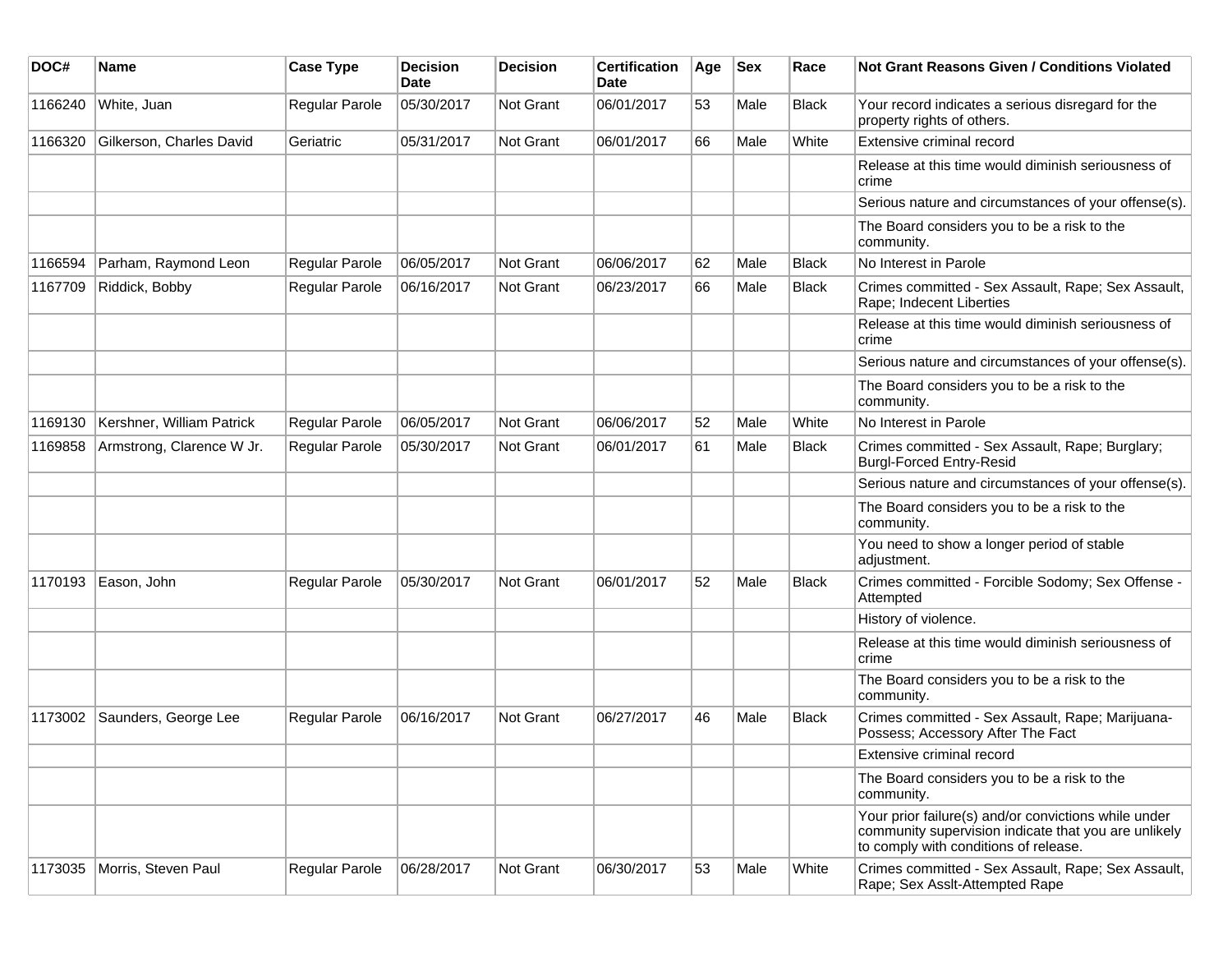| DOC#    | <b>Name</b>                | <b>Case Type</b> | <b>Decision</b><br><b>Date</b> | <b>Decision</b> | <b>Certification</b><br>Date | Age | <b>Sex</b> | Race  | <b>Not Grant Reasons Given / Conditions Violated</b>                                                                                                  |
|---------|----------------------------|------------------|--------------------------------|-----------------|------------------------------|-----|------------|-------|-------------------------------------------------------------------------------------------------------------------------------------------------------|
| 1173035 | Morris, Steven Paul        | Regular Parole   | 06/28/2017                     | Not Grant       | 06/30/2017                   | 53  | Male       | White | Release at this time would diminish seriousness of<br>crime                                                                                           |
|         |                            |                  |                                |                 |                              |     |            |       | Serious nature and circumstances of your offense(s).                                                                                                  |
|         |                            |                  |                                |                 |                              |     |            |       | The Board considers you to be a risk to the<br>community.                                                                                             |
| 1173126 | Hilton, Donatus Voil       | Geriatric        | 06/01/2017                     | Not Grant       | 06/01/2017                   | 63  | Male       | Black | Crimes committed - Homicide-1st Degree; Homicide-<br>1st Degree; Forgery                                                                              |
|         |                            |                  |                                |                 |                              |     |            |       | Release at this time would diminish seriousness of<br>crime                                                                                           |
|         |                            |                  |                                |                 |                              |     |            |       | Serious nature and circumstances of your offense(s).                                                                                                  |
|         |                            |                  |                                |                 |                              |     |            |       | The Board concludes that you should serve more of<br>your sentence prior to release on parole.                                                        |
| 1173313 | Belcher, William Henry III | Regular Parole   | 06/16/2017                     | Not Grant       | 06/23/2017                   | 53  | Male       | White | Considering your offense and your institutional<br>records, the Board concludes that you should serve<br>more of your sentence before being paroled.  |
|         |                            |                  |                                |                 |                              |     |            |       | Crimes committed - Homicide-Capital; Robbery;<br>Forgery                                                                                              |
|         |                            |                  |                                |                 |                              |     |            |       | History of violence.                                                                                                                                  |
|         |                            |                  |                                |                 |                              |     |            |       | Release at this time would diminish seriousness of<br>crime                                                                                           |
|         |                            |                  |                                |                 |                              |     |            |       | Your record of institutional infractions indicates a<br>disregard for rules and that you are not ready to<br>conform to society.                      |
| 1176027 | Taylor, Benny Lee          | Regular Parole   | 06/12/2017                     | Not Grant       | 06/15/2017                   | 60  | Male       | White | Considering your offense and your institutional<br>records, the Board concludes that you should serve<br>more of your sentence before being paroled.  |
|         |                            |                  |                                |                 |                              |     |            |       | Crimes committed - Malicious Wounding; Malicious<br>Wounding; Damage Property                                                                         |
|         |                            |                  |                                |                 |                              |     |            |       | History of substance abuse.                                                                                                                           |
|         |                            |                  |                                |                 |                              |     |            |       | Release at this time would diminish seriousness of<br>crime                                                                                           |
|         |                            |                  |                                |                 |                              |     |            |       | You need to show a longer period of stable<br>adjustment.                                                                                             |
|         |                            |                  |                                |                 |                              |     |            |       | Your prior failure(s) and/or convictions while under<br>community supervision indicate that you are unlikely<br>to comply with conditions of release. |
| 1177246 | Neal, Larry Wallace        | Regular Parole   | 06/12/2017                     | Not Grant       | 06/15/2017                   | 55  | Male       | Black | Conviction of a new crime while incarcerated                                                                                                          |
|         |                            |                  |                                |                 |                              |     |            |       | Crimes committed - Homicide-1st Degree; Burglary;<br>Larc-Grand                                                                                       |
|         |                            |                  |                                |                 |                              |     |            |       | Release at this time would diminish seriousness of<br>crime                                                                                           |
|         |                            |                  |                                |                 |                              |     |            |       | Serious nature and circumstances of your offense(s).                                                                                                  |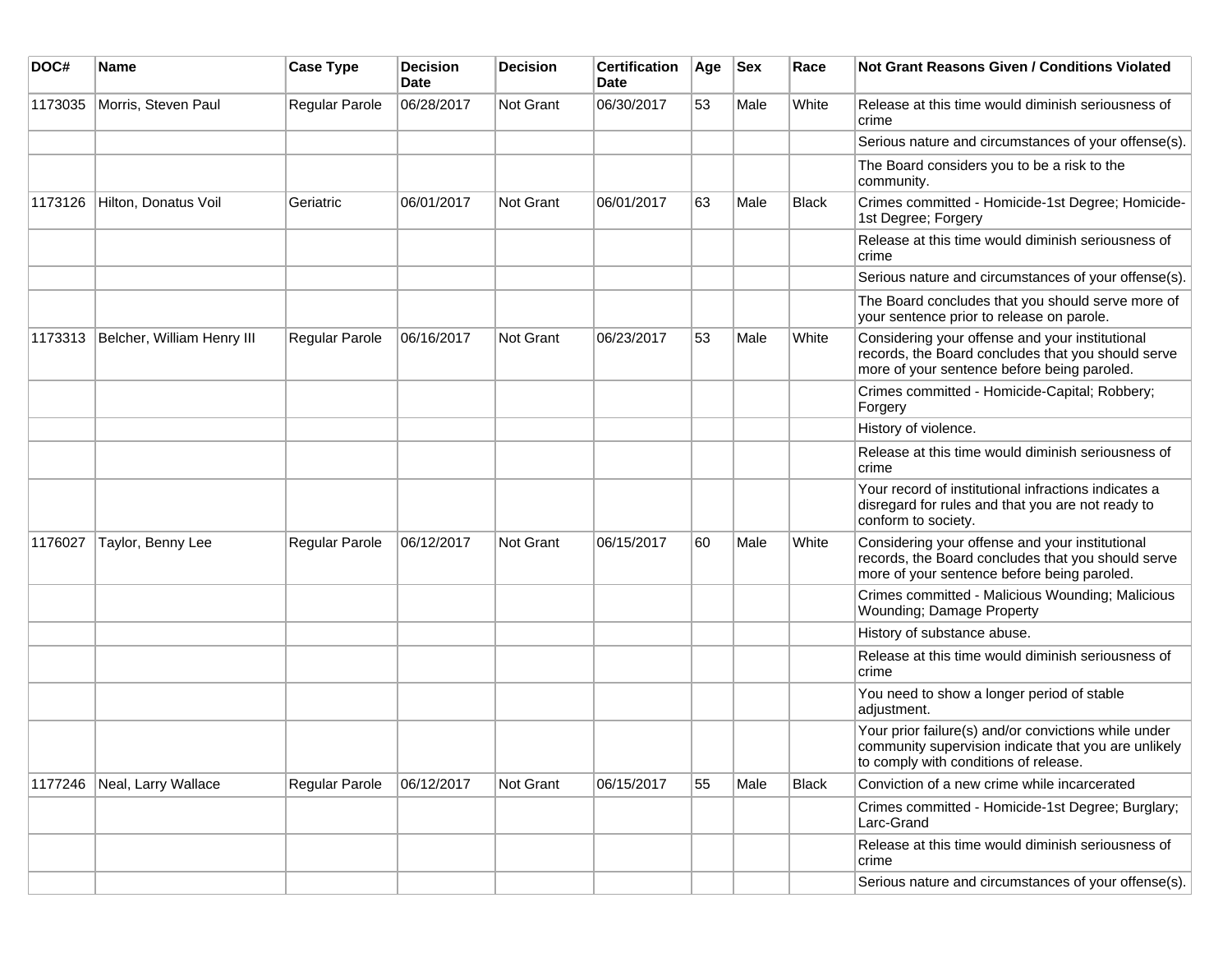| DOC#    | <b>Name</b>             | <b>Case Type</b> | <b>Decision</b><br>Date | <b>Decision</b> | <b>Certification</b><br>Date | Age | <b>Sex</b> | Race         | Not Grant Reasons Given / Conditions Violated                                                  |
|---------|-------------------------|------------------|-------------------------|-----------------|------------------------------|-----|------------|--------------|------------------------------------------------------------------------------------------------|
| 1177246 | Neal, Larry Wallace     | Regular Parole   | 06/12/2017              | Not Grant       | 06/15/2017                   | 55  | Male       | <b>Black</b> | The Board concludes that you should serve more of<br>your sentence prior to release on parole. |
| 1177600 | Melton, Denny Coggin    | Geriatric        | 06/19/2017              | Not Grant       | 06/23/2017                   | 63  | Male       | White        | Crimes committed - Homicide/Murder; Use Of<br>Firearm In Felony                                |
|         |                         |                  |                         |                 |                              |     |            |              | Release at this time would diminish seriousness of<br>crime                                    |
|         |                         |                  |                         |                 |                              |     |            |              | Serious nature and circumstances of your offense(s).                                           |
|         |                         |                  |                         |                 |                              |     |            |              | The Board concludes that you should serve more of<br>your sentence prior to release on parole. |
| 1179476 | Snyder, Hartimus George | Regular Parole   | 05/26/2017              | Not Grant       | 06/01/2017                   | 74  | Male       | White        | Crimes committed - Aggravated Sexual Battery;<br>Penetrate W/Inanimate Object; Forcible Sodomy |
|         |                         |                  |                         |                 |                              |     |            |              | Serious nature and circumstances of your offense(s).                                           |
|         |                         |                  |                         |                 |                              |     |            |              | The Board considers you to be a risk to the<br>community.                                      |
| 1179606 | Vick, Bobby C Sr.       | Geriatric        | 06/16/2017              | Not Grant       | 06/23/2017                   | 84  | Male       | White        | Release at this time would diminish seriousness of<br>crime                                    |
|         |                         |                  |                         |                 |                              |     |            |              | Serious nature and circumstances of your offense(s).                                           |
|         |                         |                  |                         |                 |                              |     |            |              | The Board concludes that you should serve more of<br>your sentence prior to release on parole. |
|         |                         |                  |                         |                 |                              |     |            |              | The Board considers you to be a risk to the<br>community.                                      |
| 1179885 | Coley, Todd Kennth      | Regular Parole   | 05/31/2017              | Not Grant       | 06/01/2017                   | 45  | Male       | <b>Black</b> | Extensive criminal record                                                                      |
|         |                         |                  |                         |                 |                              |     |            |              | Release at this time would diminish seriousness of<br>crime                                    |
|         |                         |                  |                         |                 |                              |     |            |              | Serious nature and circumstances of your offense(s).                                           |
|         |                         |                  |                         |                 |                              |     |            |              | The Board concludes that you should serve more of<br>your sentence prior to release on parole. |
| 1179950 | Bustillo, Alberto       | Geriatric        | 06/08/2017              | Not Grant       | 06/15/2017                   | 64  | Male       | White        | Crimes committed - Homicide/Murder;<br>Homicide/Murder                                         |
|         |                         |                  |                         |                 |                              |     |            |              | Release at this time would diminish seriousness of<br>crime                                    |
|         |                         |                  |                         |                 |                              |     |            |              | Serious nature and circumstances of your offense(s).                                           |
|         |                         |                  |                         |                 |                              |     |            |              | The Board concludes that you should serve more of<br>your sentence prior to release on parole. |
| 1180151 | Foreman, Glenn Edward   | Regular Parole   | 06/13/2017              | Not Grant       | 06/15/2017                   | 47  | Male       | <b>Black</b> | Crimes committed - Homicide-1st Degree; Robbery;<br>Cocaine-Possess                            |
|         |                         |                  |                         |                 |                              |     |            |              | History of substance abuse.                                                                    |
|         |                         |                  |                         |                 |                              |     |            |              | Serious nature and circumstances of your offense(s).                                           |
|         |                         |                  |                         |                 |                              |     |            |              | The Board concludes that you should serve more of<br>your sentence prior to release on parole. |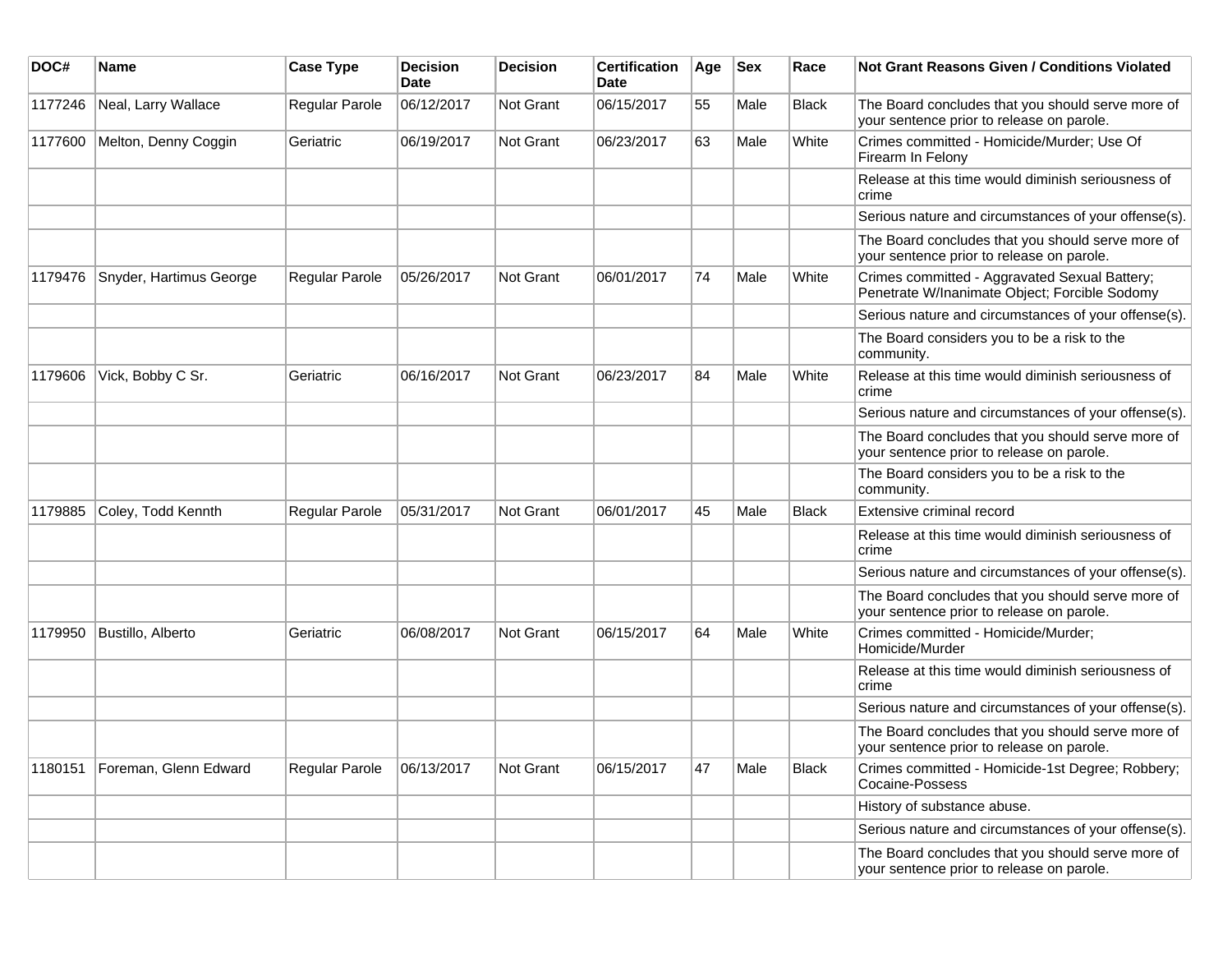| DOC#    | Name                                | <b>Case Type</b> | Decision<br><b>Date</b> | Decision         | <b>Certification</b><br>Date | Age | <b>Sex</b> | Race         | Not Grant Reasons Given / Conditions Violated                                                                                                                       |
|---------|-------------------------------------|------------------|-------------------------|------------------|------------------------------|-----|------------|--------------|---------------------------------------------------------------------------------------------------------------------------------------------------------------------|
| 1180151 | Foreman, Glenn Edward               | Regular Parole   | 06/13/2017              | Not Grant        | 06/15/2017                   | 47  | Male       | <b>Black</b> | Your prior failure(s) and/or convictions while under<br>community supervision indicate that you are unlikely<br>to comply with conditions of release.               |
|         |                                     |                  |                         |                  |                              |     |            |              | Your record of institutional infractions indicates a<br>disregard for rules and that you are not ready to<br>conform to society.                                    |
| 1180559 | Curtis, John Antonio                | Regular Parole   | 05/31/2017              | <b>Not Grant</b> | 06/01/2017                   | 51  | Male       | <b>Black</b> | Release at this time would diminish seriousness of<br>crime                                                                                                         |
|         |                                     |                  |                         |                  |                              |     |            |              | Serious nature and circumstances of your offense(s).                                                                                                                |
|         |                                     |                  |                         |                  |                              |     |            |              | The Board concludes that you should serve more of<br>your sentence prior to release on parole.                                                                      |
| 1180694 | Nunn, William Walter                | Regular Parole   | 06/03/2017              | Not Grant        | 06/06/2017                   | 49  | Male       | <b>Black</b> | No Interest in Parole                                                                                                                                               |
| 1181242 | Williams, Anthony                   | Regular Parole   | 05/31/2017              | Not Grant        | 06/01/2017                   | 44  | Male       | <b>Black</b> | Extensive criminal record                                                                                                                                           |
|         |                                     |                  |                         |                  |                              |     |            |              | History of violence.                                                                                                                                                |
|         |                                     |                  |                         |                  |                              |     |            |              | Release at this time would diminish seriousness of<br>crime                                                                                                         |
|         |                                     |                  |                         |                  |                              |     |            |              | You need to show a longer period of stable<br>adjustment.                                                                                                           |
| 1182412 | Crider, Carroll Earman              | Geriatric        | 05/30/2017              | Not Grant        | 06/01/2017                   | 66  | Male       | White        | Crimes committed - Object Sexual Penetration: By<br>Force Or Helpless; Object Sexual Penetration: By<br>Force Or Helpless                                           |
|         |                                     |                  |                         |                  |                              |     |            |              | Release at this time would diminish seriousness of<br>crime                                                                                                         |
|         |                                     |                  |                         |                  |                              |     |            |              | Serious nature and circumstances of your offense(s).                                                                                                                |
|         |                                     |                  |                         |                  |                              |     |            |              | The Board concludes that you should serve more of<br>your sentence prior to release on parole.                                                                      |
|         |                                     |                  |                         |                  |                              |     |            |              | The Board considers you to be a risk to the<br>community.                                                                                                           |
| 1185478 | Smith, Harry Jr.                    | Geriatric        | 06/19/2017              | Not Grant        | 06/27/2017                   | 65  | Male       | <b>Black</b> | Crimes committed - Homicide-1st Degree                                                                                                                              |
|         |                                     |                  |                         |                  |                              |     |            |              | Release at this time would diminish seriousness of<br>crime                                                                                                         |
|         |                                     |                  |                         |                  |                              |     |            |              | Serious nature and circumstances of your offense(s).                                                                                                                |
|         |                                     |                  |                         |                  |                              |     |            |              | The Board concludes that you should serve more of<br>your sentence prior to release on parole.                                                                      |
|         | 1189472 Carpenter, John Welford Jr. | Regular Parole   | 06/08/2017              | Not Grant        | 06/15/2017                   | 68  | Male       | <b>Black</b> | Crimes committed - Rape: Intercourse By<br>Force/Threat/Intimidation; Rape: Intercourse By<br>Force/Threat/Intimidation; Sodomy: By Force Or<br>Victim Helplessness |
|         |                                     |                  |                         |                  |                              |     |            |              | Release at this time would diminish seriousness of<br>crime                                                                                                         |
|         |                                     |                  |                         |                  |                              |     |            |              | Serious nature and circumstances of your offense(s).                                                                                                                |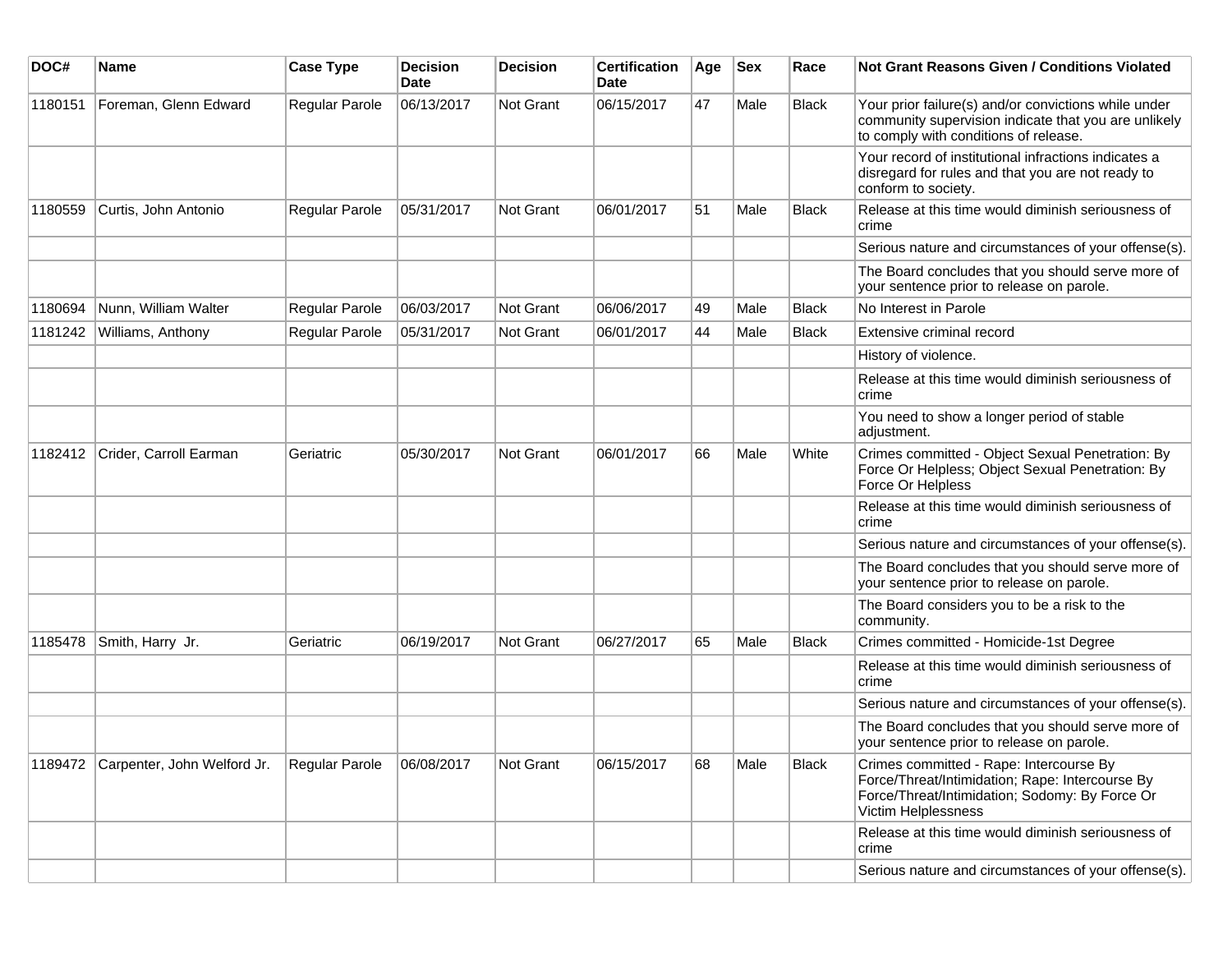| DOC#    | <b>Name</b>                 | <b>Case Type</b> | <b>Decision</b><br><b>Date</b> | <b>Decision</b> | <b>Certification</b><br><b>Date</b> | Age | <b>Sex</b> | Race         | <b>Not Grant Reasons Given / Conditions Violated</b>                                                                                                           |
|---------|-----------------------------|------------------|--------------------------------|-----------------|-------------------------------------|-----|------------|--------------|----------------------------------------------------------------------------------------------------------------------------------------------------------------|
| 1189472 | Carpenter, John Welford Jr. | Regular Parole   | 06/08/2017                     | Not Grant       | 06/15/2017                          | 68  | Male       | <b>Black</b> | The Board concludes that you should serve more of<br>your sentence prior to release on parole.                                                                 |
| 1191148 | Elder, Timothy Preston      | Geriatric        | 06/22/2017                     | Not Grant       | 06/23/2017                          | 61  | Male       | White        | Crimes committed - Sodomy: By Force Or Victim<br>Helplessness; Sodomy: By Force Or Victim<br>Helplessness; Aggravated Sexual Battery: Victim<br>Incapacity/Etc |
|         |                             |                  |                                |                 |                                     |     |            |              | Release at this time would diminish seriousness of<br>crime                                                                                                    |
|         |                             |                  |                                |                 |                                     |     |            |              | Serious nature and circumstances of your offense(s).                                                                                                           |
|         |                             |                  |                                |                 |                                     |     |            |              | The Board concludes that you should serve more of<br>your sentence prior to release on parole.                                                                 |
| 1198947 | Cable, Brian Conley         | Geriatric        | 06/13/2017                     | Not Grant       | 06/15/2017                          | 63  | Male       | White        | Crimes committed - Aggravated Sexual Battery:<br>Victim <13 Yrs; Aggravated Sexual Battery: Victim<br><13 Yrs; Rape: Intercourse W/ Victim <13 Yrs             |
|         |                             |                  |                                |                 |                                     |     |            |              | Serious nature and circumstances of your offense(s).                                                                                                           |
|         |                             |                  |                                |                 |                                     |     |            |              | The Board concludes that you should serve more of<br>your sentence prior to release on parole.                                                                 |
|         |                             |                  |                                |                 |                                     |     |            |              | The Board considers you to be a risk to the<br>community.                                                                                                      |
| 1201356 | Alexander, Ronnie           | Regular Parole   | 06/16/2017                     | Not Grant       | 06/27/2017                          | 53  | Male       | Black        | Extensive criminal record                                                                                                                                      |
|         |                             |                  |                                |                 |                                     |     |            |              | Release at this time would diminish seriousness of<br>crime                                                                                                    |
|         |                             |                  |                                |                 |                                     |     |            |              | Serious nature and circumstances of your offense(s).                                                                                                           |
|         |                             |                  |                                |                 |                                     |     |            |              | The Board concludes that you should serve more of<br>your sentence prior to release on parole.                                                                 |
|         |                             |                  |                                |                 |                                     |     |            |              | Your prior failure(s) and/or convictions while under<br>community supervision indicate that you are unlikely<br>to comply with conditions of release.          |
| 1202976 | White, Thomas Henry         | Geriatric        | 05/29/2017                     | Not Grant       | 06/01/2017                          | 67  | Male       | White        | Crimes committed - Murder: 1st Degree; Firearm:<br>Use In Commission Of Felony, 1st Off                                                                        |
|         |                             |                  |                                |                 |                                     |     |            |              | Release at this time would diminish seriousness of<br>crime                                                                                                    |
|         |                             |                  |                                |                 |                                     |     |            |              | Serious nature and circumstances of your offense(s).                                                                                                           |
|         |                             |                  |                                |                 |                                     |     |            |              | The Board concludes that you should serve more of<br>your sentence prior to release on parole.                                                                 |
| 1206504 | Robbins, Meredith Mack Jr.  | Geriatric        | 06/12/2017                     | Not Grant       | 06/15/2017                          | 62  | Male       | White        | Crimes committed - Murder: 2nd Degree; Firearm:<br>Use In Commission Of Felony, 1st Off                                                                        |
|         |                             |                  |                                |                 |                                     |     |            |              | Release at this time would diminish seriousness of<br>crime                                                                                                    |
|         |                             |                  |                                |                 |                                     |     |            |              | Serious nature and circumstances of your offense(s).                                                                                                           |
|         |                             |                  |                                |                 |                                     |     |            |              | The Board concludes that you should serve more of<br>your sentence prior to release on parole.                                                                 |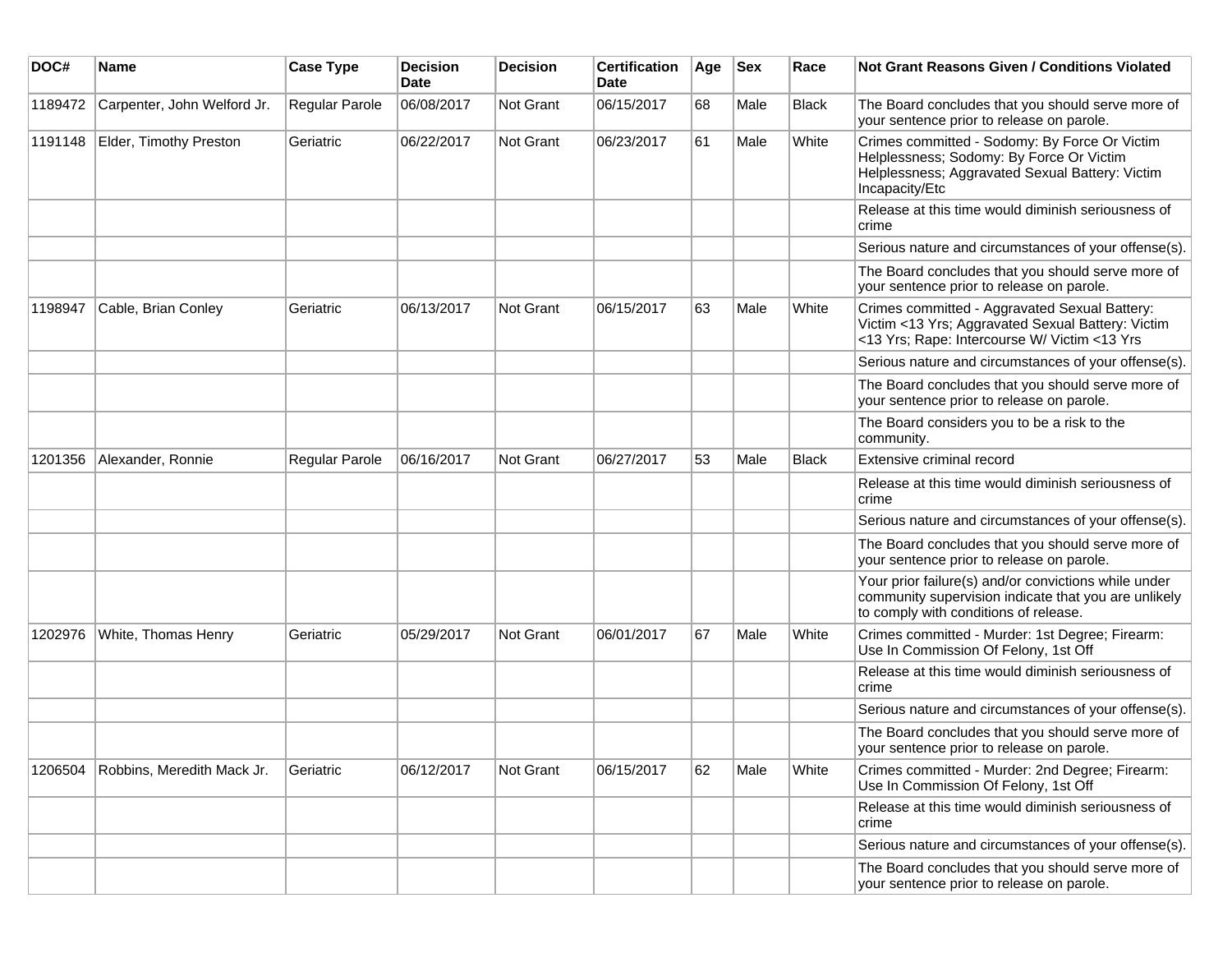| DOC#    | <b>Name</b>              | <b>Case Type</b>      | <b>Decision</b><br><b>Date</b> | <b>Decision</b>  | <b>Certification</b><br><b>Date</b> | Age | <b>Sex</b> | Race  | <b>Not Grant Reasons Given / Conditions Violated</b>                                                                                                           |
|---------|--------------------------|-----------------------|--------------------------------|------------------|-------------------------------------|-----|------------|-------|----------------------------------------------------------------------------------------------------------------------------------------------------------------|
| 1395439 | Martinez, Arturo Armando | <b>Regular Parole</b> | 06/12/2017                     | Not Grant        | 06/15/2017                          | 41  | Male       | White | Release at this time would diminish seriousness of<br>crime                                                                                                    |
|         |                          |                       |                                |                  |                                     |     |            |       | Serious nature and circumstances of your offense(s).                                                                                                           |
|         |                          |                       |                                |                  |                                     |     |            |       | The Board concludes that you should serve more of<br>your sentence prior to release on parole.                                                                 |
|         |                          |                       |                                |                  |                                     |     |            |       | The Board considers you to be a risk to the<br>community.                                                                                                      |
|         |                          |                       |                                |                  |                                     |     |            |       | You need to show a longer period of stable<br>adjustment.                                                                                                      |
| 1397128 | Houde, George T Jr.      | Geriatric             | 06/19/2017                     | <b>Not Grant</b> | 06/27/2017                          | 67  | Male       | White | Release at this time would diminish seriousness of<br>crime                                                                                                    |
|         |                          |                       |                                |                  |                                     |     |            |       | Serious nature and circumstances of your offense(s).                                                                                                           |
|         |                          |                       |                                |                  |                                     |     |            |       | The Board concludes that you should serve more of<br>your sentence prior to release on parole.                                                                 |
|         |                          |                       |                                |                  |                                     |     |            |       | The Board considers you to be a risk to the<br>community.                                                                                                      |
|         |                          |                       |                                |                  |                                     |     |            |       | You need to show a longer period of stable<br>adjustment.                                                                                                      |
| 1398380 | Rice, Robert             | Geriatric             | 06/19/2017                     | <b>Not Grant</b> | 06/23/2017                          | 72  | Male       | White | Crimes committed - Aggravated Sexual Battery:<br>Victim <13 Yrs; Aggravated Sexual Battery: Victim<br>$<$ 13 Yrs                                               |
|         |                          |                       |                                |                  |                                     |     |            |       | Release at this time would diminish seriousness of<br>crime                                                                                                    |
|         |                          |                       |                                |                  |                                     |     |            |       | Serious nature and circumstances of your offense(s).                                                                                                           |
|         |                          |                       |                                |                  |                                     |     |            |       | The Board concludes that you should serve more of<br>your sentence prior to release on parole.                                                                 |
|         |                          |                       |                                |                  |                                     |     |            |       | The Board considers you to be a risk to the<br>community.                                                                                                      |
| 1404978 | Jennings, Ernest Morton  | Geriatric             | 06/21/2017                     | Not Grant        | 06/27/2017                          | 65  | Male       | White | Crimes committed - Malicious Wounding                                                                                                                          |
|         |                          |                       |                                |                  |                                     |     |            |       | Other                                                                                                                                                          |
|         |                          |                       |                                |                  |                                     |     |            |       | Serious nature and circumstances of your offense(s).                                                                                                           |
|         |                          |                       |                                |                  |                                     |     |            |       | The Board concludes that you should serve more of<br>your sentence prior to release on parole.                                                                 |
| 1407262 | Combs, Lawrence Edward   | Geriatric             | 05/26/2017                     | <b>Not Grant</b> | 06/01/2017                          | 70  | Male       | White | Crimes committed - Aggravated Sexual Battery:<br>Victim <13 Yrs; Sodomy: By Force Or Victim<br>Helplessness; Sodomy: By Force Or Victim<br><b>Helplessness</b> |
|         |                          |                       |                                |                  |                                     |     |            |       | Release at this time would diminish seriousness of<br>crime                                                                                                    |
|         |                          |                       |                                |                  |                                     |     |            |       | Serious nature and circumstances of your offense(s).                                                                                                           |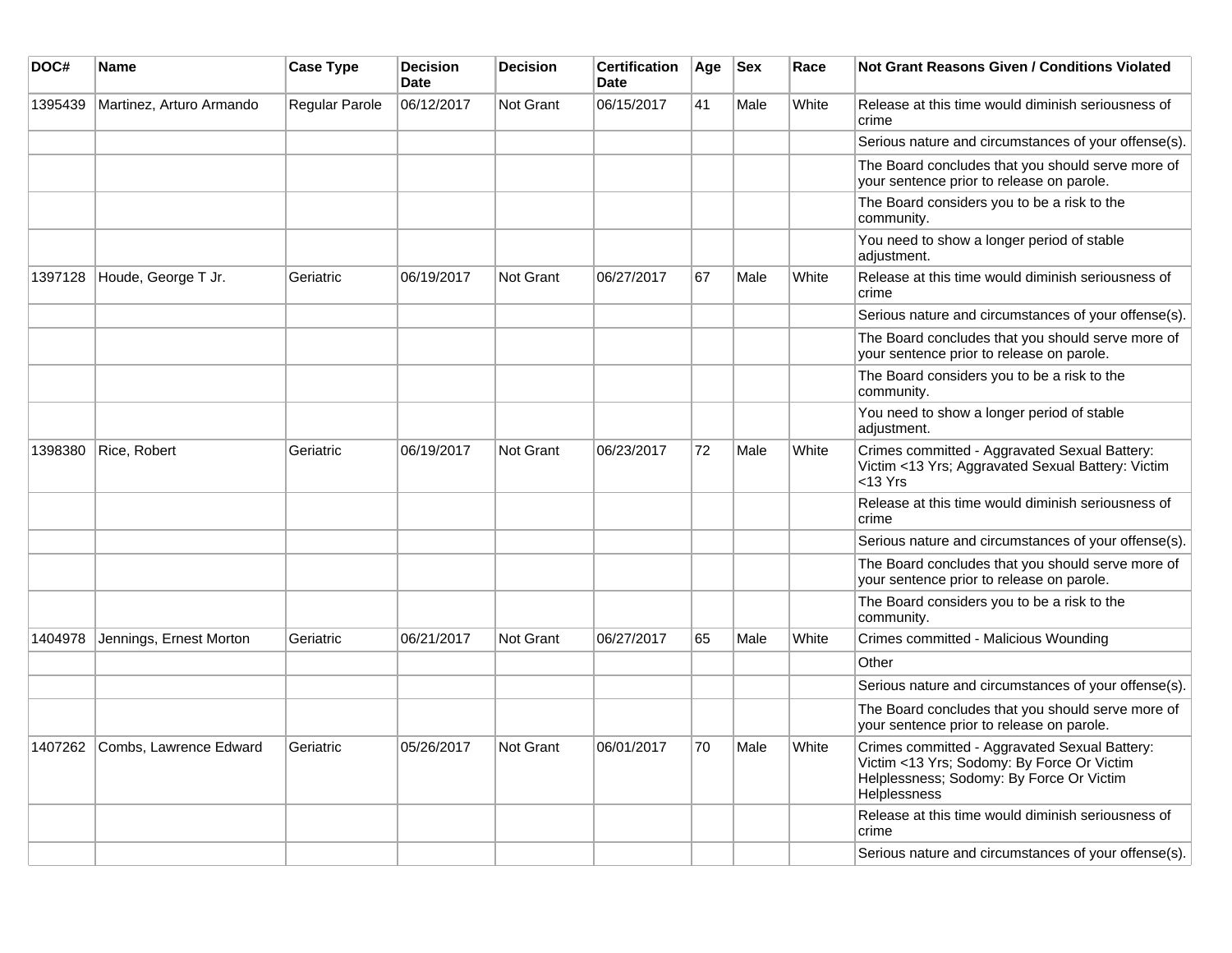| DOC#    | Name                             | <b>Case Type</b>     | <b>Decision</b><br><b>Date</b> | <b>Decision</b> | <b>Certification</b><br>Date | Age | <b>Sex</b> | Race         | <b>Not Grant Reasons Given / Conditions Violated</b>                                                                                                                           |
|---------|----------------------------------|----------------------|--------------------------------|-----------------|------------------------------|-----|------------|--------------|--------------------------------------------------------------------------------------------------------------------------------------------------------------------------------|
| 1407262 | Combs, Lawrence Edward           | Geriatric            | 05/26/2017                     | Not Grant       | 06/01/2017                   | 70  | Male       | White        | The Board concludes that you should serve more of<br>your sentence prior to release on parole.                                                                                 |
|         |                                  |                      |                                |                 |                              |     |            |              | The Board considers you to be a risk to the<br>community.                                                                                                                      |
| 1429931 | Fuller, Joseph Roger             | Geriatric            | 06/13/2017                     | Not Grant       | 06/15/2017                   | 76  | Male       | White        | Release at this time would diminish seriousness of<br>crime                                                                                                                    |
|         |                                  |                      |                                |                 |                              |     |            |              | Serious nature and circumstances of your offense(s).                                                                                                                           |
|         |                                  |                      |                                |                 |                              |     |            |              | The Board concludes that you should serve more of<br>your sentence prior to release on parole.                                                                                 |
|         |                                  |                      |                                |                 |                              |     |            |              | You need to show a longer period of stable<br>adjustment.                                                                                                                      |
| 1437806 | Odom Jr., Anthony Antonio<br>Jr. | Regular Parole       | 06/13/2017                     | Not Grant       | 06/15/2017                   | 26  | Male       | <b>Black</b> | Extensive criminal record                                                                                                                                                      |
|         |                                  |                      |                                |                 |                              |     |            |              | History of violence.                                                                                                                                                           |
|         |                                  |                      |                                |                 |                              |     |            |              | Release at this time would diminish seriousness of<br>crime                                                                                                                    |
|         |                                  |                      |                                |                 |                              |     |            |              | You need to show a longer period of stable<br>adjustment.                                                                                                                      |
| 1456242 | Puckett, Jackson Devoe           | Geriatric            | 05/31/2017                     | Not Grant       | 06/01/2017                   | 65  | Male       | White        | Release at this time would diminish seriousness of<br>crime                                                                                                                    |
|         |                                  |                      |                                |                 |                              |     |            |              | Serious nature and circumstances of your offense(s).                                                                                                                           |
|         |                                  |                      |                                |                 |                              |     |            |              | The Board concludes that you should serve more of<br>your sentence prior to release on parole.                                                                                 |
|         |                                  |                      |                                |                 |                              |     |            |              | The Board considers you to be a risk to the<br>community.                                                                                                                      |
| 1693307 | Williams, Akeem Rashaud          | Regular Parole       | 06/20/2017                     | Not Grant       | 06/23/2017                   | 21  | Male       | <b>Black</b> | Crimes committed - Burglary: Enter House To<br>Commit Larceny/A&B/Etc; Burglary: Enter House To<br>Commit Larceny/A&B/Etc; Burgl: Enter Structure To<br>Commit Larceny/A&B/Etc |
|         |                                  |                      |                                |                 |                              |     |            |              | Extensive criminal record                                                                                                                                                      |
|         |                                  |                      |                                |                 |                              |     |            |              | History of substance abuse.                                                                                                                                                    |
|         |                                  |                      |                                |                 |                              |     |            |              | Poor institutional adjustment (for example,<br>motivation/attitude, unfavorable reports, lack of<br>program involvement, etc.)                                                 |
|         |                                  |                      |                                |                 |                              |     |            |              | Serious nature and circumstances of your offense(s).                                                                                                                           |
|         |                                  |                      |                                |                 |                              |     |            |              | You need to show a longer period of stable<br>adjustment.                                                                                                                      |
| 1003658 | Strother, Christopher W          | Violation<br>Hearing | 06/14/2017                     | Revoke          | 06/19/2017                   | 44  | Male       | Black        | 01. I will obey all Federal, State and local laws and<br>ordinances.                                                                                                           |
| 1006135 | Craver, Justin Michael           | Violation<br>Hearing | 05/24/2017                     | Revoke          | 06/06/2017                   | 40  | Male       | White        |                                                                                                                                                                                |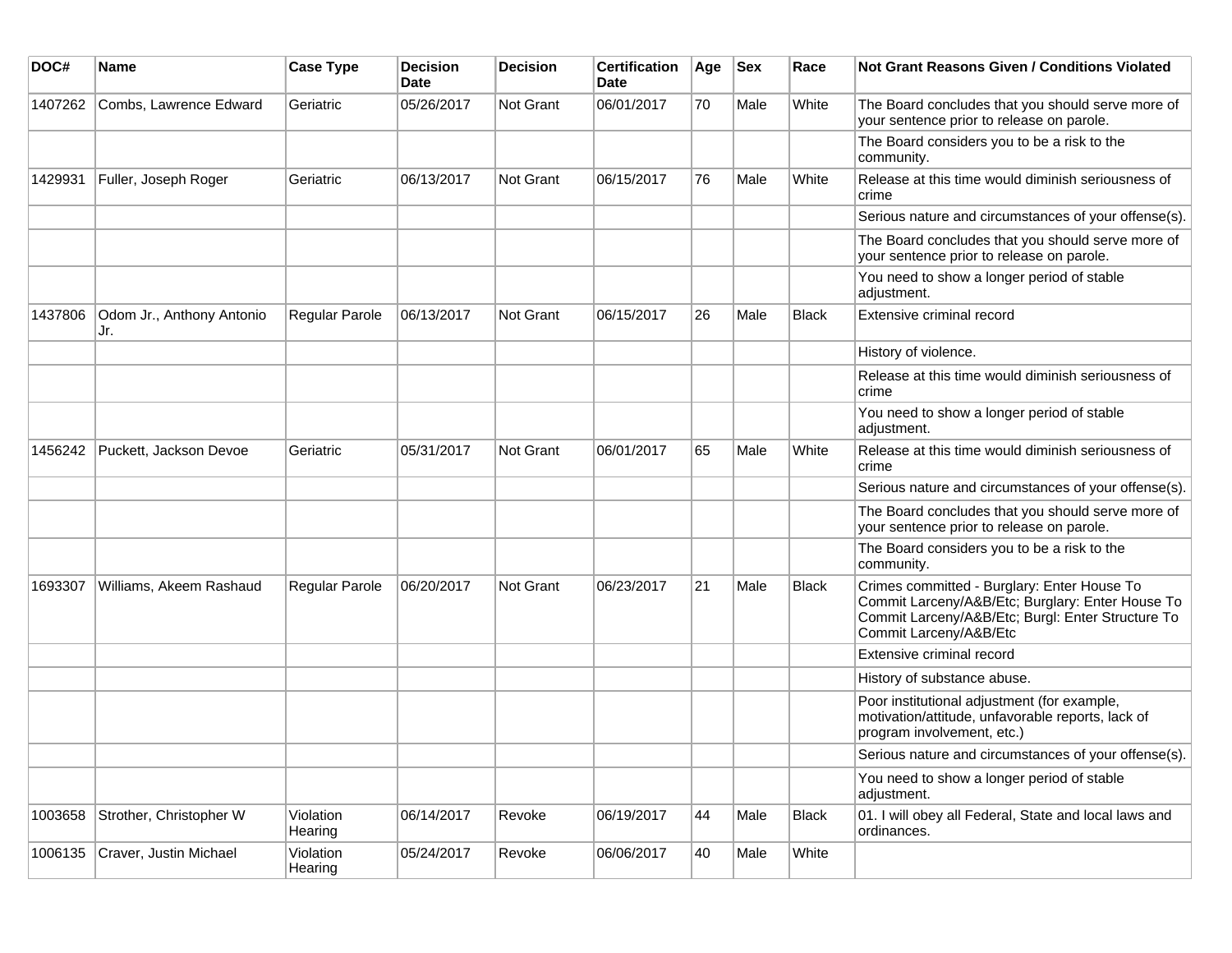| DOC#    | Name                        | <b>Case Type</b>     | <b>Decision</b><br><b>Date</b> | <b>Decision</b> | <b>Certification</b><br>Date | Age | <b>Sex</b> | Race  | <b>Not Grant Reasons Given / Conditions Violated</b>                                                                                                                                                                                             |
|---------|-----------------------------|----------------------|--------------------------------|-----------------|------------------------------|-----|------------|-------|--------------------------------------------------------------------------------------------------------------------------------------------------------------------------------------------------------------------------------------------------|
| 1006135 | Craver, Justin Michael      | Violation<br>Hearing | 05/24/2017                     | Revoke          | 06/06/2017                   | 40  | Male       | White | 01. I will obey all Federal, State and local laws and<br>ordinances.                                                                                                                                                                             |
| 1006641 | Yates, Jeffrey Wade         | Violation<br>Hearing | 06/14/2017                     | Revoke          | 06/19/2017                   | 49  | Male       | White | 01. I will obey all Federal, State and local laws and<br>ordinances.                                                                                                                                                                             |
|         |                             |                      |                                |                 |                              |     |            |       | 08. I will not unlawfully use, possess or distribute<br>controlled substances or related paraphernalia.                                                                                                                                          |
| 1044518 | Howe, Bryon Keith           | Violation<br>Hearing | 05/30/2017                     | Revoke          | 06/06/2017                   | 48  | Male       | White |                                                                                                                                                                                                                                                  |
|         |                             |                      |                                |                 |                              |     |            |       | 01. I will obey all Federal, State and local laws and<br>ordinances.                                                                                                                                                                             |
|         |                             |                      |                                |                 |                              |     |            |       | 08. I will not unlawfully use, possess or distribute<br>controlled substances or related paraphernalia.                                                                                                                                          |
| 1044675 | Davis, Melvin Ray           | Violation<br>Hearing | 06/05/2017                     | Revoke          | 06/06/2017                   | 43  | Male       | Black |                                                                                                                                                                                                                                                  |
|         |                             |                      |                                |                 |                              |     |            |       | 01. I will obey all Federal, State and local laws and<br>ordinances.                                                                                                                                                                             |
| 1064887 | Perdue, Hartwell Bryson Jr. | Violation<br>Hearing | 05/31/2017                     | Revoke          | 06/06/2017                   | 63  | Male       | White |                                                                                                                                                                                                                                                  |
|         |                             |                      |                                |                 |                              |     |            |       | 01. I will obey all Federal, State and local laws and<br>ordinances.                                                                                                                                                                             |
|         |                             |                      |                                |                 |                              |     |            |       | 06. I will follow the Probation and Parole Officer's<br>instructions and will be truthful, cooperative, and<br>report as instructed.                                                                                                             |
| 1073239 | Pompey, Clifton Oneal       | Violation<br>Hearing | 06/20/2017                     | Revoke          | 06/27/2017                   | 41  | Male       | Black |                                                                                                                                                                                                                                                  |
|         |                             |                      |                                |                 |                              |     |            |       | 01. I will obey all Federal, State and local laws and<br>ordinances.                                                                                                                                                                             |
| 1094831 | Ellington, Jason Matthew    | Violation<br>Hearing | 06/04/2017                     | Revoke          | 06/07/2017                   | 45  | Male       | White |                                                                                                                                                                                                                                                  |
|         |                             |                      |                                |                 |                              |     |            |       | 01. I will obey all Federal, State and local laws and<br>ordinances.                                                                                                                                                                             |
|         |                             |                      |                                |                 |                              |     |            |       | 06. I will follow the Probation and Parole Officer's<br>instructions and will be truthful, cooperative, and<br>report as instructed.                                                                                                             |
|         |                             |                      |                                |                 |                              |     |            |       | 10. I will not change my residence without the<br>permission of the Probation and Parole Officer. I will<br>not leave the State of Virginia or travel outside of a<br>designated area without permission of the Probation<br>and Parole Officer. |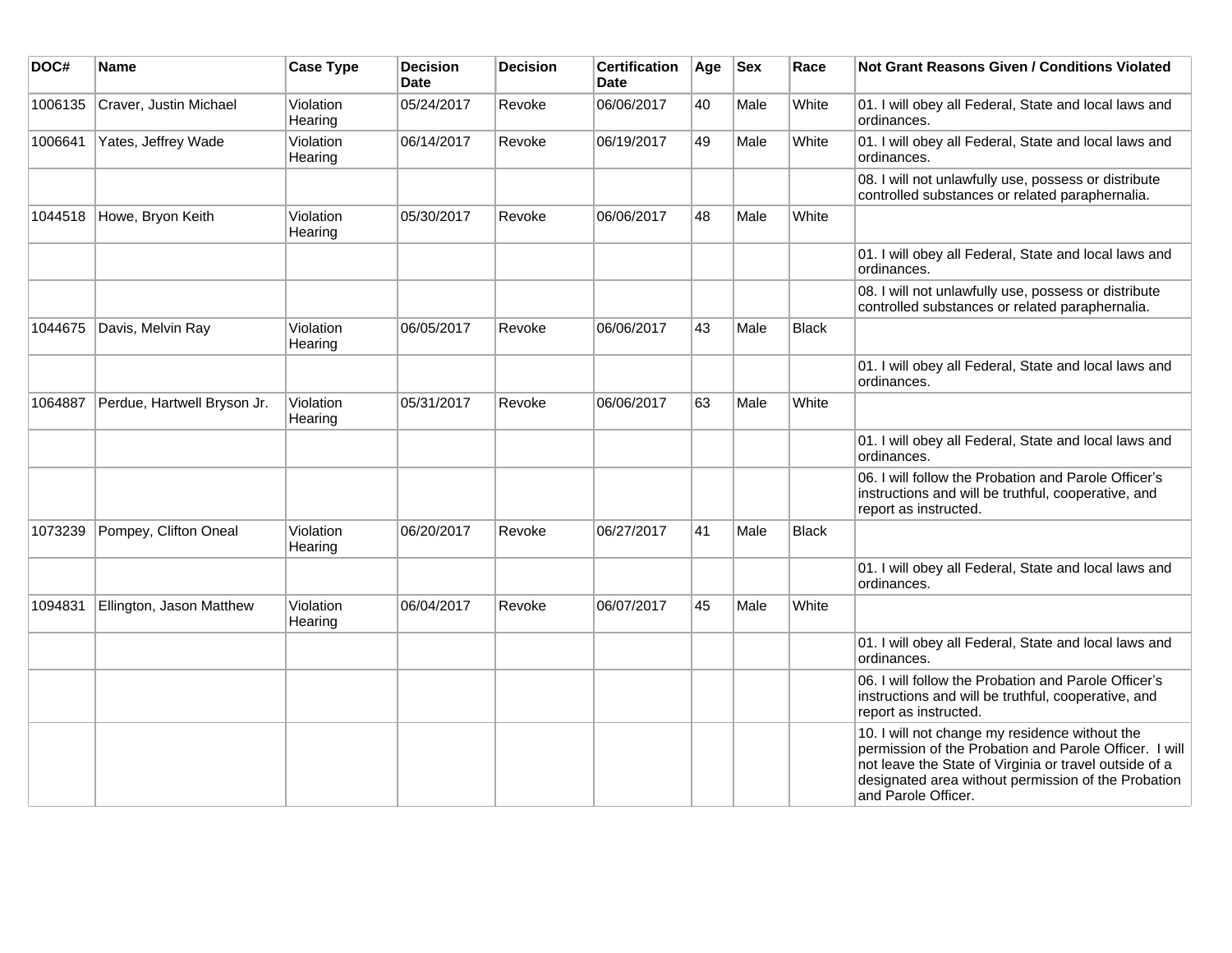| DOC#    | <b>Name</b>              | <b>Case Type</b>     | <b>Decision</b><br><b>Date</b> | <b>Decision</b> | <b>Certification</b><br><b>Date</b> | Age | <b>Sex</b>   | Race  | <b>Not Grant Reasons Given / Conditions Violated</b>                                                                                                                                                                                                                                         |
|---------|--------------------------|----------------------|--------------------------------|-----------------|-------------------------------------|-----|--------------|-------|----------------------------------------------------------------------------------------------------------------------------------------------------------------------------------------------------------------------------------------------------------------------------------------------|
| 1094831 | Ellington, Jason Matthew | Violation<br>Hearing | 06/04/2017                     | Revoke          | 06/07/2017                          | 45  | Male         | White | 11. I will not abscond from supervision. I understand<br>I will be considered an absconder when my<br>whereabouts are no longer known to my supervising<br>officer. I freely, voluntarily and intelligently waive<br>any right I may have to extradition if arrested outside<br>of Virginia. |
| 1108012 | Hunter, Jeffrey Lee      | Violation<br>Hearing | 06/09/2017                     | Revoke          | 06/13/2017                          | 59  | Male         | White |                                                                                                                                                                                                                                                                                              |
|         |                          |                      |                                |                 |                                     |     |              |       | 06. I will follow the Probation and Parole Officer's<br>instructions and will be truthful, cooperative, and<br>report as instructed.                                                                                                                                                         |
| 1115228 | Ali, Jabril Abdullah     | Violation<br>Hearing | 06/01/2017                     | Revoke          | 06/06/2017                          | 47  | Male         | Black | 10. I will not change my residence without the<br>permission of the Probation and Parole Officer. I will<br>not leave the State of Virginia or travel outside of a<br>designated area without permission of the Probation<br>and Parole Officer.                                             |
| 1154677 | Perrine, David Wesley    | Violation<br>Hearing | 06/01/2017                     | Revoke          | 06/07/2017                          | 41  | Male         | White |                                                                                                                                                                                                                                                                                              |
|         |                          |                      |                                |                 |                                     |     |              |       | 01. I will obey all Federal, State and local laws and<br>ordinances.                                                                                                                                                                                                                         |
| 1208114 | Harlow, Chad Wesley      | Violation<br>Hearing | 05/31/2017                     | Revoke          | 06/06/2017                          | 29  | Male         | White |                                                                                                                                                                                                                                                                                              |
|         |                          |                      |                                |                 |                                     |     |              |       | 01. I will obey all Federal, State and local laws and<br>ordinances.                                                                                                                                                                                                                         |
| 1400430 | Harvin, Andre Dominick   | Violation<br>Hearing | 06/06/2017                     | Revoke          | 06/07/2017                          | 27  | Male         | Black |                                                                                                                                                                                                                                                                                              |
|         |                          |                      |                                |                 |                                     |     |              |       | 04. I will report in person or by telephone to the<br>Probation and Parole office listed below within three<br>working days of my release from incarceration, and<br>as otherwise instructed thereafter.                                                                                     |
|         |                          |                      |                                |                 |                                     |     |              |       | 06. I will follow the Probation and Parole Officer's<br>instructions and will be truthful, cooperative, and<br>report as instructed.                                                                                                                                                         |
| 1429856 | Moore, Royal Jay         | Violation<br>Hearing | 06/08/2017                     | Revoke          | 06/28/2017                          | 34  | Male         | Black |                                                                                                                                                                                                                                                                                              |
|         |                          |                      |                                |                 |                                     |     |              |       | 01. I will obey all Federal, State and local laws and<br>ordinances.                                                                                                                                                                                                                         |
| 1686763 | Ward, Sophie             | Violation<br>Hearing | 06/01/2017                     | Revoke          | 06/07/2017                          | 23  | Female Black |       |                                                                                                                                                                                                                                                                                              |
|         |                          |                      |                                |                 |                                     |     |              |       | 06. I will follow the Probation and Parole Officer's<br>instructions and will be truthful, cooperative, and<br>report as instructed.                                                                                                                                                         |
| 1735733 | Cofer, Brooke Lauren     | Violation<br>Hearing | 05/26/2017                     | Revoke          | 06/06/2017                          | 23  | Female White |       |                                                                                                                                                                                                                                                                                              |